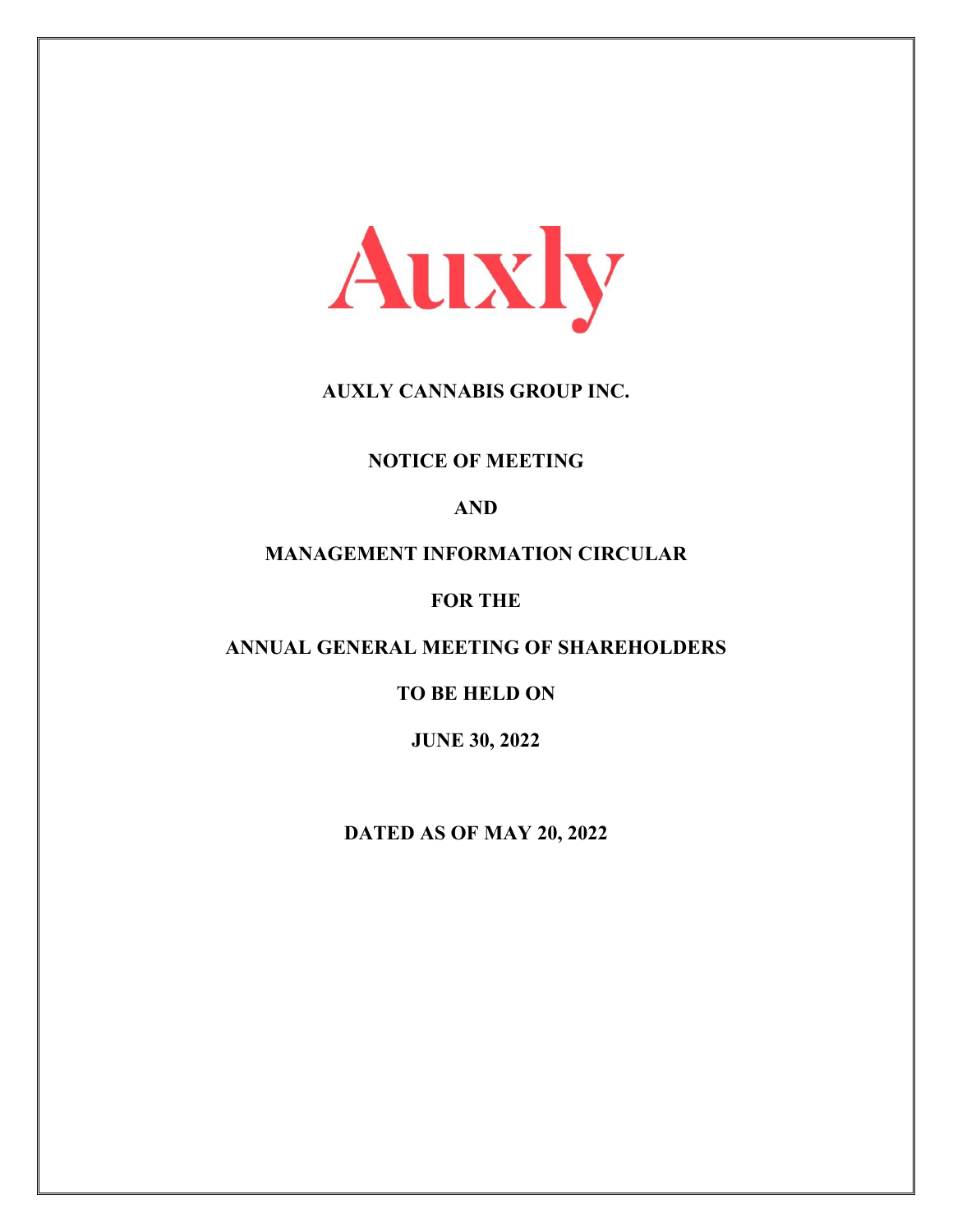# **AUXLY CANNABIS GROUP INC.**

# **NOTICE OF ANNUAL GENERAL MEETING OF SHAREHOLDERS**

NOTICE IS HEREBY GIVEN that an annual general meeting (the "**Meeting**") of holders ("**Shareholders**") of common shares ("**Common Shares**") of Auxly Cannabis Group Inc. (the "**Company**") will be held at the offices of McCarthy Tétrault LLP, Suite 5300, TD Bank Tower, Toronto, Ontario M5K 1E6 at 10:00 a.m. (Toronto time) on June 30, 2022, for the following purposes:

- 1. to receive the audited financial statements of the Company for the year ended December 31, 2021 and the report of the auditor thereon;
- 2. to elect directors of the Company for the ensuing year, as more particularly described in the management information circular (the "**Information Circular**") accompanying this Notice;
- 3. to re-appoint the auditor of the Company for the ensuing year and to authorize the directors to fix the remuneration of the auditor; and
- 4. to transact such other business as may properly come before the Meeting or any adjournment or adjournments thereof.

The accompanying Information Circular provides additional information relating to the business to be dealt with at the Meeting and is deemed to form part of this Notice. Additional information relating to the Company is available on SEDAR at [www.sedar.com,](http://www.sedar.com/) including financial information and management discussion and analysis in respect of the Company's most recently completed financial year. Shareholders are reminded to carefully review the Information Circular and any additional materials prior to voting on the matters being transacted at the Meeting.

**To limit and mitigate risks to the health and safety of our communities arising from COVID-19 and due to limited capacity, the Company is discouraging Shareholders from attending the meeting in person. Shareholders who wish to attend in person will be required to pre-register with the Company at least 48 hours in advance of the Meeting; however physical attendance is subject to capacity restrictions. Notice can be provided at [IR@auxly.com.](mailto:IR@auxly.com)** 

**The vast majority of our Shareholders vote by proxy in advance of the meeting, and we encourage Shareholders to continue to vote in this manner using one of the methods described in the Information Circular. Shareholders may listen to the Meeting by live audio teleconference by dialing 888-664-6383 or joining the webcast (audio only) at: [https://produceredition.webcasts.com/starthere.jsp?ei=1550036&tp\\_key=2d74d99faa](https://produceredition.webcasts.com/starthere.jsp?ei=1550036&tp_key=2d74d99faa) starting at 10:00 a.m. (Toronto time) on June 30, 2022. Please note that Shareholders will not be entitled to vote at, or otherwise participate in, the Meeting by way of teleconference or other electronic means.**

The Company has elected to use the notice-and-access provisions under National Instrument 54-101 – *Communication with Beneficial Owners of Securities of a Reporting Issuer* and National Instrument 51-102 – *Continuous Disclosure Obligations* (the "**Notice-and-Access Provisions**") of the Canadian Securities Administrators for the Meeting. The Notice-and-Access Provisions are a set of rules developed by the Canadian Securities Administrators that reduce the volume of materials that must be physically mailed to Shareholders of the Company by allowing the Company to post its Information Circular and any additional materials online.

The Information Circular and all additional materials have been posted in full on the Company's website at <https://auxly.com/investors/#events> and under the Company's SEDAR profile at [www.sedar.com.](http://www.sedar.com/) All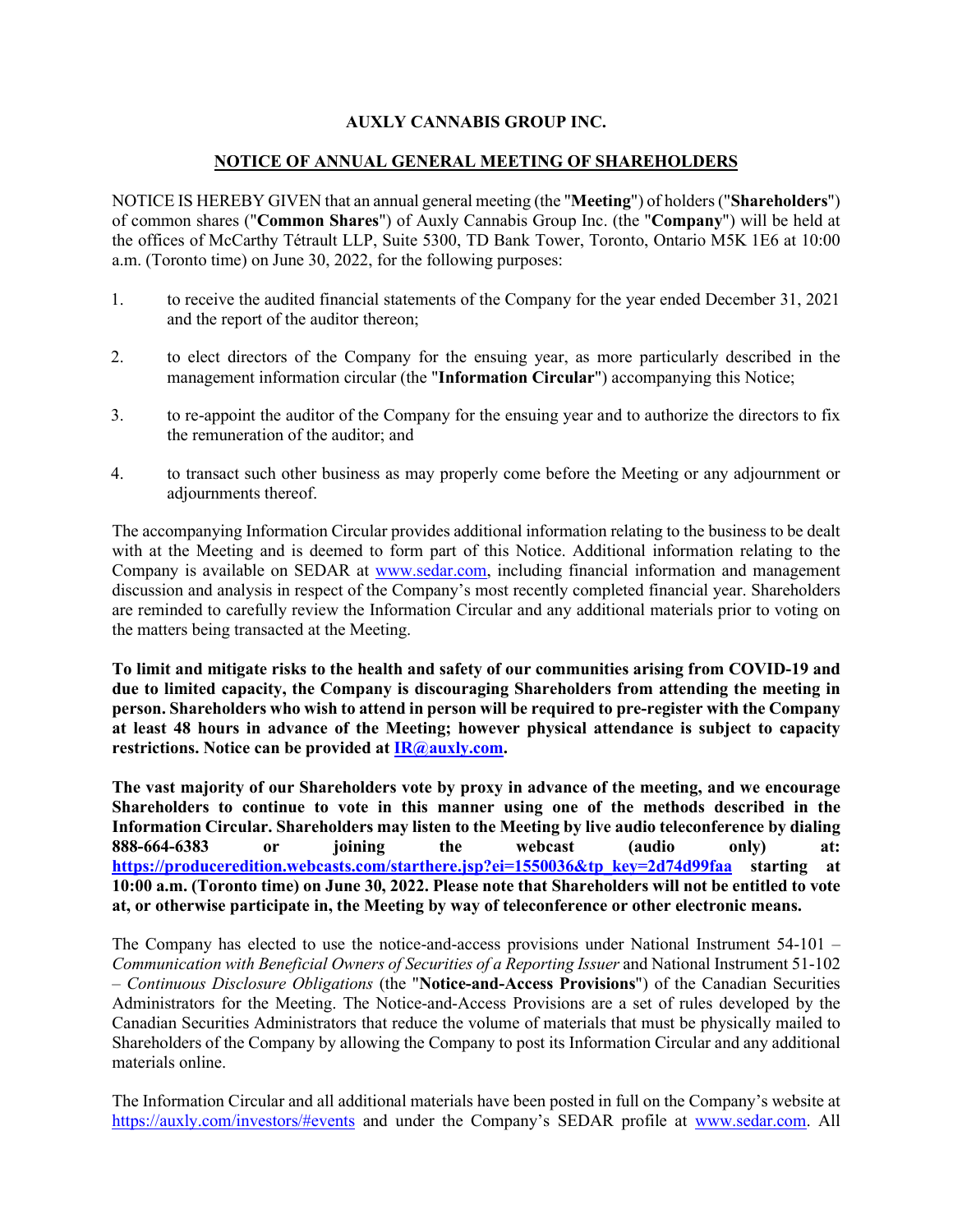Shareholders of record as of May 18, 2022, the record date, will receive a notice and access notification containing instructions on how to access the Company's Information Circular and all additional materials. Shareholders of the Company may request paper copies of the Information Circular and additional materials at no cost by calling toll-free within North America at 1-866-962-0498, or direct from outside North America at 514-982-8716, up to the date of the Meeting or any adjournment thereof, or thereafter by contacting the Company at 1-833-695-2414. In order to ensure that a paper copy of the Information Circular and additional materials can be delivered to a Shareholder in time for such Shareholder to review the Information Circular and return a form of proxy or voting instruction form prior to the deadline to receive proxies, it is strongly suggested that Shareholders ensure their request is received no later than June 20, 2022. Shareholders who would like more information about the Notice-and-Access Provisions may contact the Company's transfer agent, Computershare Investor Services Inc., toll-free at 1-866-964-0492. **Please see "***Notice-and-Access***" in the accompanying Information Circular.**

**It is important that you read and follow the instructions on how to vote by proxy included in the accompanying Information Circular or the instructions on your voting instruction form in order to have your vote count.** 

**Shareholders may attend the Meeting in person or be represented by proxy, but rather than attending in person, Shareholders are encouraged to vote in advance by submitting their proxy by mail, facsimile, telephone or online in accordance with the instructions below.** Shareholders who wish to appoint, as their proxy, the officers of the Company, whose names appear on the proxy form, are requested to complete, date and sign the enclosed form of proxy and deposit it with the Company's transfer agent, Computershare Investor Services Inc.: (i) by mail using the enclosed return envelope or one addressed to Computershare Investor Services Inc., Proxy Department, 8th Floor, 100 University Avenue, Toronto, Ontario, M5J 2Y1; (ii) by facsimile to 1-866-249-7775; or (iii) by telephone at 1-866-732-8683. As an alternative to completing and submitting a proxy for use at the Meeting, a Shareholder may vote electronically on the internet at [www.investorvote.com.](http://www.investorvote.com/) Votes cast electronically are in all respects equivalent to, and will be treated in the same manner as, votes cast via a paper form of proxy. Shareholders who wish to vote using internet or by telephone should follow the instructions provided in the form of proxy. In order to be valid, proxies must be received by the transfer agent not less than 48 hours prior to the commencement of the Meeting or any adjournment(s) thereof, excluding Saturdays, Sundays and holidays.

DATED this 20<sup>th</sup> day of May, 2022.

# BY ORDER OF THE BOARD OF DIRECTORS **AUXLY CANNABIS GROUP INC.**

"*Hugo Alves*" Hugo Alves Chief Executive Officer and Director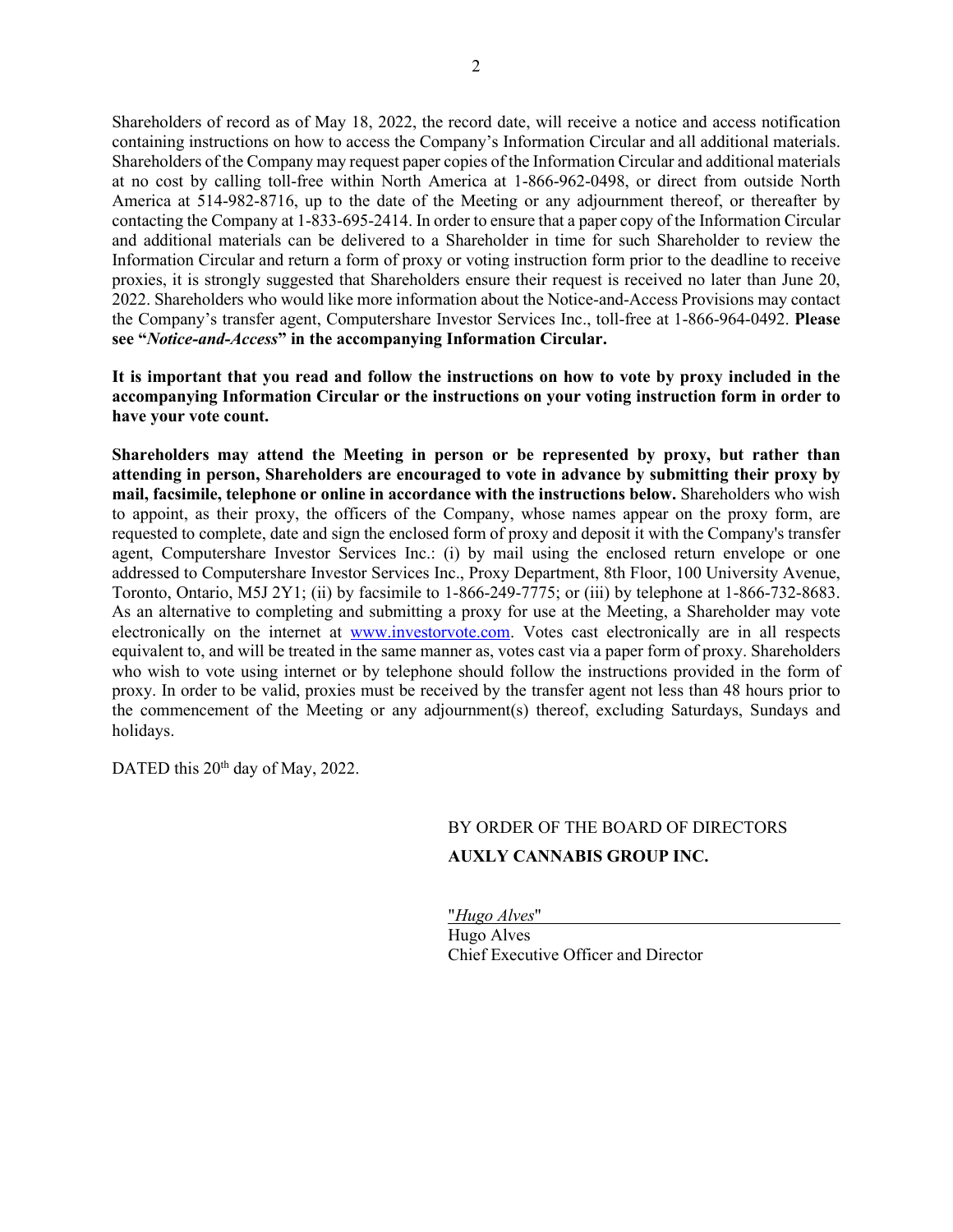**AUXLY CANNABIS GROUP INC.** 



#### **MANAGEMENT INFORMATION CIRCULAR**

# **FOR THE ANNUAL GENERAL MEETING OF SHAREHOLDERS TO BE HELD ON JUNE 30, 2022**

# **PURPOSE OF SOLICITATION**

**This Management Information Circular ("Information Circular") is furnished in connection with the solicitation of proxies by the management of Auxly Cannabis Group Inc. ("Auxly" or the "Company") for use at the annual general meeting (the "Meeting") of the holders ("Shareholders") of common shares ("Common Shares") of the Company.**

The Meeting will be held at the offices of McCarthy Tétrault LLP, Suite 5300, TD Bank Tower, Toronto, Ontario M5K 1E6 at 10:00 a.m. (Toronto time) on June 30, 2022 or at any adjournments or postponements thereof for the purposes set forth in the Notice of Annual General Meeting of Shareholders (the "**Notice of Meeting**") accompanying this Information Circular. Information contained herein is given as of May 20, 2022, unless otherwise specifically stated.

The Company will use the Notice-and-Access Provisions (as defined below) to conduct the solicitation of proxies in connection with this Information Circular. Proxies may also be solicited by telephone, facsimile, email or in person by directors, officers and employees of the Company who will not be additionally compensated therefor. Brokers, nominees or other persons holding Common Shares in their names for others shall be reimbursed for their reasonable charges and expenses in forwarding proxies and proxy material to the beneficial owners of such Common Shares. The costs of soliciting proxies will be borne by the Company.

# **NOTICE-AND-ACCESS**

The Company has elected to deliver the materials in respect of the Meeting pursuant to the notice-andaccess provisions ("**Notice-and-Access Provisions**") concerning the delivery of proxy-related materials to shareholders found in section 9.1.1 of National Instrument 51-102 – *Continuous Disclosure Obligations*  ("**NI 51-102**"), in the case of registered shareholders, and section 2.7.1 of National Instrument 54-101 – *Communication with Beneficial Owners of Securities of a Reporting Issuer* ("**NI 54-101**"), in the case of beneficial shareholders. The Notice-and-Access Provisions are a set of rules that reduce the volume of proxy-related materials that must be physically mailed to shareholders by allowing issuers to deliver meeting materials to shareholders electronically by providing shareholders with access to these materials online.

The use of the Notice-and-Access Provisions reduces paper waste and mailing costs to the Company. In order for the Company to utilize the Notice-and-Access Provisions to deliver proxy-related materials by posting the Information Circular (and if applicable, other materials) electronically on a website that is not SEDAR, the Company must send a notice to Shareholders, including Beneficial Shareholders, indicating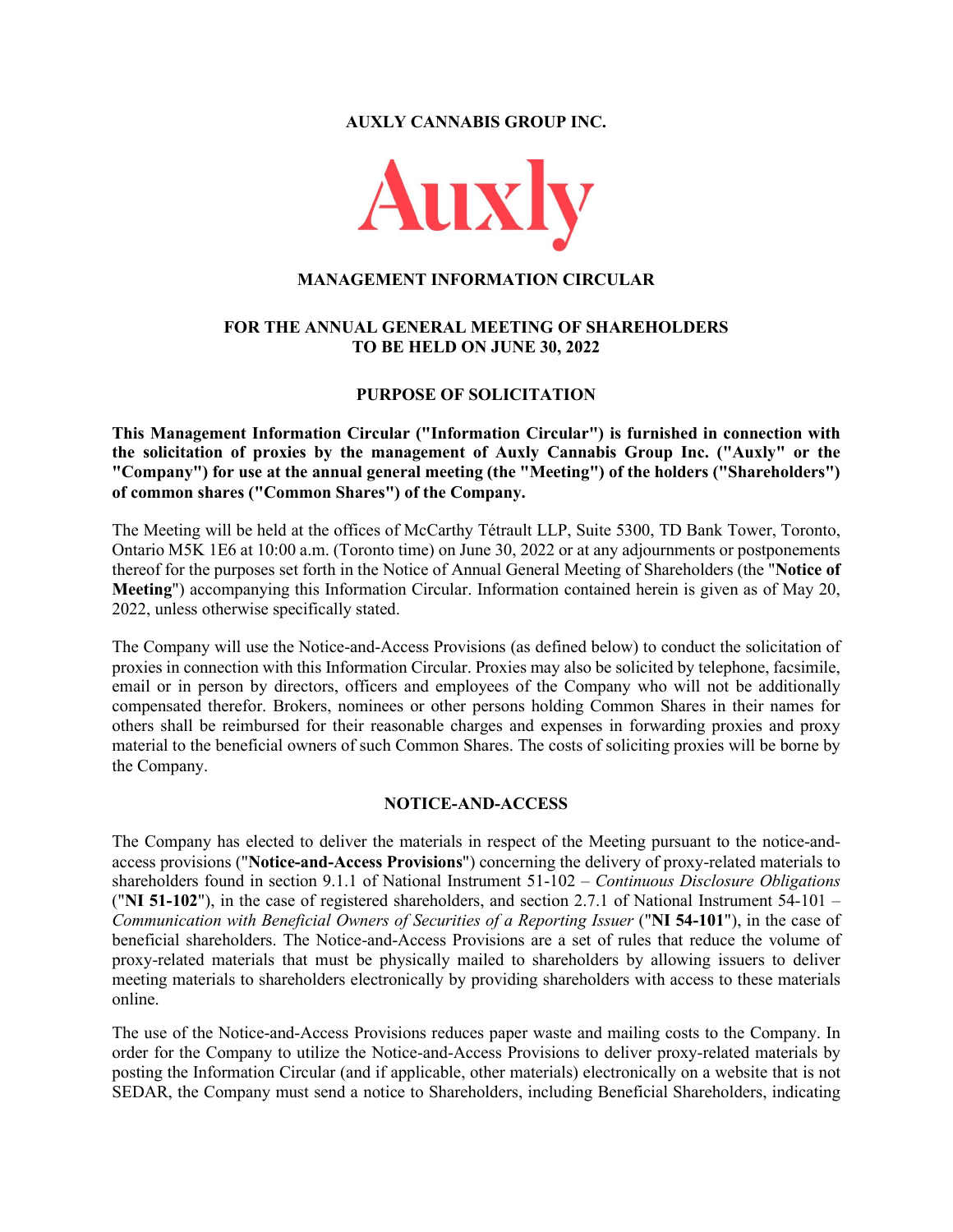that the proxy-related materials have been posted and explaining how a Shareholder can access them or obtain a paper copy of those materials from the Company.

In accordance with the Notice-and-Access Provisions, a notice and a form of proxy or voting instruction form has been sent to all Shareholders informing them that this Information Circular is available online and explaining how this Information Circular may be accessed, in addition to outlining relevant dates and matters to be discussed at the Meeting. This Information Circular has been posted in full on the Company's website at <https://auxly.com/investors/#events> and under the Company's SEDAR profile at [www.sedar.com.](http://www.sedar.com/)

The Company does not intend to pay for the Intermediary to deliver to objecting Beneficial Shareholders the proxy-related materials and Form 54-101F7 – *Request for Voting Instructions Made by Intermediary* of NI 54-101.

Any Shareholder who wishes to receive a paper copy of this Information Circular must contact the Company's transfer agent, Computershare Investor Services Inc. at Proxy Department, 100 University Avenue, 8th Floor, Toronto, Ontario M5J 2Y1, toll-free within North America at 1-866-962-0498, or direct from outside North America at 514-982-8716, up to the date of the Meeting or any adjournment thereof, or thereafter by contacting the Company at 1-833-695-2414. In order to ensure that a paper copy of the Information Circular can be delivered to a requesting Shareholder in time for such Shareholder to review the Information Circular and return a form of proxy or voting instruction form prior to the deadline to receive proxies, it is strongly suggested that Shareholders ensure their request is received no later than June 20, 2022.

All Shareholders may call 1-866-964-0492 in order to obtain additional information regarding the Noticeand-Access Provisions or to obtain a paper copy of the Information Circular, up to and including the date of the Meeting, including any adjournment thereof.

# **APPOINTMENT AND REVOCATION OF PROXIES**

**The information in this section applies to Shareholders who hold their own Common Shares in their own name and have a share certificate or direct registration system (DRS) statement (a "Registered Shareholder")**. As a Registered Shareholder, you are identified on the share register maintained by the Company's register and transfer agent, Computershare Investor Services Inc., as being a Shareholder.

Registered Shareholders will receive a form of proxy for use at the Meeting. The persons named in the form of proxy are directors and/or officers of the Company. **A Registered Shareholder submitting a proxy has the right to appoint a nominee (who need not be a Shareholder) to represent such Registered Shareholder at the Meeting other than the persons designated in the enclosed form of proxy by inserting the name of the chosen nominee in the space provided for that purpose on the form of proxy and by striking out the printed names.**

A form of proxy will not be valid for the Meeting or any adjournment or postponement thereof unless it is signed by the Registered Shareholder or by the Registered Shareholder's attorney authorized in writing or, if the Registered Shareholder is a corporation, it must be executed by a duly authorized officer or attorney thereof. The proxy, to be acted upon, must be dated, completed, signed and deposited with the Company's transfer agent, Computershare Investor Services Inc.: (i) by mail using the enclosed return envelope or one addressed to Computershare Investor Services Inc., Proxy Department, 8th Floor, 100 University Avenue, Toronto, Ontario, M5J 2Y1; (ii) by facsimile to 1-866-249-7775; or (iii) by telephone at 1-866-732-8683, by no later than 10:00 a.m. (Toronto time) on June 28, 2022, or two business days preceding the date of any adjournment or postponement of the Meeting. As an alternative to completing and submitting a proxy for use at the Meeting, a Shareholder may vote electronically on the internet at [www.investorvote.com.](http://www.investorvote.com/)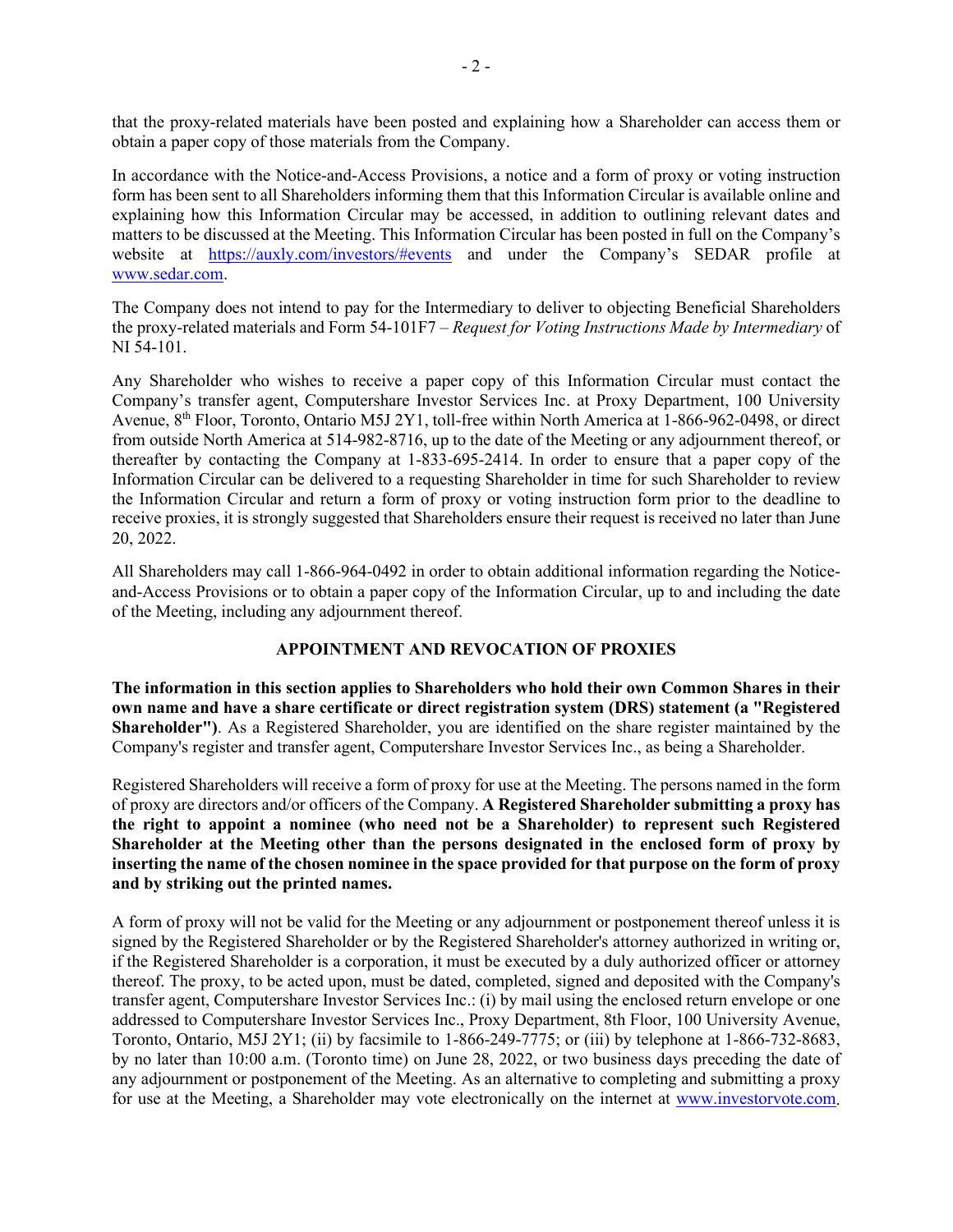Votes cast electronically are in all respects equivalent to, and will be treated in the same manner as, votes cast via a paper form of proxy. Shareholders who wish to vote using internet or by telephone should follow the instructions provided in the form of proxy.

**A Registered Shareholder who has given a proxy may revoke it prior to its use, in any manner permitted by law, including by an instrument in writing executed by the Registered Shareholder or by his, her or its attorney authorized in writing or, if the Registered Shareholder is a corporation, executed by a duly authorized officer or attorney thereof and deposited at the registered office of the Company at any time up to and including the last business day preceding the day of the Meeting, or any adjournment or postponement thereof, at which the proxy is to be used or with the chairman of the Meeting on the day of the Meeting or any adjournment or postponement thereof.**

#### **ADVICE TO BENEFICIAL HOLDERS OF COMMON SHARES**

**The information set forth in this section is of significant importance to many Shareholders, as a substantial number of Shareholders do not hold Common Shares in their own name.** Shareholders who do not hold their Common Shares in their own name (referred to in this Information Circular as "**Beneficial Shareholders**") should note that only proxies deposited by Registered Shareholders can be recognized and acted upon at the Meeting. If Common Shares are listed in an account statement provided to a Shareholder by a broker, then in almost all cases those Common Shares will not be registered in the Shareholder's name in the Company's records. Such Common Shares will more likely be registered under the names of the Shareholder's broker or an agent of that broker. In Canada, the vast majority of such shares are registered under the name of CDS & Co. (the registration name for CDS Clearing and Depository Services Inc., which acts as nominee for many Canadian brokerage firms). Common Shares held by brokers or their agents or nominees can only be voted (for or against resolutions) upon the instructions of the Beneficial Shareholder. Without specific instructions, brokers and their agents and nominees are prohibited from voting Common Shares for the broker's clients. **Therefore, Beneficial Shareholders should contact their broker or other intermediary as soon as practicable to ensure that instructions respecting the voting of their Common Shares are communicated to the appropriate person.**

Applicable regulatory policy requires intermediaries/brokers to seek voting instructions from Beneficial Shareholders in advance of shareholders' meetings. Every intermediary/broker has its own mailing procedures and provides its own return instructions, which should be carefully followed by Beneficial Shareholders in order to ensure that their Common Shares are voted at the Meeting. Often, the form of proxy supplied to a Beneficial Shareholder by its broker is identical to the form of proxy provided to Registered Shareholders; however, its purpose is limited to instructing the Registered Shareholder how to vote on behalf of the Beneficial Shareholder. The majority of brokers now delegate responsibility for obtaining instructions from clients to Broadridge Financial Solutions Inc. ("**Broadridge**"). Broadridge typically mails a scannable voting instruction form in lieu of the form of proxy. The Beneficial Shareholder is requested to complete and return the voting instruction form to them by mail or facsimile. Alternatively, the Beneficial Shareholder can call a toll-free telephone number or visit www.proxyvote.com to vote the Common Shares held by the Beneficial Shareholder. Broadridge then tabulates the results of all instructions received and provides appropriate instructions respecting the voting of Common Shares to be represented at the Meeting. A Beneficial Shareholder receiving a voting instruction form cannot use that voting instruction form to vote Common Shares directly at the Meeting as the voting instruction form must be returned as directed by Broadridge well in advance of the Meeting in order to have the Common Shares voted.

Although a Beneficial Shareholder may not be recognized directly at the Meeting for the purposes of voting Common Shares registered in the name of his, her or its broker (or agent of the broker), a Beneficial Shareholder may attend at the Meeting as proxyholder for a Registered Shareholder and vote the Common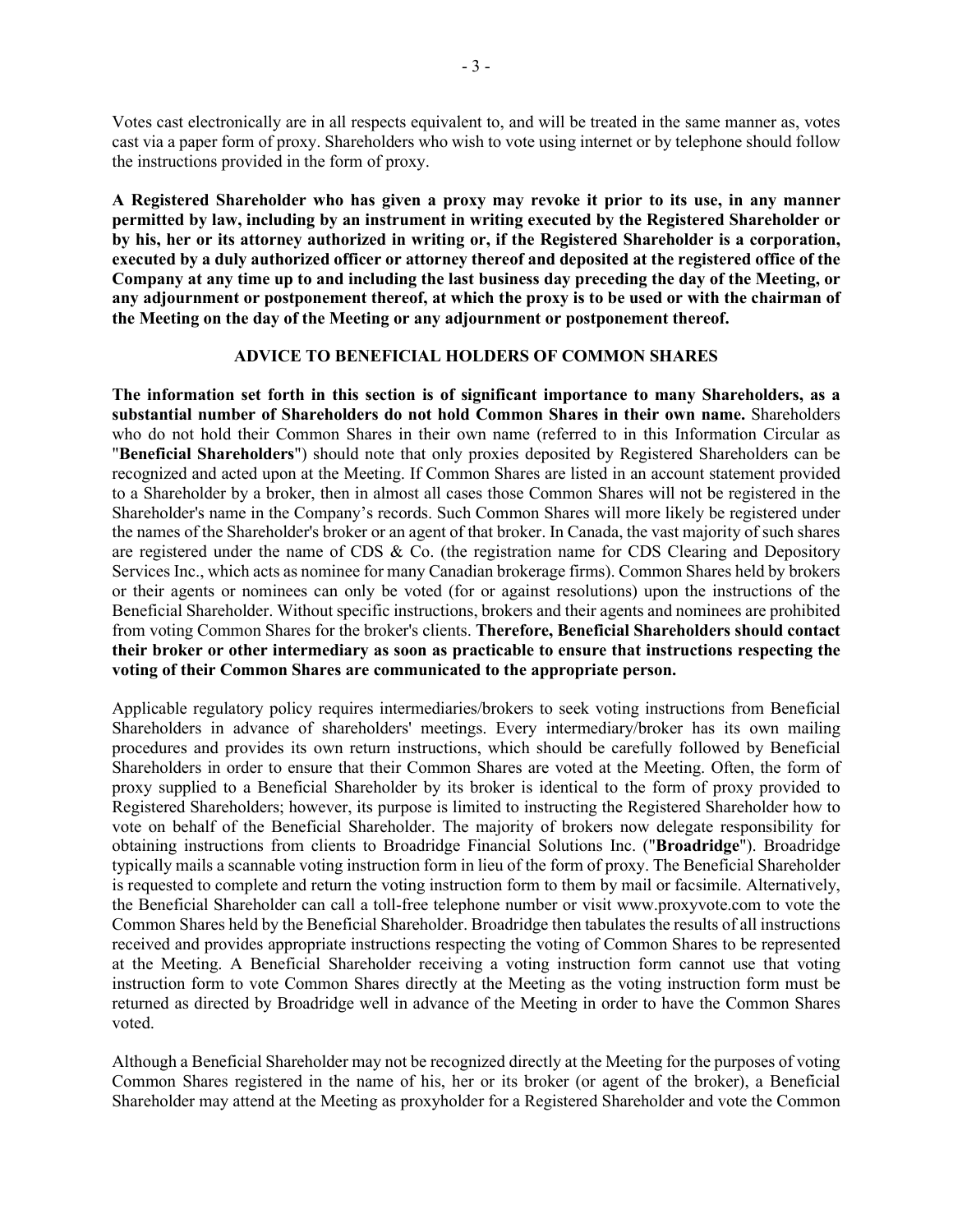Shares in that capacity. Beneficial Shareholders who wish to attend at the Meeting and indirectly vote their Common Shares as proxyholder for a Registered Shareholder should enter their own names in the blank space on the instrument of proxy provided to them and return the same to their broker (or the broker's agent) in accordance with the instructions provided by such broker (or agent), well in advance of the Meeting.

# **VOTING OF PROXIES**

All Common Shares represented at the Meeting by properly executed proxies will be voted on any matter that may be called for and, where a choice with respect to any matter to be acted upon has been specified in the accompanying form of proxy, the Common Shares represented by the proxy will be voted or withheld from voting in accordance with such instructions. **In the absence of any such instructions, the persons whose names appear on the printed form of proxy will vote in favour of all the matters set out thereon.**

**The form of proxy confers discretionary authority upon the persons named therein. If any other business or amendments or variations to matters identified in the Notice of Meeting properly comes before the Meeting, then discretionary authority is conferred upon the person appointed in the proxy to vote in the manner they see fit, in accordance with their best judgment.**

At the time of the printing of this Information Circular, management of the Company knew of no such amendment, variation or other matter to come before the Meeting other than the matters referred to in the Notice of Meeting.

# **INTEREST OF CERTAIN PERSONS IN MATTERS TO BE ACTED ON**

Except as disclosed in this Information Circular, management of the Company is not aware of any material interest of any director or executive officer or any associate or affiliate of any of the foregoing in any matter to be acted on at the Meeting.

# **VOTING SECURITIES AND PRINCIPAL HOLDERS THEREOF**

The board of directors of the Company (the "**Board**") has fixed May 18, 2022 as the record date for the meeting (the "**Record Date**"). Shareholders at the close of business on the Record Date are entitled to receive notice of the Meeting and to vote thereat or at any adjournments or postponements thereof on the basis of one vote for each Common Share held, except to the extent that: (i) a Registered Shareholder has transferred the ownership of any Common Shares subsequent to the Record Date; and (ii) the transferee of those Common Shares produces properly endorsed share certificates, or otherwise establishes that he, she or it owns the Common Shares and demands, not later than 10 days before the Meeting, that his, her or its name be included on the list of persons entitled to vote at the Meeting, in which case, the transferee shall be entitled to vote such Common Shares at the Meeting. The transfer books will not be closed.

The authorized capital of the Company consists of an unlimited number of Common Shares. As of the Record Date, there were 895,431,172 Common Shares outstanding. The Shareholders are entitled to one vote per Common Share at all meetings of the Shareholders either in person or by proxy. The Shareholders are also entitled to dividends, if and when declared by the directors of the Company, and the distribution of the residual assets of the Company in the event of a liquidation, dissolution or winding up of the Company.

On July 25, 2019, the Company entered into a subscription agreement (the "**Subscription Agreement**") with 1213509 B.C. Ltd. ("**Imperial**"), an indirect wholly-owned subsidiary of Imperial Brands plc, pursuant to which Imperial agreed to purchase a 4.00% senior unsecured convertible debenture (the "**Debenture**") in an aggregate principal amount of \$122,851,094.58 (the "**Transaction**"). The Transaction closed on September 25, 2019. At the closing of the Transaction, the Company and Imperial also entered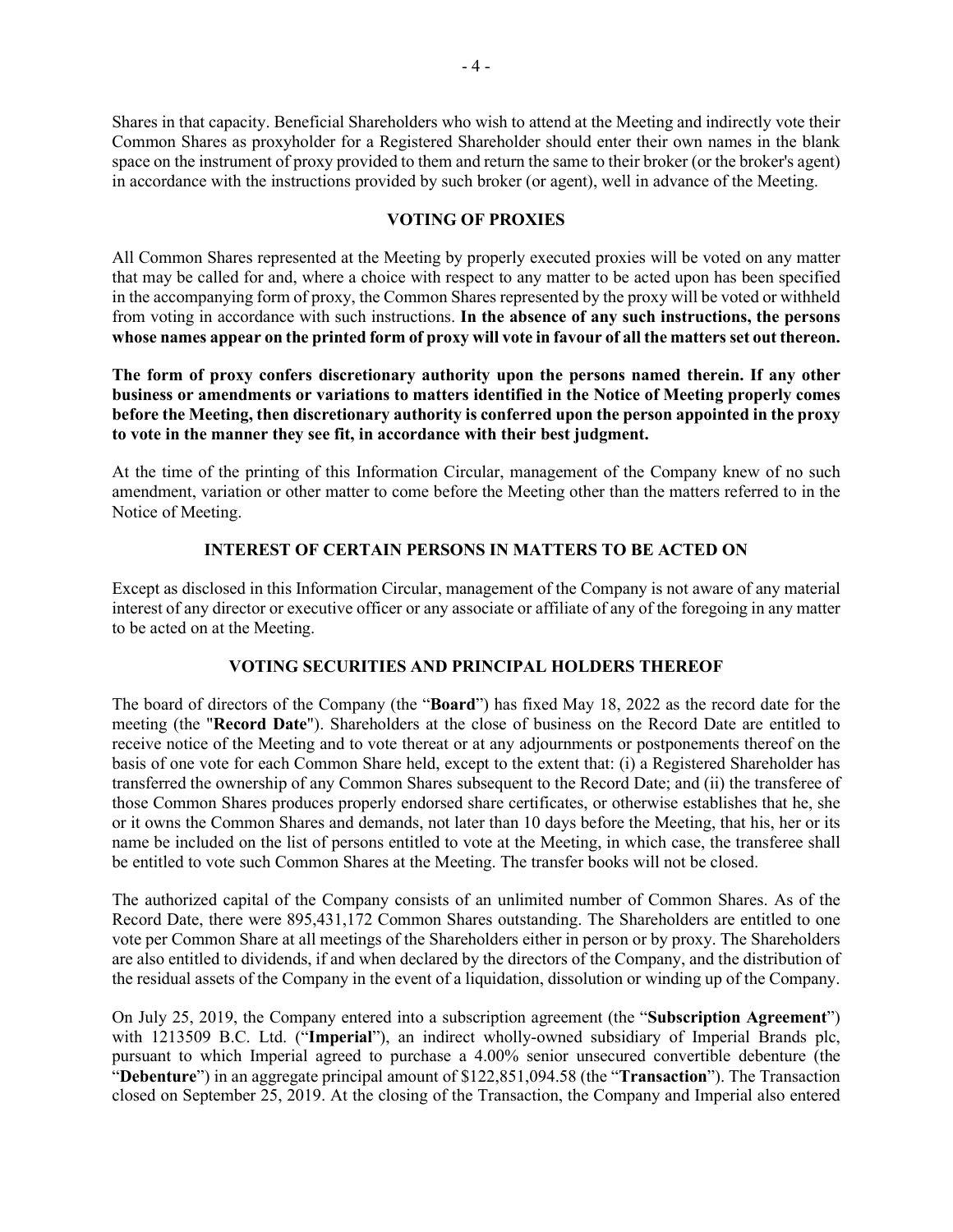into an investor rights agreement (the "**Investor Rights Agreement**"), pursuant to which Imperial was granted certain rights with respect to the beneficial ownership of the Debenture upon the completion of the Transaction. On July 6, 2021, the Company and Imperial amended certain provisions of the Debenture and Investor Rights Agreement to, among other things, extend the maturity date of the Debenture by 24 months from September 25, 2022 to September 25, 2024, and reinstate of certain approval rights of Imperial Brands under the Investor Rights Agreement. The Investor Rights Agreement provides, among other things, that for so long as Imperial holds a partially diluted percentage of outstanding Common Shares of not less than 15%, to nominate for election as a director of the Company at any meeting of shareholders at which directors are to be elected, one individual designated by Imperial. Murray McGowan is Imperial's director nominee ("**Mr. McGowan**" or the "**Imperial Nominee**").

To the knowledge of the Company, no person beneficially owns, controls, or directs, indirectly or directly, more than 10% of the issued and outstanding Common Shares as of the date of this Information Circular.

#### **BUSINESS TO BE TRANSACTED AT THE MEETING**

The following business will be transacted at the Meeting:

#### **Receive the Financial Statements**

The audited financial statements of the Company for the period ended December 31, 2021 and the report of the auditors thereon will be received at the Meeting. The audited financial statements of the Company and the report of the auditors are available under the Company's profile on SEDAR at [www.sedar.com.](http://www.sedar.com/)

#### **Election of Directors**

At the Meeting, a board of six directors will be proposed for election. Management has been informed that each of the proposed nominees listed below is willing to serve as a director if elected.

The term of office for each director is from the date of the Meeting at which he or she is elected until the next following annual meeting or until his or her successor is elected or appointed.

As part of its ongoing review of corporate governance practices and in accordance with the provisions of the TSX Company Manual, the Board has adopted a majority voting policy providing that in an uncontested election of directors, any nominee who receives a greater number of votes "withheld" than votes "for" shall, subject to certain exceptions, tender his or her resignation to the chair of the Board promptly following the Meeting. A copy of the majority voting policy is available on the Company's website at [https://auxly.com/investors/#governance.](https://auxly.com/investors/#governance)

The following table sets forth certain information regarding the nominees, their respective positions with the Company, principal occupations or employment during the last five years, the dates on which they became directors of the Company and the approximate number of Common Shares beneficially owned by them, directly or indirectly, or over which control or direction is exercised by them as of the Record Date.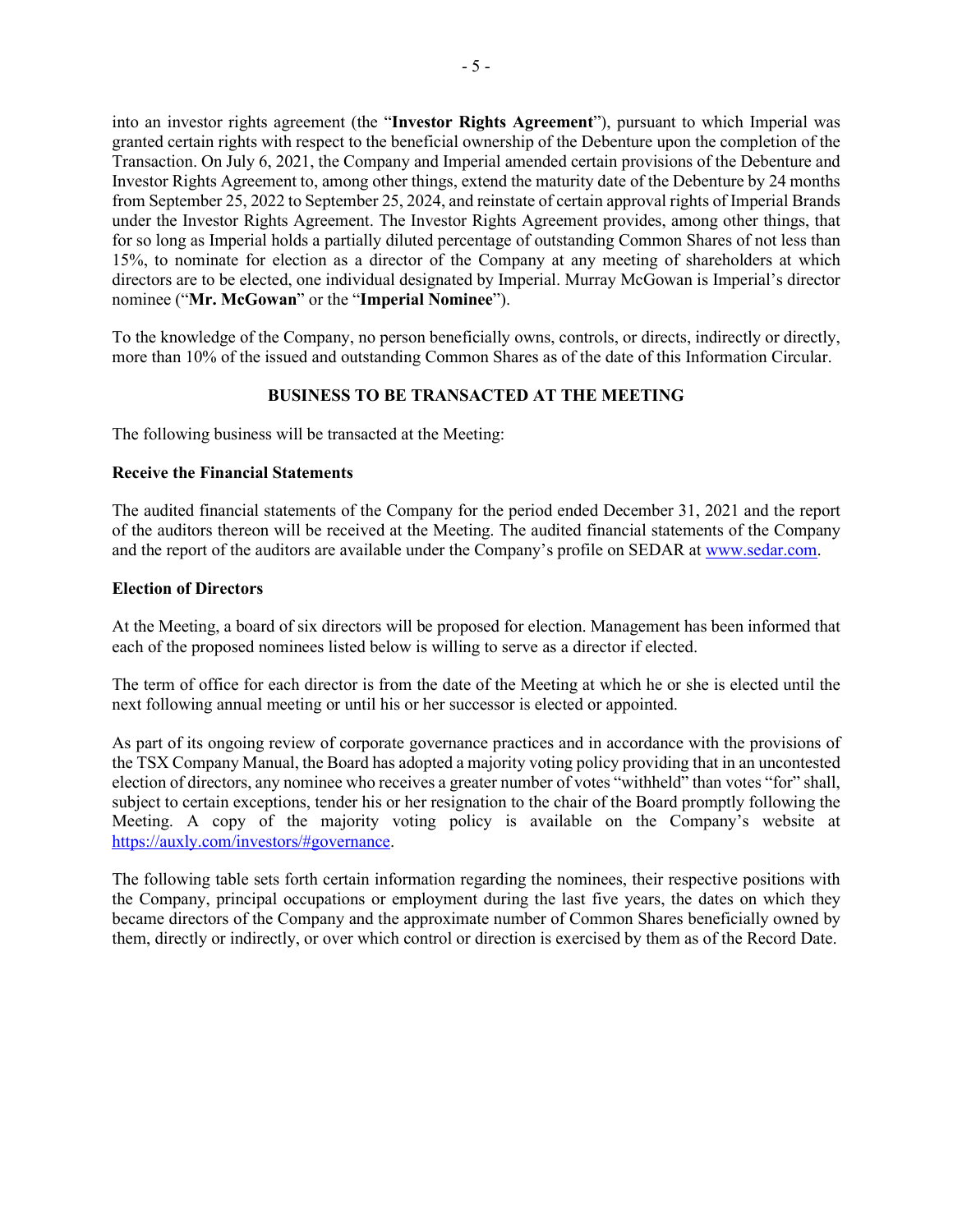| Name and<br><b>Residence</b>                                      | <b>Position held</b><br>with the<br>Company | <b>Director Since</b> | <b>Principal Occupation for the</b><br><b>Previous Five Years</b>                                                                                                                                                                                                                                              | <b>Common Shares</b><br><b>Beneficially</b><br><b>Owned Directly</b><br>or Indirectly |
|-------------------------------------------------------------------|---------------------------------------------|-----------------------|----------------------------------------------------------------------------------------------------------------------------------------------------------------------------------------------------------------------------------------------------------------------------------------------------------------|---------------------------------------------------------------------------------------|
| Hugo Alves<br>Toronto, Ontario                                    | Director and<br><b>CEO</b>                  | August 10, 2017       | Chief Executive Officer of the<br>Company since August 27, 2019;<br>President of the Company from<br>August 10, 2017 - August 27, 2019.<br>Formerly senior corporate and<br>commercial Partner at Bennett Jones<br>LLP where he founded and led the<br>firm's cannabis group, September<br>$2014 - July 2017.$ | $30,227,051^{(1)}$                                                                    |
| Genevieve Young <sup><math>(2)(5)</math></sup><br>Ottawa, Ontario | Director                                    | December 27, 2018     | President and Chief Operating<br>Officer of Global Public Affairs<br>since January 2017, and Chief<br>Operating Officer of Global Public<br>Affairs since January 2015.                                                                                                                                        | Nil.                                                                                  |
| Troy Grant $(3)(5)$<br>Bedford, Nova Scotia                       | Director                                    | December 21, 2016     | Founder and Chief Executive Officer<br>of Elcora Advanced Materials Corp.,<br>a TSXV listed graphene materials<br>company, since June 2011.                                                                                                                                                                    | 11,250                                                                                |
| Conrad Tate <sup>(3)(4)</sup><br>Bristol, UK                      | Director                                    | September 25, 2019    | Corporate Development Director at<br>Imperial Brands PLC from 2010 to<br>2021.                                                                                                                                                                                                                                 | Nil.                                                                                  |
| Vikram Bawa <sup>(5)</sup><br>Mississauga, Ontario                | Director                                    | October 1, 2020       | Managing Partner at Terrene Ltd.<br>since August 2020; VP Marketing,<br>Asia Pacific & EMEA at Logitech<br>S.A. from November $2016 -$ June<br>2020.                                                                                                                                                           | Nil.                                                                                  |
| Murray McGowan <sup>(3)</sup><br>London, UK                       | Director                                    | November 1, 2021      | Chief Strategy and Development<br>Officer at Imperial Brands PLC<br>since July 2020; General Manager,<br>UK at CloudKitchens from April<br>$2019 -$<br>February<br>2020;<br>and<br>Director<br>The<br>Managing<br>at<br>Restaurant Group from June 2017 -<br>February 2019.                                    | Nil.                                                                                  |

#### **Notes:**

- (1) Includes 12,000,000 Common Shares held through Grandville Asset Management Limited, a private company wholly owned by Mr. Alves.
- (2) Chair of the Audit Committee.
- (3) Member of the Audit Committee.
- (4) Chair of the Compensation Committee.
- (5) Member of the Compensation Committee.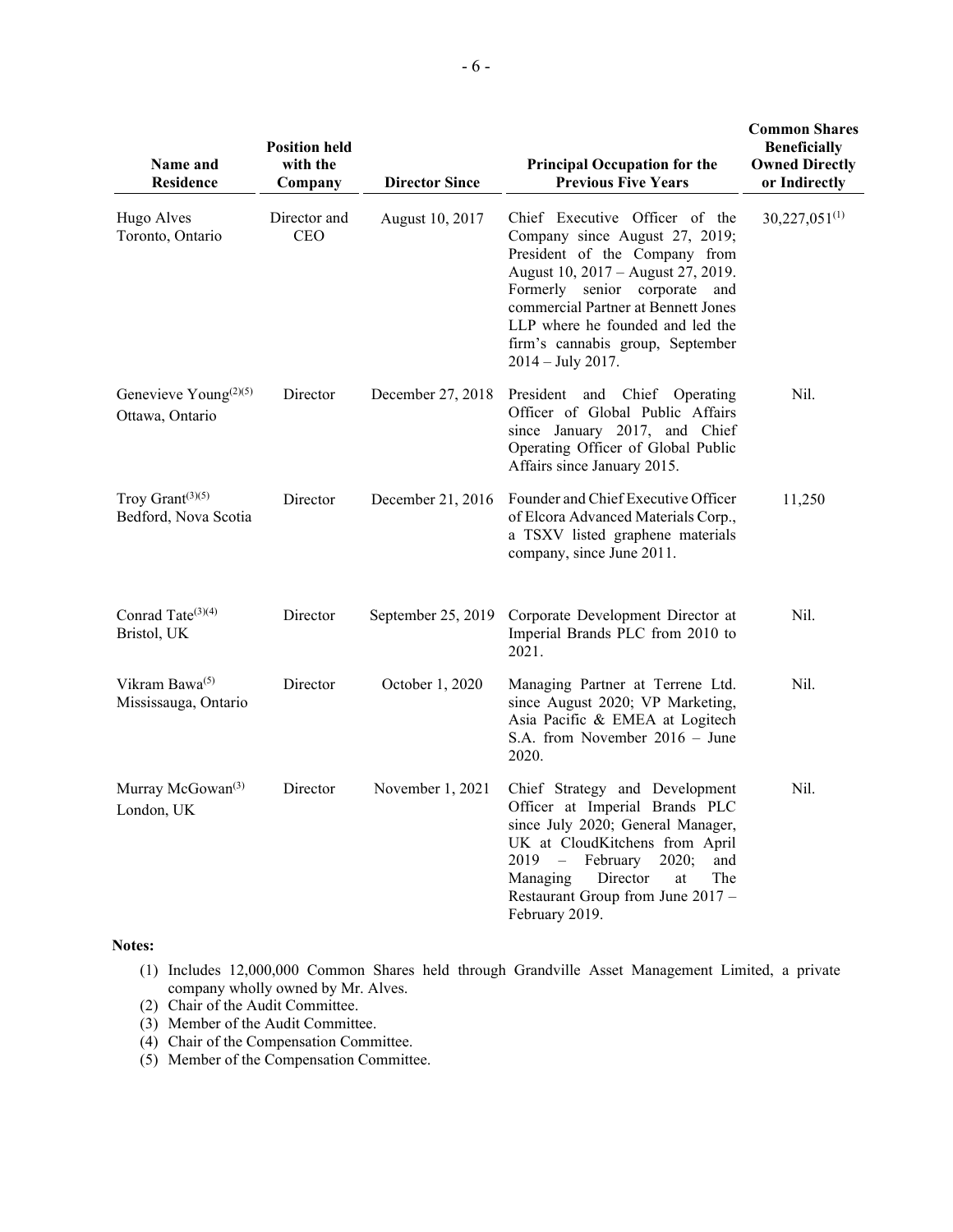# *Corporate Cease Trade Orders or Bankruptcies*

No director or executive officer of the Company is, or has been, within the past 10 years before the date hereof, a director or executive officer of any issuer that, while that person was acting in that capacity: (i) was the subject of a cease trade or similar order or an order that denied the issuer access to any exemption under securities legislation for a period of more than 30 consecutive days; or (ii) was subject to an event that resulted, after the person ceased to be a director or executive officer, in the issuer being the subject of a cease trade or similar order or an order that denied the issuer access to any exemption under securities legislation for a period of more than 30 consecutive days.

No director or executive officer of the Company is, or has been, within the past 10 years before the date hereof, a director or executive officer of any issuer that, while that person was acting in that capacity or within a year of that person ceasing to act in that capacity, became bankrupt, made a proposal under any legislation relating to bankruptcy or insolvency or was subject to or instituted any proceedings, arrangement or compromise with creditors or had a receiver, receiver manager or trustee appointed to hold its assets.

#### *Personal Bankruptcies*

No director of the Company has, within the 10 years before the date hereof, become bankrupt, made a proposal under any legislation relating to bankruptcy or insolvency, or became subject to or instituted any proceedings, arrangement or compromise with creditors, or had a receiver, receiver manager or trustee appointed to hold such person's assets.

#### *Penalties or Sanctions*

No director of the Company has: (i) been subject to any penalties or sanctions imposed by a court relating to securities legislation or by a securities regulatory authority or has entered into a settlement agreement with a securities regulatory authority, other than penalties for late filing of insider reports; or (ii) been subject to any other penalties or sanctions imposed by a court or regulatory body that would likely be considered important to a reasonable Shareholder in deciding whether to vote for a proposed director.

**It is the intention of the persons named in the enclosed form of proxy, if not expressly directed to the contrary in such form of proxy, to vote such proxies FOR the election of each of the nominees specified above as directors of the Company. If, prior to the Meeting, any vacancies occur in the proposed nominees herein submitted, the persons named in the enclosed form of proxy intend to vote FOR the election of any substitute nominee or nominees recommended by management of the Company and FOR each of the remaining proposed nominees.**

#### **Reappointment of Auditors**

On June 28, 2021, Ernst & Young LLP ("**E&Y**") was reappointed as auditor of the Company, having first been appointed on November 28, 2019. At the Meeting, Shareholders will be requested to re-appoint E&Y as auditor of the Company, to hold office until the next annual meeting of Shareholders or until a successor is appointed, and to authorize the Board to fix the auditors' remuneration.

**Absent contrary instructions, proxies given pursuant to this solicitation by the management of the Company will be voted FOR the appointment of E&Y as the auditor of the Company to hold office until the next annual meeting of Shareholders or until a successor is appointed and the authorization of the directors to fix the remuneration of the auditor.**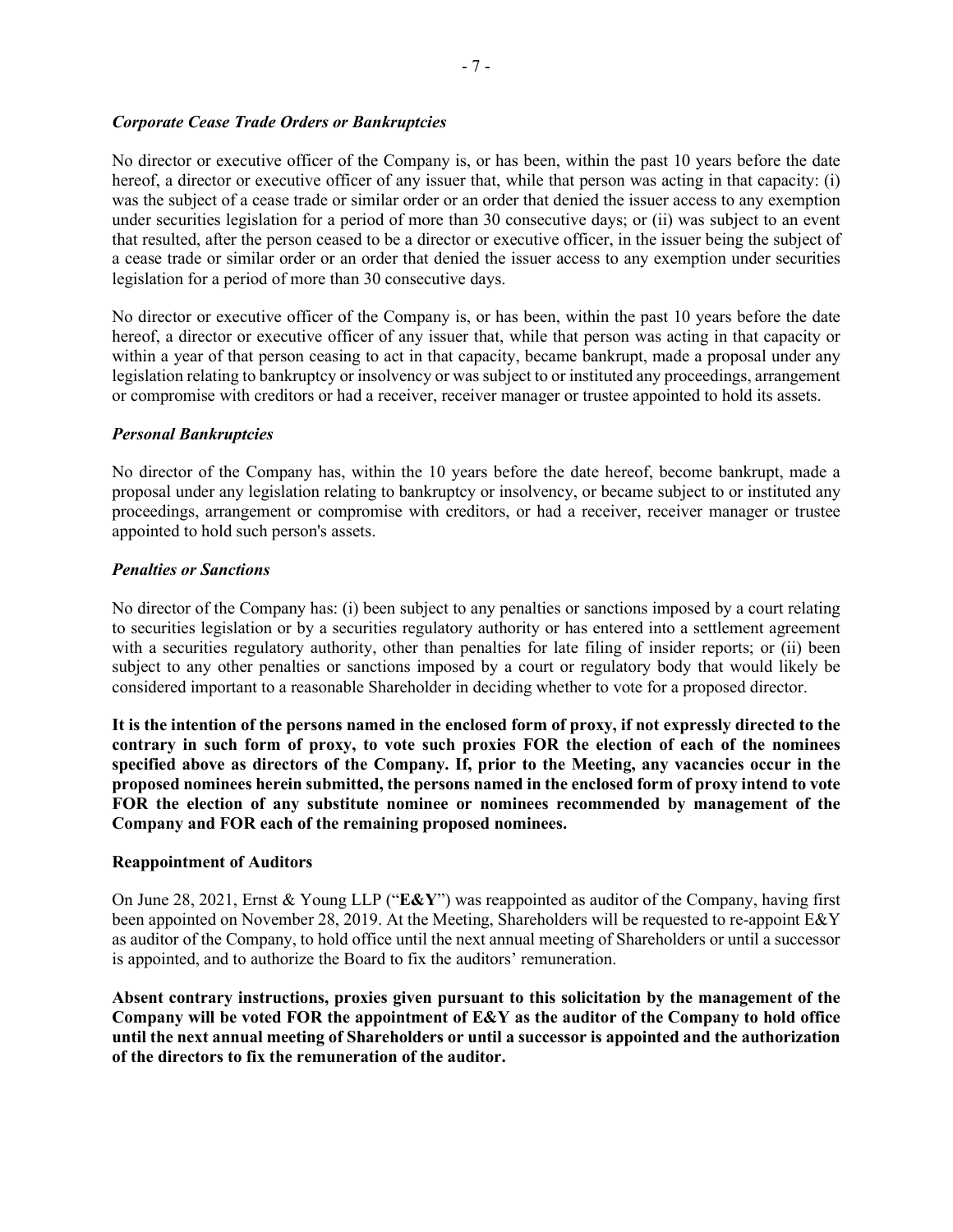#### **STATEMENT OF EXECUTIVE COMPENSATION**

The purpose of this Statement of Executive Compensation is to provide information about the Company's philosophy, objectives and processes regarding executive compensation. This disclosure is intended to communicate the compensation provided to each of the Chief Executive Officer ("**CEO**"), the Chief Financial Officer ("**CFO**"), the three next most highly compensated executive officers of the Company, each of whose individual total compensation was more than \$150,000 for the fiscal year ended December 31, 2021 (collectively, the "**Named Executive Officers**" or "**NEOs**"), and the directors of the Company. During the fiscal year ended December 31, 2021, the Named Executive Officers of the Company were: (i) Hugo Alves, CEO, (ii) Brian Schmitt, CFO, (iii) Michael Lickver, President, (iv) Ronald Fichter, General Counsel and Corporate Secretary and (v) Andrew MacMillan, Senior Vice President, Commercial.

#### **Compensation Discussion and Analysis**

#### *Compensation Philosophy and Objectives*

The Company's compensation policies and programs are designed to be competitive with industry peers and to recognize and reward executive performance consistent with the success of the Company's business. These policies and programs are intended to motivate, attract and retain capable and experienced individuals who will contribute to the success of the Company. The Board, with input from the Compensation Committee, and from compensation consultants from time to time, reviews the adequacy of remuneration for its senior executives by evaluating their performance in light of the Company's goals and objectives, and by comparing with other reporting issuers in the Comparator Group.

The Board considers a variety of factors when determining both compensation policies and programs and individual compensation levels. These factors include the long-range interests of the Company and Shareholders, overall financial and operating performance of the Company and the Board's assessment of each executive's individual performance and contribution toward meeting the Company's corporate objectives. The Board and the Compensation Committee do not specifically consider the risks associated with the Company's compensation policies and practices and believes that, given the relatively small size of the Company's management team, the Company's stage of development and the nature of its business, that such risks can be adequately monitored as part of the Board and Compensation Committee's ongoing oversight activities.

#### *Determination of Compensation*

#### *Compensation Committee*

The Company has established a Compensation Committee, which is appointed by the Board to assist in fulfilling the Board's executive compensation oversight responsibilities. The Compensation Committee is comprised of four independent directors, being Mr. Conrad Tate (Chair), Ms. Genevieve Young, Mr. Troy Grant and Mr. Vikram Bawa. Each member of the Compensation Committee has the relevant competence and skills to make informed decisions on the suitability of the Company's compensation policies and practices. In addition, the Compensation Committee members' diverse backgrounds bring to the Compensation Committee a wide variety of perspectives in executing the Company's philosophy and objectives with respect to compensation.

The Compensation Committee is responsible for reviewing and making recommendations to the Board regarding the compensation for the Chief Executive Officer and other senior executive officers of the Company. The Compensation Committee seeks to ensure that the Company's compensation goals and objectives, as applied to the actual compensation paid to the Company's executive officers, are aligned with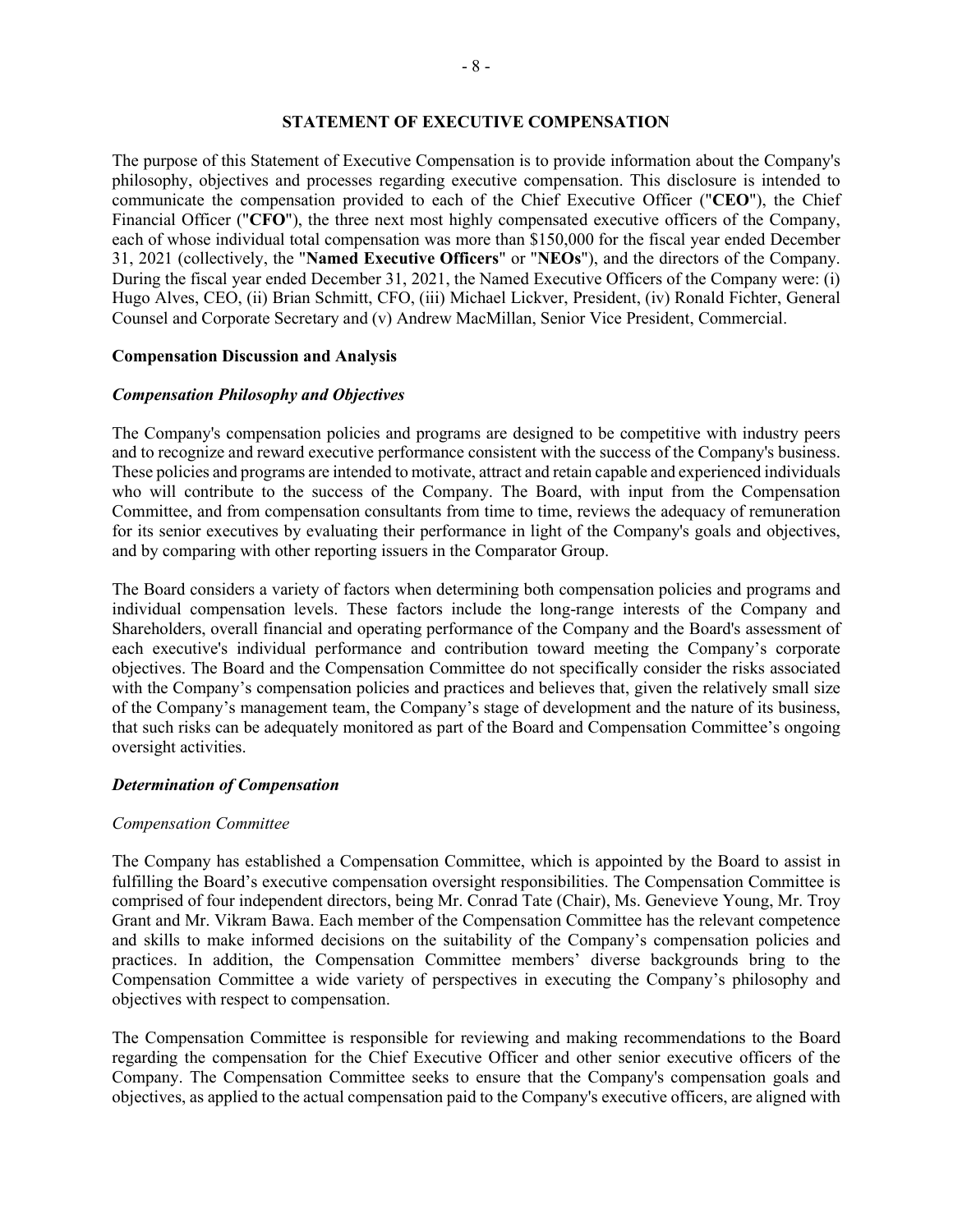the Company's overall business objectives and Shareholder interests. The Compensation Committee is also responsible for reviewing the executive compensation disclosure before the Company discloses this information publicly.

The Compensation Committee is tasked with establishing an executive compensation program, which includes any share-based awards, option-based awards or the establishment of any non-equity incentive plans. The terms of any proposed compensation for the directors of the Company who are not also officers of the Company (including any options to be granted) is determined by the Compensation Committee with the use of third party advisors as needed.

#### *Compensation Consultants*

The Compensation Committee's charter grants the committee the authority to engage compensation consultants and other advisors as it determines necessary to assist with the execution of its duties and responsibilities, and to set the compensation and oversee the work of any such advisors. In November 2020, the Compensation Committee engaged Willis Towers Watson ("**WTW**") as its independent compensation consultant to assess and provide recommendations regarding compensation of the Company's NEOs and independent directors of the Board and to assist the Compensation Committee in developing a comparator group of public companies with similar attributes to the Company for the purpose of benchmarking its compensation policies and plans. Following receipt of the WTW's report by the Company, the employment agreements with certain of the NEOs were amended, effective December 2020, in order to implement recommendations from WTW regarding executive compensation of NEOs, including changes to base salary, and short-term and long-term incentive compensation. With the approval of the Compensation Committee, WTW was reengaged by the Company in March 2021 to assist the Company with its job evaluation, compensation structure design, and performance management system for all employees, excluding executives. The fees for such engagement are reflected in "*All Other Fees*" in the table below. For the fiscal years ended December 31, 2021 and 2020, WTW billed the Company the following fees:

| <b>Advisor</b> |          | <b>Executive Compensation-Related Fees</b> |          | <b>All Other Fees</b> |
|----------------|----------|--------------------------------------------|----------|-----------------------|
|                | 2021     | 2020                                       | 2021     | 2020                  |
| WTW            | \$34,259 |                                            | \$39,000 | -                     |

As part of the executive compensation review and design process conducted by WTW in November 2020, the Compensation Committee, with support of WTW, established a peer group (the "**Comparator Group**") to benchmark compensation of its NEOs and directors. The companies forming part of the Comparator Group have similar attributes to the Company and a complexity of operations and technologies comparable to the Company. The Comparator Group consists of 18 publicly traded companies (12 cannabis companies and 6 non-cannabis companies). The Comparator Group will be reviewed regularly to ensure the criteria and constituents remain appropriate. The companies forming part of the Comparator Group are listed below:

| Tilray, Inc.                       | Organigram Holdings Inc.         |
|------------------------------------|----------------------------------|
| HEXO Corp.                         | Acreage Holdings, Inc.           |
| The Valens Company Inc.            | Indus Holdings, Inc.             |
| Aurora Cannabis Inc.               | SunOpta Inc.                     |
| Village Farms International, Inc.  | Clearwater Seafoods Incorporated |
| MediPharm Labs Corp.               | LifeVantage Corporation          |
| Charlotte's Web Holdings, Inc.     | Jamieson Wellness Inc.           |
| Jushi Holdings Inc.                | High Liner Foods Incorporated    |
| The Supreme Cannabis Company, Inc. | Corby Spirit and Wine Limited    |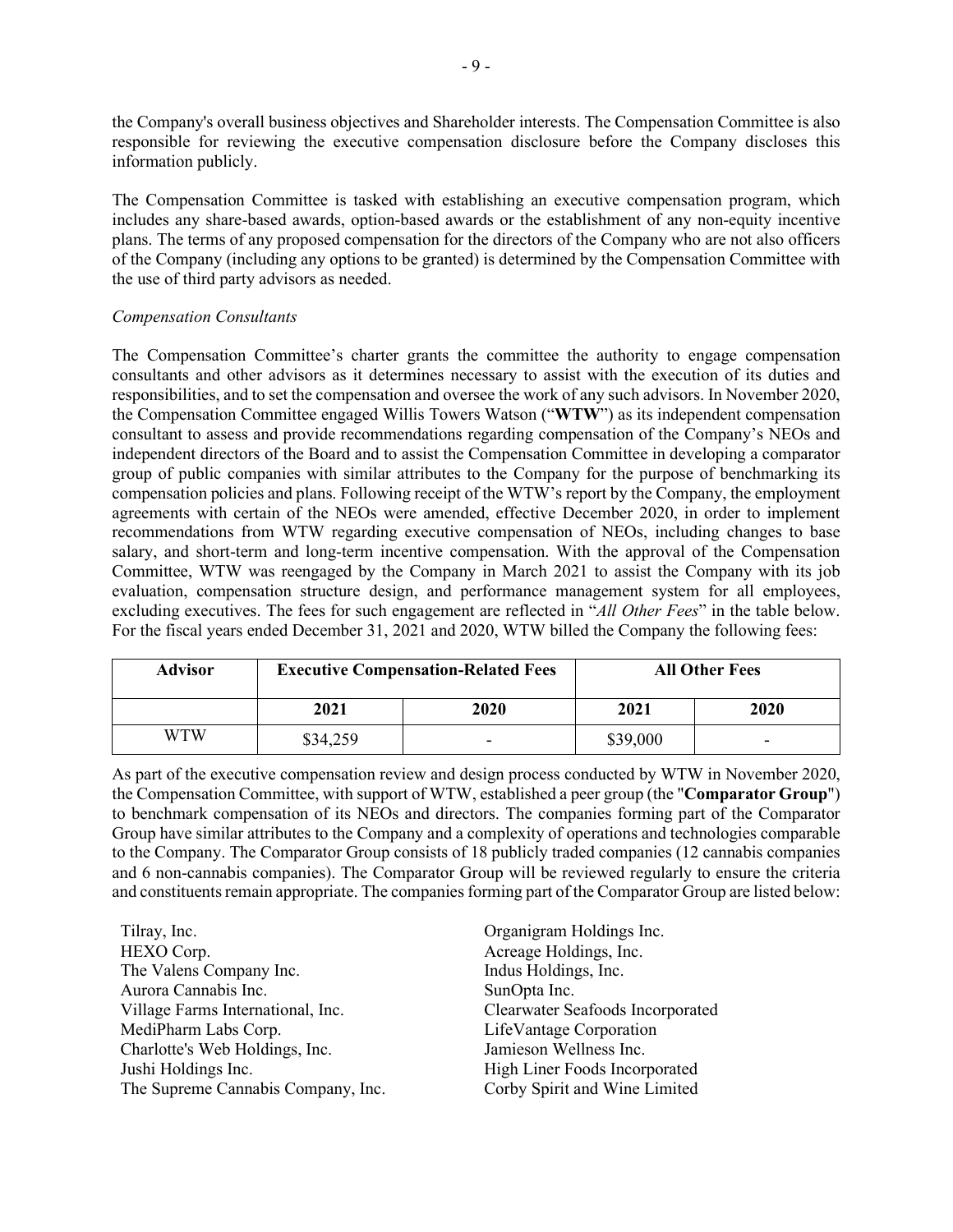The Company's policy is to provide target total compensation that is generally competitive with the median of the Comparator Group but will reevaluate these targets as the Company continues to grow. Although market data is used to inform compensation decisions, the Company ultimately relies on its own experience, information, and deliberations to determine individual compensation arrangements.

# *Elements of Executive Compensation*

The executive compensation program of the Company consists of three principal components: fixed compensation, short-term incentive compensation and long-term incentive compensation.

#### *Fixed Compensation*

Fixed compensation in the form of annual base salary is designed to provide income certainty and to attract and retain executives and is therefore based on the assessment of a number of factors such as current competitive market conditions, compensation levels within similarly situated companies to the Company and the Comparator Group, and factors particular to the executive, including experience level, individual contribution and performance, the scope of the executive's role with the Company, and retention considerations.

#### *Short-Term Incentive Compensation*

In addition to base salary, the Company may award executives with short term incentive awards in the form of an annual cash bonus or Stock Awards which are intended to provide them with short-term incentives and to reward them for their yearly individual contribution and performance of personal objectives in the context of overall annual corporate performance. Typically, the amount is not pre-established and is at the discretion of the Compensation Committee and executives have a target compensation range which is calculated as a percentage of salary. Payouts may be determined based on the achievement of corporate and individual performance goals, where applicable. For 2021, short-term incentive compensation provided to executives was divided between the payment of annual cash bonuses and vested RSU Awards.

#### *Long-Term Incentive Compensation*

Long-term incentive compensation may be provided through the grant of Stock Awards pursuant to the Company's Amended and Restated 2021 Omnibus Incentive Plan (the "**2021 Equity Incentive Plan**"), and previously, the Predecessor Plan. The Company has the 2021 Equity Incentive Plan in place to provide effective incentives to directors, officers, senior management personnel and employees of the Company and to enable the Company to attract and retain experienced and qualified individuals in those positions by permitting such individuals to directly participate in an increase in per share value created for the Shareholders. Consideration is given to distributing Stock Awards amongst the various organizational levels including directors, officers, employees and consultants.

The size of Stock Award grants to Named Executive Officers is dependent on each NEO's level of responsibility, authority and importance to the Company and the degree to which such NEO's long-term contribution to the Company will be crucial to its long-term success.

Neither Named Executive Officers nor directors are permitted to purchase financial instruments (including prepaid variable forward contracts, equity swaps, collars, or units of exchange funds) that are designed to hedge or offset a decrease in market value of equity securities granted as compensation or held, directly or indirectly, by the Named Executive Officer or director.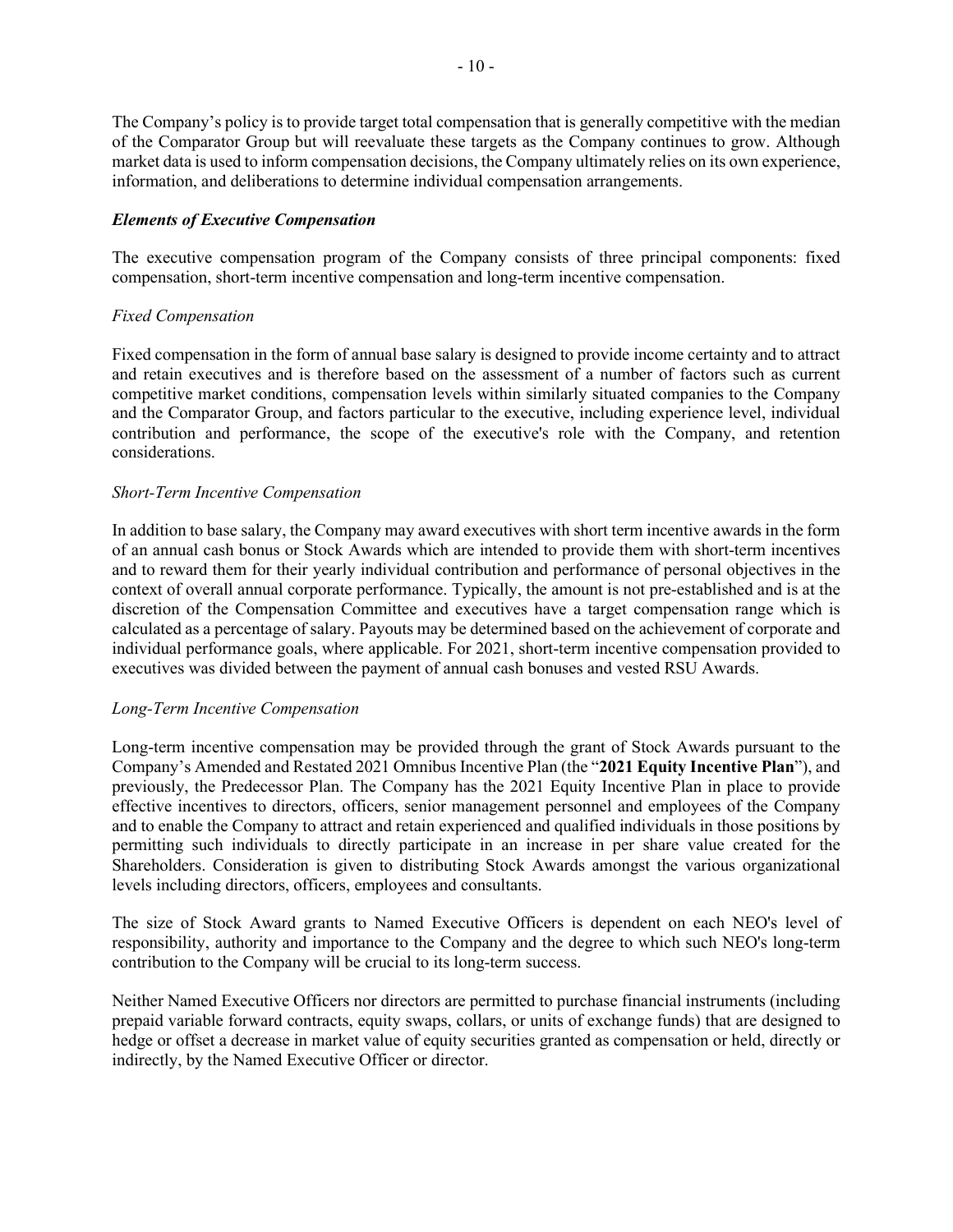#### **Summary Compensation Table**

Compensation of the Named Executive Officers for the fiscal years ended December 31, 2021, 2020, and 2019 is presented in the following table.

| Name and<br>principal<br>position                  | Year | <b>Salary</b><br>(C\$) | Share-based<br>awards<br>(C\$) | <b>Option-based</b><br>awards<br>$(C$)^{(2)}$ |                                                    | <b>Non-equity incentive</b><br>plan compensation<br>(C\$) | <b>All Other</b><br>Compensati<br>$\underline{\mathbf{on}}$<br>$(\overline{CS})^{(4)}$ | <b>Total</b><br>Compensation<br>(C\$) |
|----------------------------------------------------|------|------------------------|--------------------------------|-----------------------------------------------|----------------------------------------------------|-----------------------------------------------------------|----------------------------------------------------------------------------------------|---------------------------------------|
|                                                    |      |                        |                                |                                               | <b>Annual</b><br><b>Incentive</b><br>$Plans^{(3)}$ | Long-term<br>Incentive<br>Plans                           |                                                                                        |                                       |
| Hugo Alves <sup>(5)</sup>                          | 2021 | 500,000                | $2,150,000^{(1)}$              |                                               | 150,000                                            | $\overline{a}$                                            | 38,000                                                                                 | 2,838,000                             |
| Chief Executive<br>Officer and                     | 2020 | $420,000^{(6)}$        | $\overline{a}$                 | $210,575^{(7)}$                               | 50,000                                             | $\overline{\phantom{a}}$                                  | 38,000                                                                                 | 718,575                               |
| Director                                           | 2019 | 420,000                | ÷,                             | $\blacksquare$                                | $105,000^{(8)}$                                    | $\overline{\phantom{a}}$                                  | 38,000                                                                                 | 563,000                               |
|                                                    | 2021 | 300,000                | $745,000^{(1)}$                |                                               | 80,000                                             | $\overline{\phantom{a}}$                                  | 16,500                                                                                 | 1,141,500                             |
| <b>Brian Schmitt</b><br>Chief Financial<br>Officer | 2020 | 300,000                | $\overline{\phantom{a}}$       | $140,384^{(7)}$                               | 50,000                                             | $\overline{\phantom{a}}$                                  | 16,500                                                                                 | 506,884                               |
|                                                    | 2019 | $220,000^{(9)}$        | $\overline{a}$                 | 586,621(10)                                   | 10,652                                             | $\overline{\phantom{a}}$                                  | 15,000                                                                                 | 832,273                               |
|                                                    | 2021 | 300,000                | $725,000^{(1)}$                |                                               | 100,000                                            | $\overline{\phantom{a}}$                                  | 16,500                                                                                 | 1,141,500                             |
| Michael<br>Lickver<br>President $(11)$             | 2020 | $248.750^{(12)}$       | $\overline{a}$                 | $116.986^{(7)}$                               | 50,000                                             | $\overline{\phantom{a}}$                                  | 21,500                                                                                 | 437,236                               |
|                                                    | 2019 | 240,000                | $\overline{a}$                 | $52,576^{(13)}$                               | 12,000                                             | $\overline{\phantom{a}}$                                  | 21,500                                                                                 | 326,076                               |
| <b>Ron Fichter</b>                                 | 2021 | 220,000                | $346,000^{(1)}$                |                                               | 50,000                                             | $\overline{\phantom{a}}$                                  | 14,200                                                                                 | 630,200                               |
| General Counsel<br>& Corporate                     | 2020 | 220,000                | $331,250^{(14)}$               | $52,644^{(7)}$                                | 50,000                                             | $\overline{\phantom{a}}$                                  | 16,200                                                                                 | 670,094                               |
| Secretary                                          | 2019 | 205,000                | $1,112,500^{(14)}$             | $52,576^{(13)}$                               | 10,250                                             | $\overline{\phantom{a}}$                                  | 16,200                                                                                 | 1,396,526                             |
| <b>Andrew</b>                                      | 2021 | 220,000                | $346,000^{(1)}$                | $115,000^{(16)}$                              | 50,000                                             | $\overline{\phantom{a}}$                                  | 16,500                                                                                 | 747,500                               |
| <b>MacMillan</b><br>Senior Vice<br>President,      | 2020 | 187,420                | $\overline{\phantom{a}}$       | $102,504^{(17)}$                              | 50,000                                             | $\overline{\phantom{a}}$                                  | 12,000                                                                                 | 351,924                               |
| Commercial                                         | 2019 | $96,058^{(15)}$        | $\overline{a}$                 | 132,834 <sup>(17)</sup>                       | 7,261                                              | $\overline{\phantom{a}}$                                  | $6,500^{(15)}$                                                                         | 242,653                               |

**Notes:**

- (1) Represents the value of share-based awards earned for the year which will be granted as RSU Awards on a date to be determined by the Board, at the volume weighted average trading price of Common Shares for the five trading days immediately preceding such date.
- (2) These amounts represent the fair value of the Options at the date of grant. Option-based awards are valued using the Black-Scholes stock option valuation methodology, consistent with the values used in the Company's financial statements.
- (3) Annual cash bonus earned for the year and paid subsequent to year end.
- (4) Includes available and earned perquisites of a car allowance, technology allowance, health allowance and club dues, which perquisites vary by NEO. Most perquisites offered to NEOs are available yearly and expire if unused, however, in certain instances some have been earned and voluntarily deferred by the applicable NEO.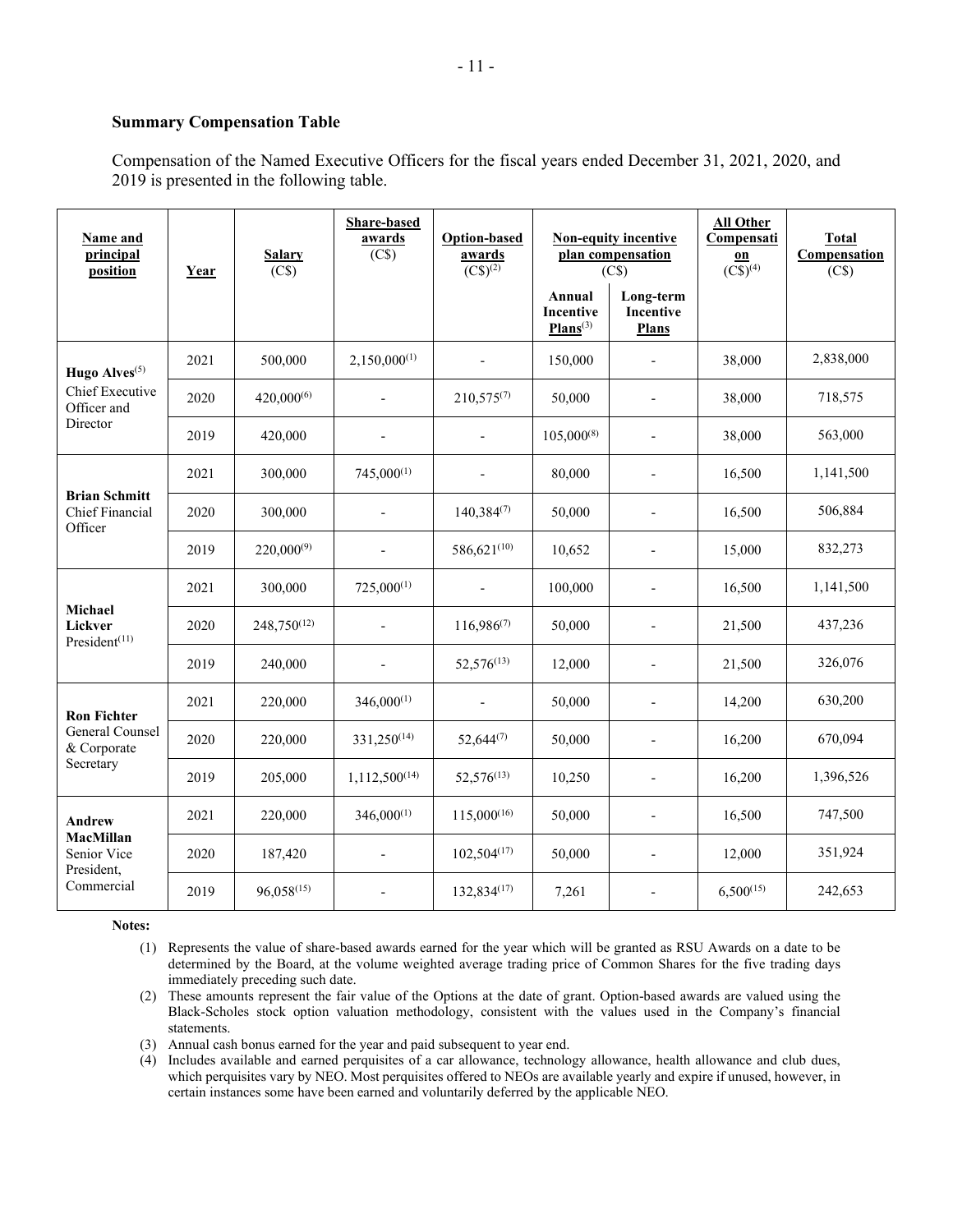- (5) Mr. Alves was appointed CEO of the Company on August 27, 2019, prior to which he served as President of the Company. No compensation was paid to Mr. Alves for his role as Director.
- (6) Mr. Alves deferred 18.75% of his annual base salary for the financial year ended December 31, 2020, which deferred amount was paid to Mr. Alves in June 2021.
- (7) Represents Options earned in respect of services for 2020 and issued in June 2021.
- (8) Reflects an agreed minimum bonus earned but not yet paid in respect of services for 2019. Payment of such bonus was voluntarily deferred by Mr. Alves. Mr. Alves also voluntarily deferred his agreed minimum bonus of the same amount in respect of services for 2018 which bonus has not yet been paid.
- (9) Mr. Schmitt was appointed CFO of the Company on February 11, 2019. Reflects salary paid from February to December 31, 2019.
- (10) Represents Options earned and issued in 2019 in connection with Mr. Schmitt's appointment as CFO and Options earned in respect of services for 2019 and issued in June 2020.
- (11) Mr. Lickver was appointed President of the Company on October 1, 2020, prior to which he served as Senior Vice President, Strategy of the Company.
- (12) Reflects an annual base salary of \$275,000 per annum from October 1, 2020 until December 31, 2020.
- (13) Represents Options earned in respect of services for 2019 and issued in June 2020.
- (14) 2020: Represents RSU Awards granted at \$0.265 in June 2021 for services performed in 2020. 2019: Represents Restricted Stock Awards granted under the Predecessor Plan at \$0.89 in September 2019.
- (15) Mr. MacMillan was appointed Senior Vice President, Commercial on December 1, 2020, prior to which he served as Vice President, Commercial Business Development of the Company since June 2019. Reflects salary and perquisites paid from June to December 31, 2019.
- (16) Represents the value of Option-based awards earned for the year which Options will be granted on a date to be determined by the Board, at the volume weighted average trading price of Common Shares for the five trading days immediately preceding such date.
- (17) 2020: Represents Options earned and issued in 2020 in connection with Mr. MacMillan's appointment as Senior Vice President, Commercial and Options earned in respect of services for 2020 and issued in June 2021. 2019: Represents Options earned and issued in 2019 and Options earned in respect of services for 2019 and issued in June 2020.

#### **Performance Graph**

The following performance graph shows the cumulative total return on a \$100 investment in the Common Shares made over the period starting from May 8, 2017, the date the Company started trading on the TSXV, to December 31, 2021, compared with the cumulative total return of the S&P/TSX Composite Index for the same period, assuming reinvestment of all distributions. The Company voluntarily delisted the Common Shares from the TSXV and listed the Common Shares on the TSX effective April 20, 2021.



#### **Notes:**

- (1) At May 8, 2017, the Company was trading on the TSXV under the symbol "CBW".
- (2) Effective June 8, 2018, the Company began trading on the TSXV under its new symbol "XLY".
- (3) Effective April 20, 2021, the Company began trading on the TSX under the symbol "XLY".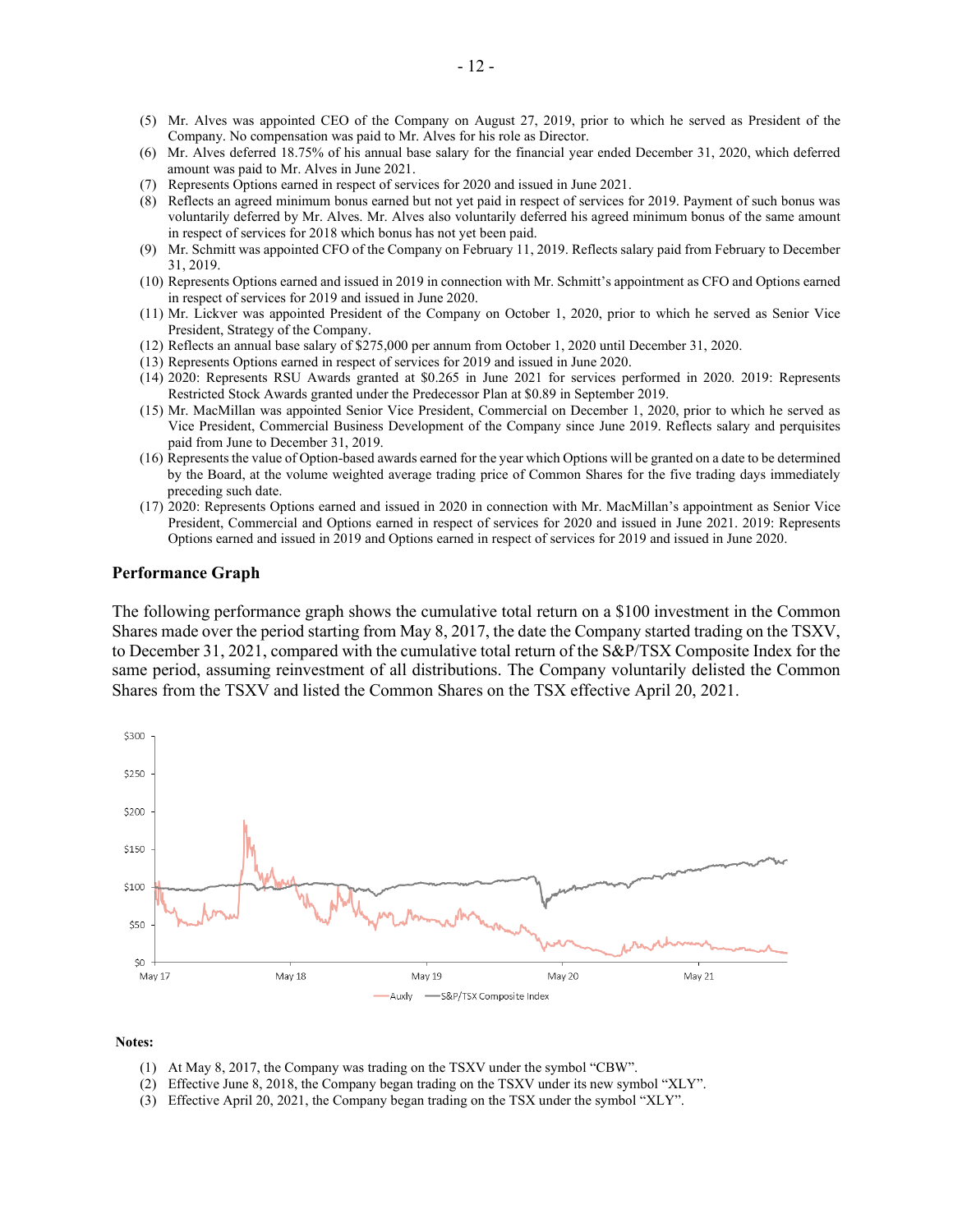The trend shown by the above performance graph does not directly correlate to the compensation received by the Company's NEOs. The Company's cumulative Shareholder return performance reflects both operational and financial performance within the Company's control as well as the impact of economic, industry, and market factors that are beyond the Company's control. The Compensation Committee and the Board generally evaluate performance by reference to the achievement of corporate objectives, overall financial and operating performance of the Company and the Board's assessment of each executive's individual performance, rather than by short-term changes in the market price of the Common Shares.

#### **Incentive Plan Awards**

#### *Outstanding Share-Based Awards and Options Based Awards*

The following table summarizes, for each of the Named Executive Officers, the number of option-based and share-based awards which were outstanding as of December 31, 2021.

|                                      | <b>Option-Based Awards</b>                                                           |                                          |                                         |                                                                                               |                                                                                                   |                                                                                                     | <b>Restricted Share Unit-Based Awards</b>                                                                      |
|--------------------------------------|--------------------------------------------------------------------------------------|------------------------------------------|-----------------------------------------|-----------------------------------------------------------------------------------------------|---------------------------------------------------------------------------------------------------|-----------------------------------------------------------------------------------------------------|----------------------------------------------------------------------------------------------------------------|
| <b>Name</b>                          | Number of<br><b>Securities</b><br>Underlying<br><b>Unexercised</b><br>Options $(\#)$ | Option<br><b>Exercise</b><br>Price (C\$) | <b>Option Expiration</b><br><b>Date</b> | Value of<br>Unexercised<br>in-the-<br><b>Money</b><br><b>Options</b><br>$(C\mathbb{S})^{(1)}$ | <b>Number</b><br>of<br><b>Securities</b><br>That<br><b>Have Not</b><br><b>Vested</b><br>$($ # $)$ | Market or<br>Payout<br>Value of<br><b>Awards</b><br><b>That Have</b><br><b>Not Vested</b><br>$(\$)$ | Market or<br><b>Payout Value</b><br>of Vested<br><b>Awards Not</b><br>Paid Out or<br><b>Distributed</b><br>(S) |
| <b>Hugo Alves</b>                    | 1,800,000                                                                            | \$0.27                                   | June 30, 2026                           | nil                                                                                           | nil                                                                                               | $2,150,000^{(1)}$                                                                                   | nil                                                                                                            |
| Chief                                | 150,000                                                                              | \$1.80                                   | March 27, 2028                          | nil                                                                                           |                                                                                                   |                                                                                                     |                                                                                                                |
| Executive<br>Officer and<br>Director | 100,000                                                                              | \$1.00                                   | December 1, 2027                        | nil                                                                                           |                                                                                                   |                                                                                                     |                                                                                                                |
| <b>Brian</b>                         | 1,200,000                                                                            | \$0.27                                   | June 30, 2026                           | nil                                                                                           | nil                                                                                               | $745,000^{(2)}$                                                                                     | nil                                                                                                            |
| <b>Schmitt</b>                       | 450,000                                                                              | \$0.30                                   | June 29, 2025                           | nil                                                                                           |                                                                                                   |                                                                                                     |                                                                                                                |
| Chief<br>Financial<br>Officer        | 1,000,000                                                                            | \$0.84                                   | February 12, 2024                       | nil                                                                                           |                                                                                                   |                                                                                                     |                                                                                                                |
| Michael                              | 1,000,000                                                                            | \$0.27                                   | June 30, 2026                           | nil                                                                                           | nil                                                                                               | $725,000^{(3)}$                                                                                     | nil                                                                                                            |
| Lickver                              | 260,000                                                                              | \$0.30                                   | June 29, 2025                           | nil                                                                                           |                                                                                                   |                                                                                                     |                                                                                                                |
| President                            | 150,000                                                                              | \$1.80                                   | March 27, 2028                          | nil                                                                                           |                                                                                                   |                                                                                                     |                                                                                                                |
|                                      | 100,000                                                                              | \$1.00                                   | December 1, 2027                        | nil                                                                                           |                                                                                                   |                                                                                                     |                                                                                                                |
| <b>Ron Fichter</b>                   | 450,000                                                                              | \$0.27                                   | June 30, 2026                           | nil                                                                                           | nil                                                                                               | $346,000^{(4)}$                                                                                     | nil                                                                                                            |
| General                              | 260,000                                                                              | \$0.30                                   | June 29, 2025                           | nil                                                                                           |                                                                                                   |                                                                                                     |                                                                                                                |
| Counsel &                            | 100,000                                                                              | \$1.80                                   | March 27, 2028                          | nil                                                                                           |                                                                                                   |                                                                                                     |                                                                                                                |
| Corporate<br>Secretary               | 1,000,000                                                                            | \$1.00                                   | December 1, 2027                        | nil                                                                                           |                                                                                                   |                                                                                                     |                                                                                                                |
|                                      |                                                                                      |                                          |                                         |                                                                                               |                                                                                                   |                                                                                                     |                                                                                                                |
| <b>Andrew</b>                        | 300,000                                                                              | \$0.27                                   | June 30, 2026                           | nil                                                                                           | nil                                                                                               | $346,000^{(5)}$                                                                                     | nil                                                                                                            |
| MacMillan                            | 105,000                                                                              | \$0.30                                   | June 29, 2025                           | nil                                                                                           |                                                                                                   |                                                                                                     |                                                                                                                |
| Senior Vice<br>President,            | 400,000                                                                              | \$0.33                                   | December 21, 2025                       | nil                                                                                           |                                                                                                   |                                                                                                     |                                                                                                                |
| Commercial                           | 200,000                                                                              | \$1.00                                   | July 30, 2024                           | nil                                                                                           |                                                                                                   |                                                                                                     |                                                                                                                |
|                                      |                                                                                      |                                          |                                         |                                                                                               |                                                                                                   |                                                                                                     |                                                                                                                |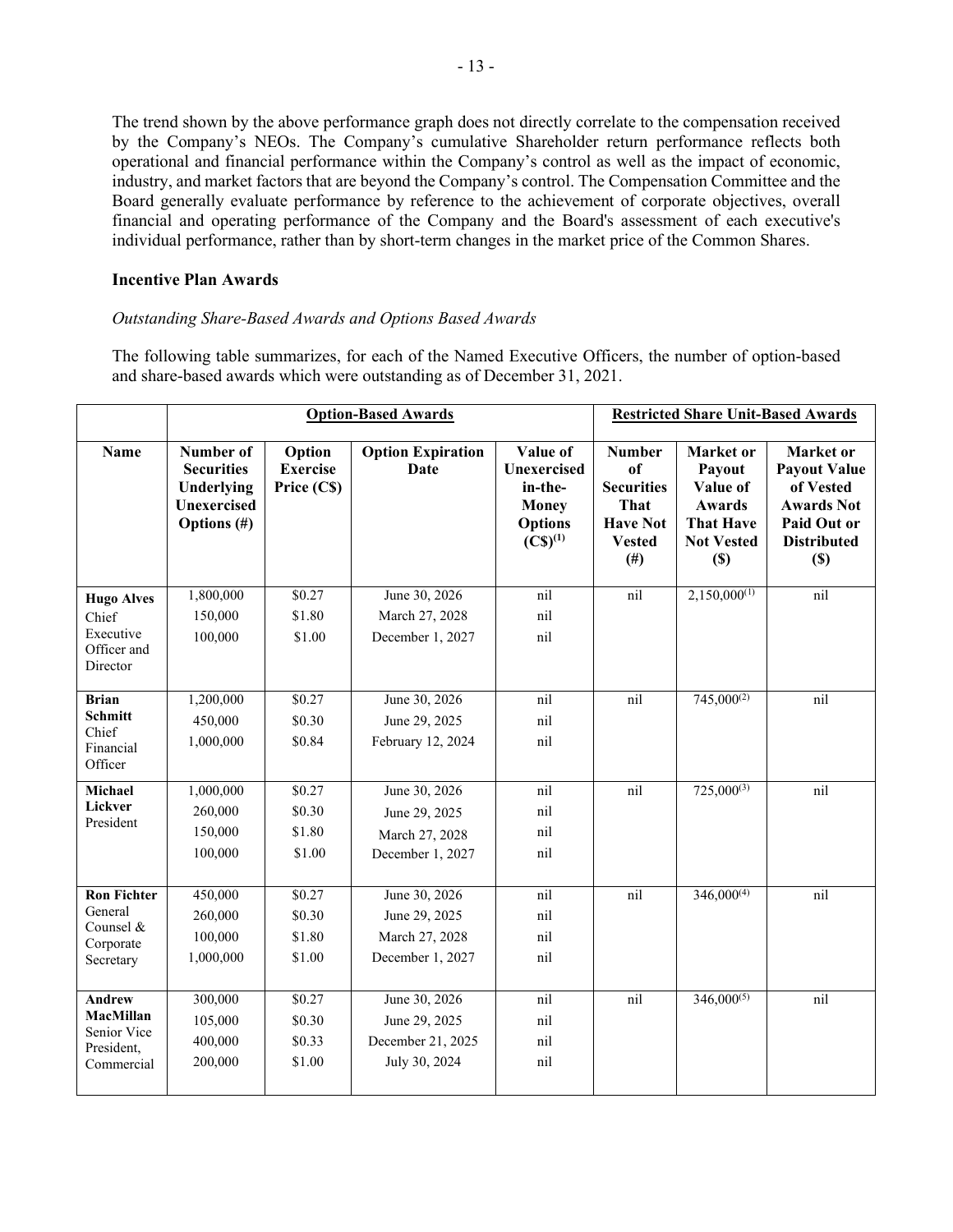#### **Notes:**

- (1) Represents the value of share-based awards earned for the year. \$750,000 will be fully vested when granted as RSU Awards as short-term incentive compensation, and \$1,400,000 will be unvested when granted as RSU Awards as longterm incentive compensation. All such RSU Awards are to be granted on a date to be determined by the Board, at the volume weighted average trading price of Common Shares for the five trading days immediately preceding such date.
- (2) Represents the value of share-based awards earned for the year. \$190,000 will be fully vested when granted as RSU Awards as short-term incentive compensation, and \$555,000 will be unvested when granted as RSU Awards as longterm incentive compensation. All such RSU Awards are to be granted on a date to be determined by the Board, at the volume weighted average trading price of Common Shares for the five trading days immediately preceding such date.
- (3) Represents the value of share-based awards earned for the year. \$170,000 will be fully vested when granted as RSU Awards as short-term incentive compensation, and \$555,000 will be unvested when granted as RSU Awards as longterm incentive compensation. All such RSU Awards are to be granted on a date to be determined by the Board, at the volume weighted average trading price of Common Shares for the five trading days immediately preceding such date.
- (4) Represents the value of share-based awards earned for the year. \$148,000 will be fully vested when granted as RSU Awards as short-term incentive compensation, and \$198,000 will be unvested when granted as RSU Awards as longterm incentive compensation. All such RSU Awards are to be granted on a date to be determined by the Board, at the volume weighted average trading price of Common Shares for the five trading days immediately preceding such date.
- (5) Represents the value of share-based awards earned for the year. \$148,000 will be fully vested when granted as RSU Awards as short-term incentive compensation, and \$198,000 will be unvested when granted as RSU Awards as longterm incentive compensation. All such RSU Awards are to be granted on a date to be determined by the Board, at the volume weighted average trading price of Common Shares for the five trading days immediately preceding such date.

#### *Incentive Plan Awards – Value Vested or Earned During the Year*

The following table presents the value of incentive plan awards that vested or were earned for each NEO for the fiscal year ended December 31, 2021.

| <b>Name</b>                                                     | <b>Option-Based Awards -</b><br><b>Value Vested During the</b><br>Year $(Cs)$ | <b>Restricted Share Unit-</b><br><b>Based Awards – Value</b><br><b>Vested During the Year</b><br>$(C\$ {S})^{(1)} | <b>Non-Equity Incentive</b><br>Plan Compensation-<br><b>Value Earned During the</b><br>Year $(C\mathbb{S})^{(2)}$ |
|-----------------------------------------------------------------|-------------------------------------------------------------------------------|-------------------------------------------------------------------------------------------------------------------|-------------------------------------------------------------------------------------------------------------------|
| <b>Hugo Alves</b><br>Chief Executive Officer and<br>Director    |                                                                               | 750,000                                                                                                           | 150,000                                                                                                           |
| <b>Brian Schmitt</b><br>Chief Financial Officer                 |                                                                               | 190,000                                                                                                           | 80,000                                                                                                            |
| <b>Michael Lickver</b><br>President                             |                                                                               | 170,000                                                                                                           | 100,000                                                                                                           |
| <b>Ron Fichter</b><br>General Counsel &<br>Corporate Secretary  |                                                                               | 148,000                                                                                                           | 50,000                                                                                                            |
| <b>Andrew MacMillan</b><br>Senior Vice President,<br>Commercial |                                                                               | 143,000                                                                                                           | 50,000                                                                                                            |

**Notes:**

- (1) Represents the value of share-based awards earned for the year which will be granted as RSU Awards on a date to be determined by the Board, at the volume weighted average trading price of Common Shares for the five trading days immediately preceding such date, that will vest immediately on issuance.
- (2) Represents annual cash bonus earned in respect of 2021 and paid in May 2022.

#### *Exercise of Options by NEOs*

The table below sets out the details of exercises of vested options by NEOs for the fiscal year ended December 31, 2021.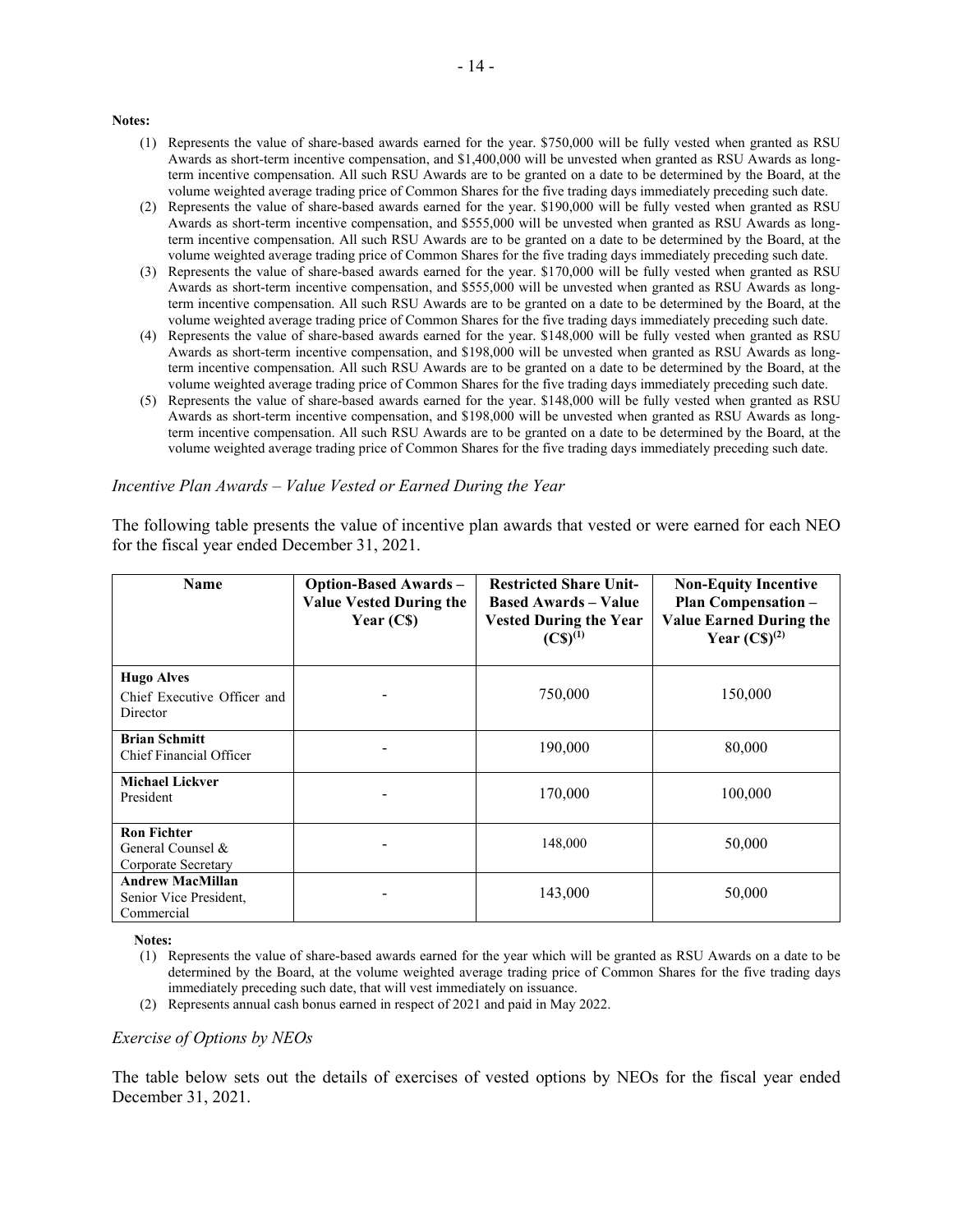| Name                   | Number of<br>underlying<br>securities<br>issued upon<br>exercise of<br>outstanding<br>options $(\#)$ | <b>Exercise</b><br>price(S) | Date of exercise | <b>Closing</b><br>price on<br>date of<br>exercise<br>$\left( \mathbb{S}\right)$ | <b>Difference</b><br>between<br>exercise price<br>and closing<br>price on date of<br>exercise (\$) | <b>Total value on</b><br>exercise date<br>(S) |
|------------------------|------------------------------------------------------------------------------------------------------|-----------------------------|------------------|---------------------------------------------------------------------------------|----------------------------------------------------------------------------------------------------|-----------------------------------------------|
| <b>Hugo Alves</b>      | 2,917,149                                                                                            | 0.025                       | December 7, 2021 | 0.215                                                                           | 0.19                                                                                               | 554,258.31                                    |
| <b>Michael Lickver</b> | 1,093,929                                                                                            | 0.025                       | December 6, 2021 | 0.21                                                                            | 0.185                                                                                              | 202,376.87                                    |

# **Equity Incentive Plans**

# *2021 Equity Incentive Plan*

The 2021 Equity Incentive Plan was adopted in 2021 following its approval by the Shareholders. The full text of the 2021 Equity Incentive Plan is attached as Schedule "A" of the Company's Management Information Circular for the annual and special meeting of shareholders held on June 28, 2021. The following summary of the 2021 Equity Incentive Plan is qualified in its entirety by the full text of the 2021 Equity Incentive Plan. Unless otherwise defined in this Information Circular, all defined terms contained in the below summary have the meaning ascribed to them in the 2021 Equity Incentive Plan.

# **Overview and Purpose**

Employees, Officers Directors and Consultants of the Company and its Affiliates are eligible to participate in the 2021 Equity Incentive Plan (the "**Participants**"). The purpose of the 2021 Equity Incentive Plan is to attract, secure, retain, incentivize and reward the services of Participants who are expected to contribute significantly to the success of the Company and its Shareholders and, in general, to further the best interests of the Company, the Participants and its Shareholders.

# **Material Terms**

# *Administration*

The Board or a committee authorized by the Board is responsible for administering the 2021 Equity Incentive Plan. The Board has full and exclusive discretionary power to interpret the terms and the intent of the 2021 Equity Incentive Plan and any Stock Award Agreement or other agreement in connection with the 2021 Equity Incentive Plan, to determine eligibility for Stock Awards, and to adopt such rules, regulations and guidelines for administering the 2021 Equity Incentive Plan as the Board may deem necessary.

# *Common Shares Issuable*

The number of Common Shares reserved for issuance to Participants under the 2021 Equity Incentive Plan and all other security-based compensation arrangements of the Company (including the Predecessor Plan) will not in the aggregate at any time exceed 10% of the aggregate number of issued and outstanding Common Shares on the grant date (the "**Share Reserve**"), representing a total of 89,543,117 Common Shares as at the Record Date. The 2021 Equity Incentive Plan is considered an "evergreen" plan, since the Common Shares covered by Stock Awards which have been exercised, settled or terminated shall be available for subsequent grants under the 2021 Equity Incentive Plan and the number of Stock Awards available to grant increases as the number of issued and outstanding Common Shares increases from time to time.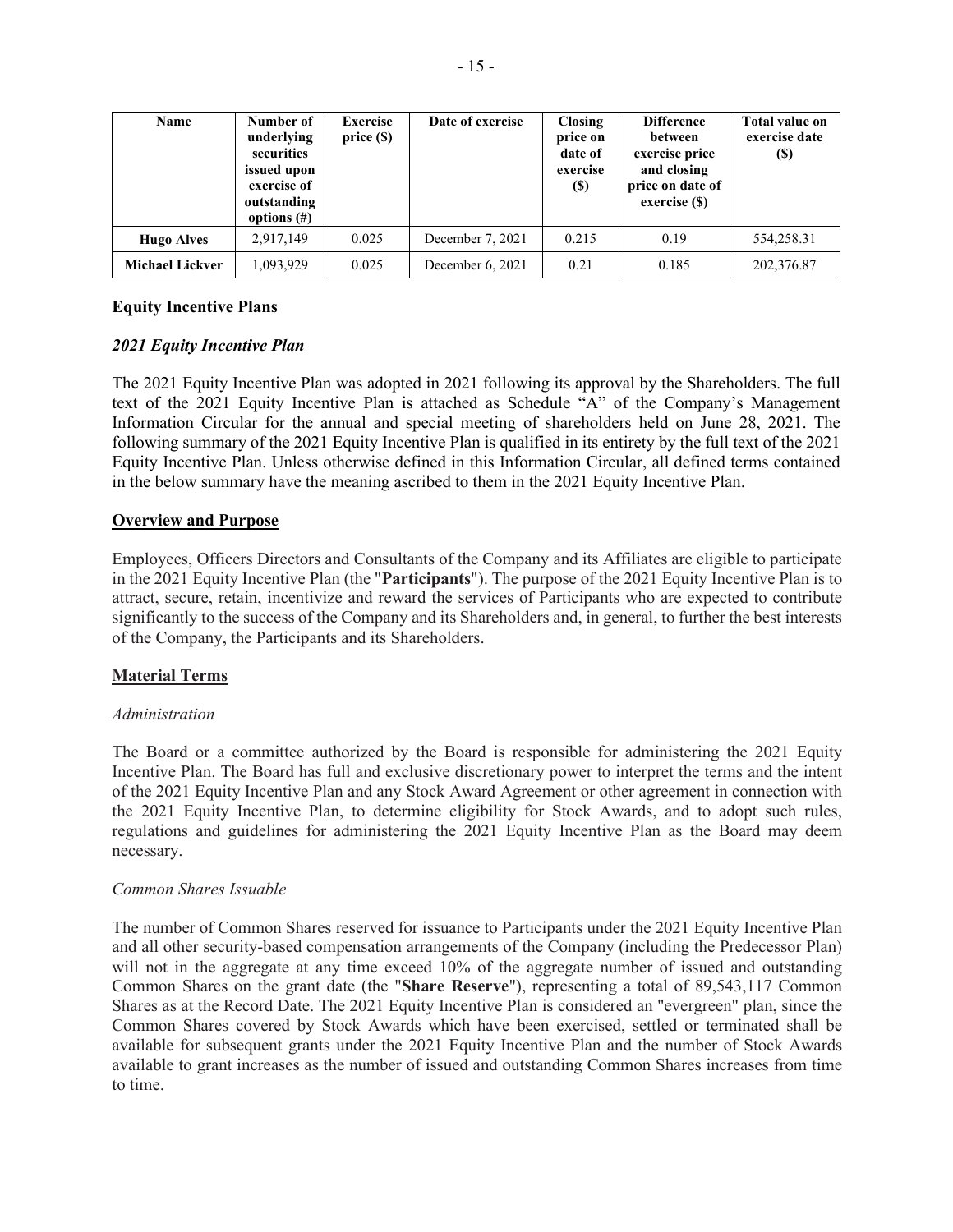#### *Insider Participation Limits*

The number of securities issuable to insiders, at any time, under all security-based compensation arrangements cannot exceed 10% of the issued and outstanding Common Shares from time to time determined on a non-diluted basis. Within any one-year period: (a) the number of Common Shares and Stock Awards issued to insiders pursuant to 2021 Equity Incentive Plan and all other security-based compensation arrangements of the Company shall not exceed 10% of the aggregate outstanding Common Shares from time to time determined on a non-diluted basis; and (b) the number Common Shares and Stock Awards that may be issued to any one insider (and such insider's associates and affiliates) under the 2021 Equity Incentive Plan and any other share-based compensation arrangement adopted by the Company shall not exceed 5% of the number of Common Shares issued and outstanding. Such limitations in (a) and (b) being the "Insider Participation Limits".

#### *Types of Awards*

The 2021 Equity Incentive Plan permits the Board to grant Options, Restricted Stock Awards and RSU Awards (each, a "**Stock Award**") to eligible Participants.

#### *Options*

An Option entitles the holder thereof to acquire on exercise a designated number of Common Shares from treasury at a stated exercise price for a specified period of time subject to the terms and conditions of the 2021 Equity Incentive Plan and the applicable Stock Award Agreement, provided that such Option has not expired or terminated prior to being exercised.

The Board may grant Options to any Participant at any time, in such number and on such terms as will be determined by the Board. The exercise price for any Option granted pursuant to the 2021 Equity Incentive Plan will be determined by the Board and specified in the Stock Award Agreement. The minimum exercise price of an Option will not be less than the "Market Price" defined as at any date when the market value of Common Shares is to be determined, being either: (i) the closing price of the Common Shares on the trading day prior to such date on the TSX; or (ii) the five-day volume weighted average trading price of the Common Shares as calculated by dividing the total value by the total volume of Common Shares traded for the relevant period; as determined by the Board. The Board may impose such restrictions on Common Shares acquired pursuant to an Option granted under the 2021 Equity Incentive Plan as it deems advisable.

Except as otherwise specifically provided the 2021 Equity Incentive Plan or in any Stock Award Agreement, Options may be exercised by the Participant in whole at any time, or in part from time to time (in each case to the nearest full Common Share), during the applicable Option Period only in accordance with the vesting schedule, if any, determined by the Board, which vesting schedule may include Performance Criteria or acceleration of vesting in certain circumstances and may be amended or changed by the Board from time to time. Options may not be exercised until they have vested. Options will expire at such time as the Board determines at the time of grant. However, no Option will be exercisable later than the tenth anniversary of the date of its grant.

Participants may elect to undertake a: (i) "cashless exercise" pursuant to which the Company or its designee (including third-party administrators) may deliver a copy of irrevocable instructions to a broker engaged for such purposes by the Company to sell the Common Shares otherwise deliverable upon the exercise of the Options and to deliver promptly to the Company an amount equal to the Exercise Price and all applicable required withholding obligations against delivery of the Common Shares to settle the applicable trade; or (ii) "net exercise" of their Options effected by withholding the minimum number of Common Shares otherwise deliverable in respect of an Option that are needed to pay for the Exercise Price and all applicable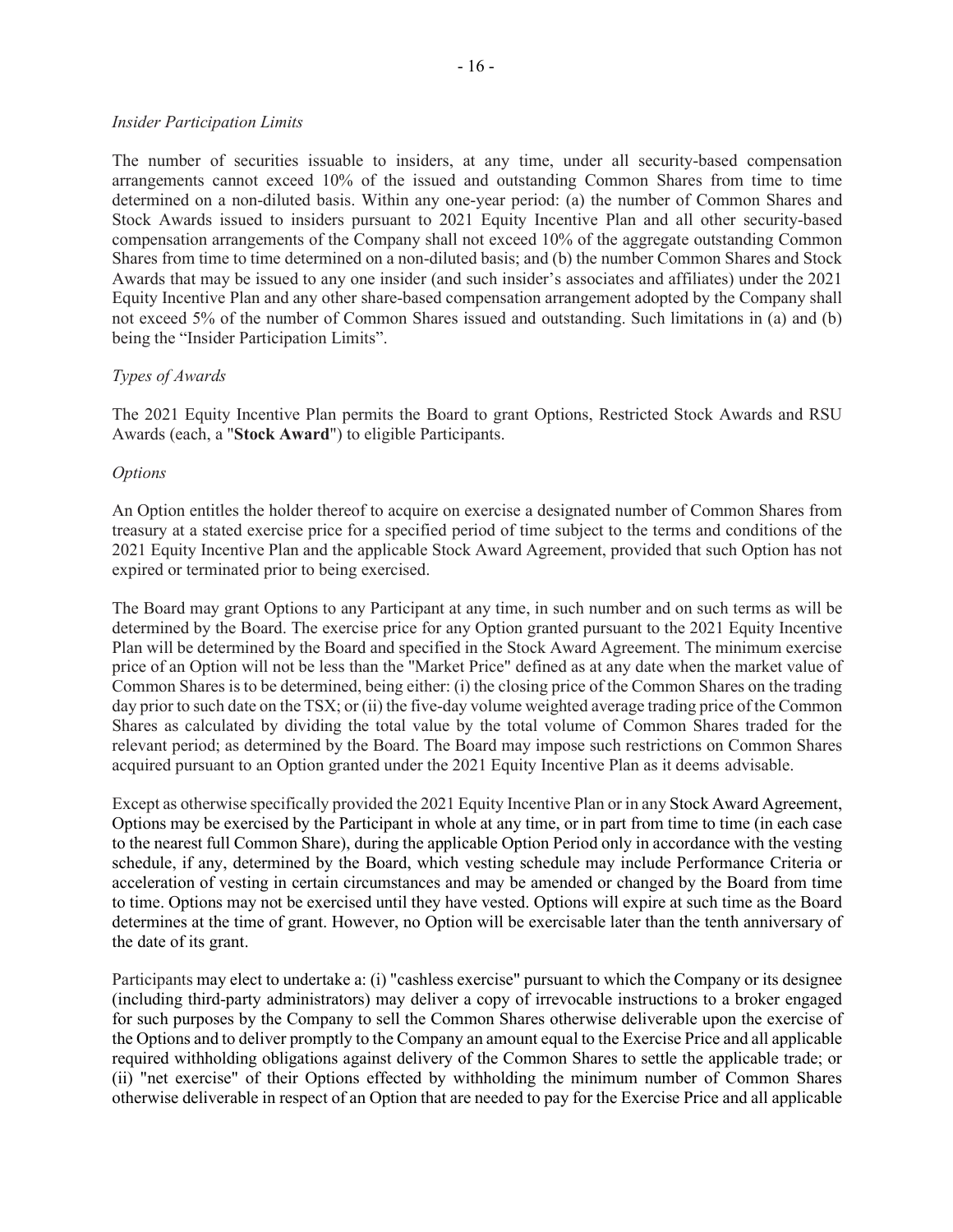required withholding obligations, in each case, subject to the requirements of the 2021 Equity Incentive Plan.

#### *Restricted Stock Awards*

A Restricted Stock Award, upon vesting, entitles the Participant to receive a Common Share issued from treasury or purchased on the open market pursuant and subject to such restrictions and conditions as the Board may determine at the time of grant. The Board may grant Restricted Stock Award to any Participant at any time, in such number and on such terms as determined by the Board.

Subject to the provisions of the 2021 Equity Incentive Plan or in any Stock Award Agreement, the holder of Restricted Stock Award is entitled to receive Common Shares as a function of the extent to which the corresponding vesting criteria, including Performance Criteria, if any, have been achieved. Unless otherwise determined by the Board, all Restricted Stock Awards in respect of which the vesting criteria have not been achieved, shall automatically be forfeited and be cancelled on the applicable determination dates as set forth in the applicable Stock Award Agreement.

A Stock Award Agreement for Restricted Stock Awards may provide that any dividends paid on Common Shares subject to the Restricted Stock Award will be subject to the same vesting and forfeiture restrictions as apply to the Common Shares subject to the Restricted Stock Award to which they relate.

#### *RSU Awards*

Each RSU Award granted to a Participant will entitle the Participant to receive: (i) a Common Share (issued from treasury or purchased on the open market); (ii) the Cash Equivalent or (iii) a combination thereof, as the case may be, all pursuant and subject to such restrictions and conditions as the Board may determine at the time of grant.

The Board will: (i) designate the Participants who may receive RSU Awards under the 2021 Equity Incentive Plan; (ii) fix the number or dollar amount of RSU Awards, if any, to be granted to each Participant and the date or dates on which such RSU Awards will be granted; and (iii) determine the relevant terms, conditions and vesting provisions, the whole subject to the terms of the 2021 Equity Incentive Plan and in the applicable Stock Award Agreement.

Subject to the provisions of the 2021 Equity Incentive Plan or in any Stock Award Agreement, the holder of RSU Award shall be entitled to receive payout on the value and number of RSU Awards, determined by the Board as a function of the extent to which the corresponding vesting criteria, including Performance Criteria, if any, have been achieved. Unless otherwise determined by the Board, all RSU Awards in respect of which the vesting criteria have not been achieved, shall automatically be forfeited and be cancelled on the applicable determination dates as set forth in the applicable Stock Award Agreement.

The Board, in its sole discretion, may settle vested RSU Awards by providing a Participant with: (i) in the case of settlement of RSU Awards for their Cash Equivalent, delivery of a cheque or any other form of payment deemed acceptable by the Board to the Participant representing the Cash Equivalent; (ii) in the case of settlement of RSU Awards for Common Shares, delivery of Common Shares issued from treasury or purchased on the Participant's behalf on the open market; in the case of settlement of the RSU Awards for a combination of Common Shares and the Cash Equivalent, a combination of (i) and (ii).

Dividend equivalents equal to and in lieu of the amount of cash dividends paid by the Company to holders of Common Shares may be credited in respect of Common Shares covered by a RSU Award, as determined by the Board and contained in the Stock Award Agreement. At the sole discretion of the Board, such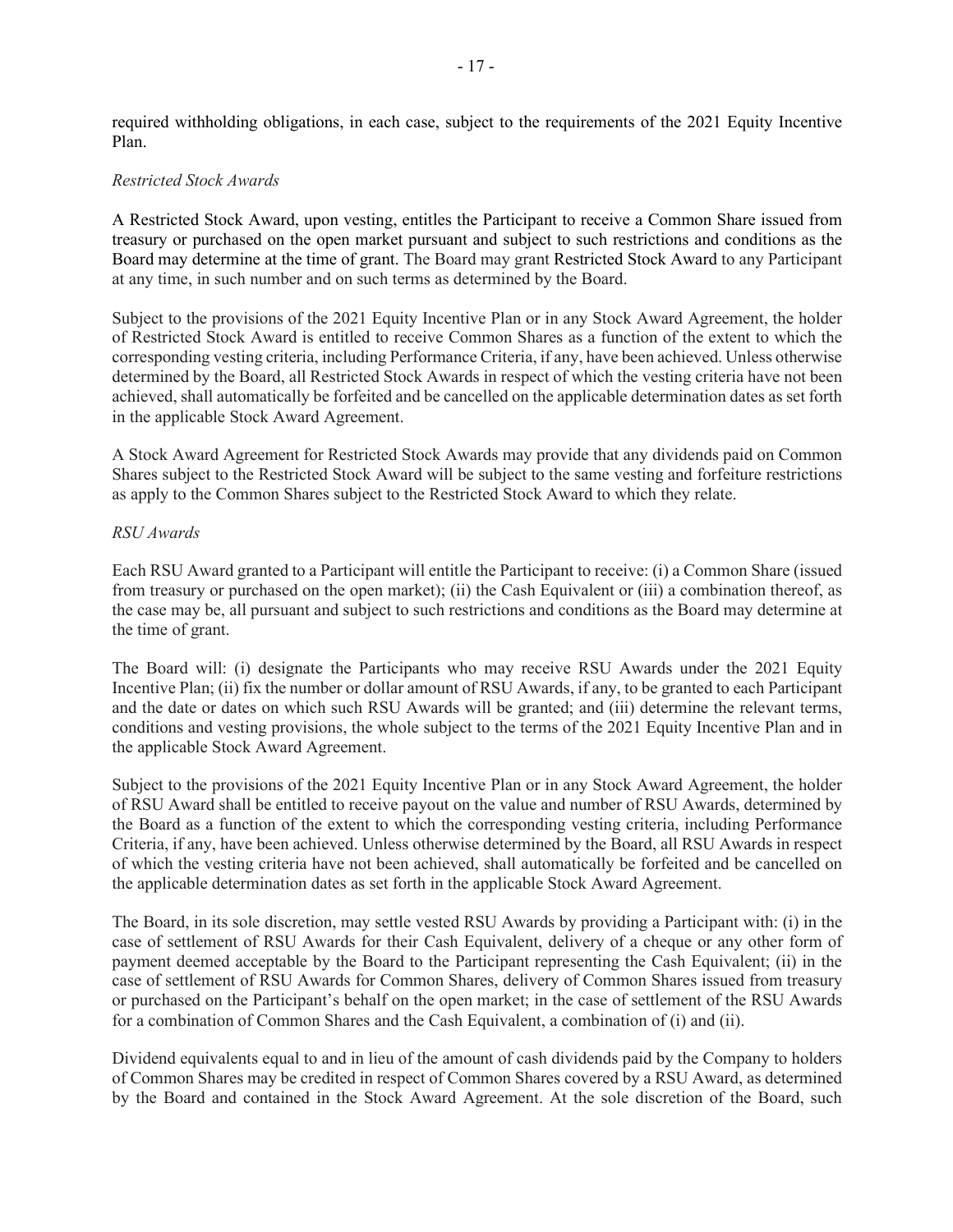dividend equivalents may be converted into additional Common Shares covered by the RSU Award in such manner as determined by the Board. Any additional Common Shares covered by the RSU Award credited by reason of such dividend equivalents will be subject to all of the same terms and conditions of the underlying Stock Award Agreement to which they relate and will be subject to all applicable required withholding obligations.

#### *Assignability*

Except as provided in a Participant's Stock Award Agreement, Stock Awards will be non-transferable and non-assignable.

#### **Cessation of Stock Awards**

# *Termination with Notice or Resignation*

Except provided otherwise in a Participant's Stock Award Agreement or other written agreement between a Participant and the Company or an Affiliate, if a Participant's Continuous Service terminates as a result of the Company or an Affiliate terminating the Participant for any reason other than for Death, Disability or Cause or the Participant resigns and thereby terminates their own Continuous Service, then: (i) all unvested Stock Awards shall immediately and automatically terminate on the date the Participant is provided notice of such termination by the Company or on the date the Participant provides notice of resignation to the Company and Participant will be prohibited from exercising any unvested Stock Awards at such time; and (ii) the Participant may exercise any vested Options (otherwise subject to the terms of the Stock Award Agreement) within the period of time ending on the earlier of: (A) the date that is 90 days following the date the Participant is provided notice of such termination or on the date the Participant provides notice of resignation to the Company, and (B) the expiration of the Option Period as set forth in the Stock Award Agreement. If the Participant does not exercise its vested Options within the applicable time frame, any vested Options will expire, and the Participant shall have no further entitlement to their Options.

# *Termination for Cause*

Except provided otherwise in a Participant's Stock Award Agreement or other written agreement between a Participant and the Company or an Affiliate, if a Participant's Continuous Service is terminated by the Company or an Affiliate for Cause, then any Stock Awards granted to such Participant, whether vested or unvested, will immediately and automatically terminate upon the date the Participant is provided notice of such termination for Cause and the Participant will be prohibited from exercising his or her Stock Awards the moment immediately after the Participant is provided notice of such termination.

# *Disability of Participant*

Except as otherwise provided in the applicable Stock Award Agreement or other written agreement between a Participant and the Company or an Affiliate, if a Participant's Continuous Service terminates on notice from the Company or the Participant as a result of the Participant's Disability, (i) all rights, title and interest in Stock Awards granted to such Participant under the Plan, which are unvested on the date the Company provides notice of the Continuous Service termination for Disability ("**Disability Termination Date**"), will continue to vest in accordance with the terms of this Plan and the Participant's Stock Award Agreement for a period of up to 12 months, subject to the underlying Stock Awards expiry date and if any Restricted Stock Awards or RSU Awards vest during such time they shall be settled by the Company in accordance with the terms of the applicable Stock Award Agreement; and (ii) any vested Options (including such Options that vest during the period following the Disability Termination Date) will remain exercisable until the earlier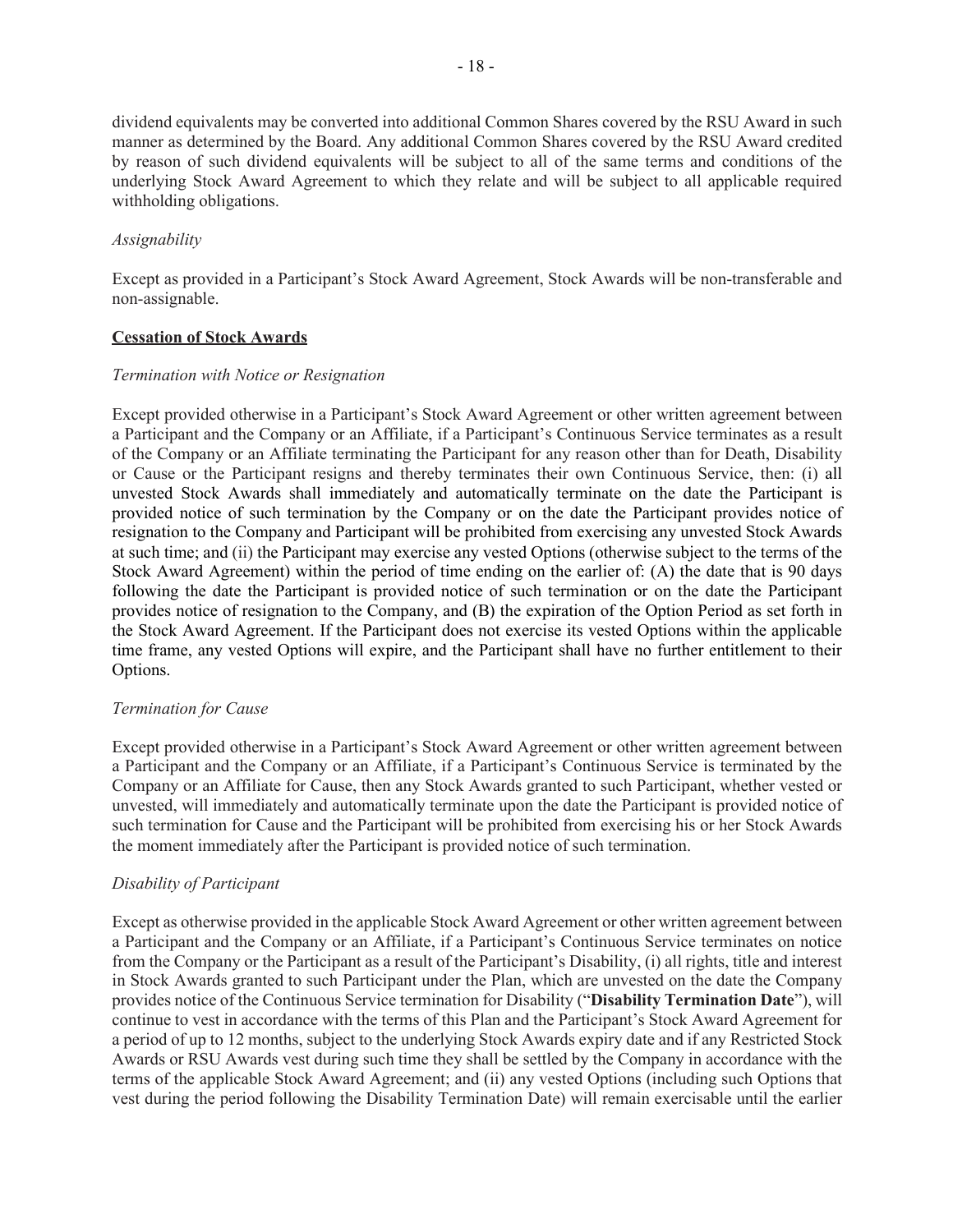of (A) 12 months after the Disability Termination Date and (B) the expiration of the Option Period as set forth in the Stock Award Agreement, after which time all Options will automatically expire.

#### *Death of Participant*

Except as otherwise provided in the applicable Stock Award Agreement or other written agreement between a Participant and the Company or an Affiliate, if (i) a Participant's Continuous Service terminates as a result of the Participant's death, or (ii) the Participant dies within the period (if any) specified in the Stock Award Agreement for exercisability after the termination of the Participant's Continuous Service (for a reason other than death), then: (A) all rights, title and interest in Stock Awards granted to such Participant under the Plan, which are unvested on the date of the Participant's death will continue to vest in accordance with the terms of this Plan and the Stock Award Agreement for a period of up to 12 months, subject to the underlying Stock Awards' expiry date and if any Restricted Stock Awards or RSU Awards vest during such time they shall be settled by the Company in accordance with the terms of the applicable Stock Award Agreement; and (B) vested Options (including such Options that vest during the period following the date of the Participant's death) will remain exercisable until the earlier of  $(X)$  12 months after the date of the Participant's death and (Y) the expiration of the Option Period as set forth in the Stock Award Agreement, after which time all Options will automatically expire.

#### *Retirement of Participant*

Except as otherwise provided in the applicable Stock Award Agreement or other written agreement between a Participant and the Company or an Affiliate, if a Participant's Continuous Service terminates because of the Participant's voluntary retirement, (i) all rights, title and interest in Stock Awards granted to such Participant under the Plan, which are unvested on the Participant's last day of service with the Company ("**Retirement Date**"), will continue to vest in accordance with the terms of this Plan and the Participant's Stock Award Agreement for a period of up to 12 months, subject to the underlying Stock Awards' expiry date and if any Restricted Stock Awards or RSU Awards vest during such time they shall be settled by the Company in accordance with the terms of the applicable Stock Award Agreement; and (ii) vested Options (including such Options that vest during the period following the Retirement Date) will remain exercisable until the earlier of (A) 12 months after the Retirement Date and (B) the expiration of the Option Period as set forth in the Stock Award Agreement, after which time all Options will automatically expire.

#### **Change of Control**

In the event of a Change in Control, the Board has the right, among other things: (a) to arrange for the surviving or acquiring corporation to assume or continue the Stock Award or to substitute a similar Stock Award; (b) arrange for the assignment or reacquisition or repurchase rights held by the Company in respect of Common Shares issued pursuant to a Stock Award to the surviving corporation or acquiring corporation; (c) accelerate the vesting, in whole or in part, of the Stock Award to a date prior to the effective time of the Change in Control, with such Stock Award terminating if not exercised; (d) arrange for the lapse, in whole or in part, of any reacquisition or repurchase rights held by the Company with respect to the Stock Award; (e) cancel or arrange for the cancellation of the Stock Award, to the extent not vested or not exercised prior to the effective time of the Change in Control, in exchange for such cash consideration (including no consideration) as the Board, in its sole discretion, may consider appropriate; and (f) make a payment, in such form as may be determined by the Board to be equal to the excess of the value of the property the Participant would have received upon the exercise of the Stock Award immediately prior to the effective time of the Change in Control over any exercise price payable by such Participant in connection with such exercise.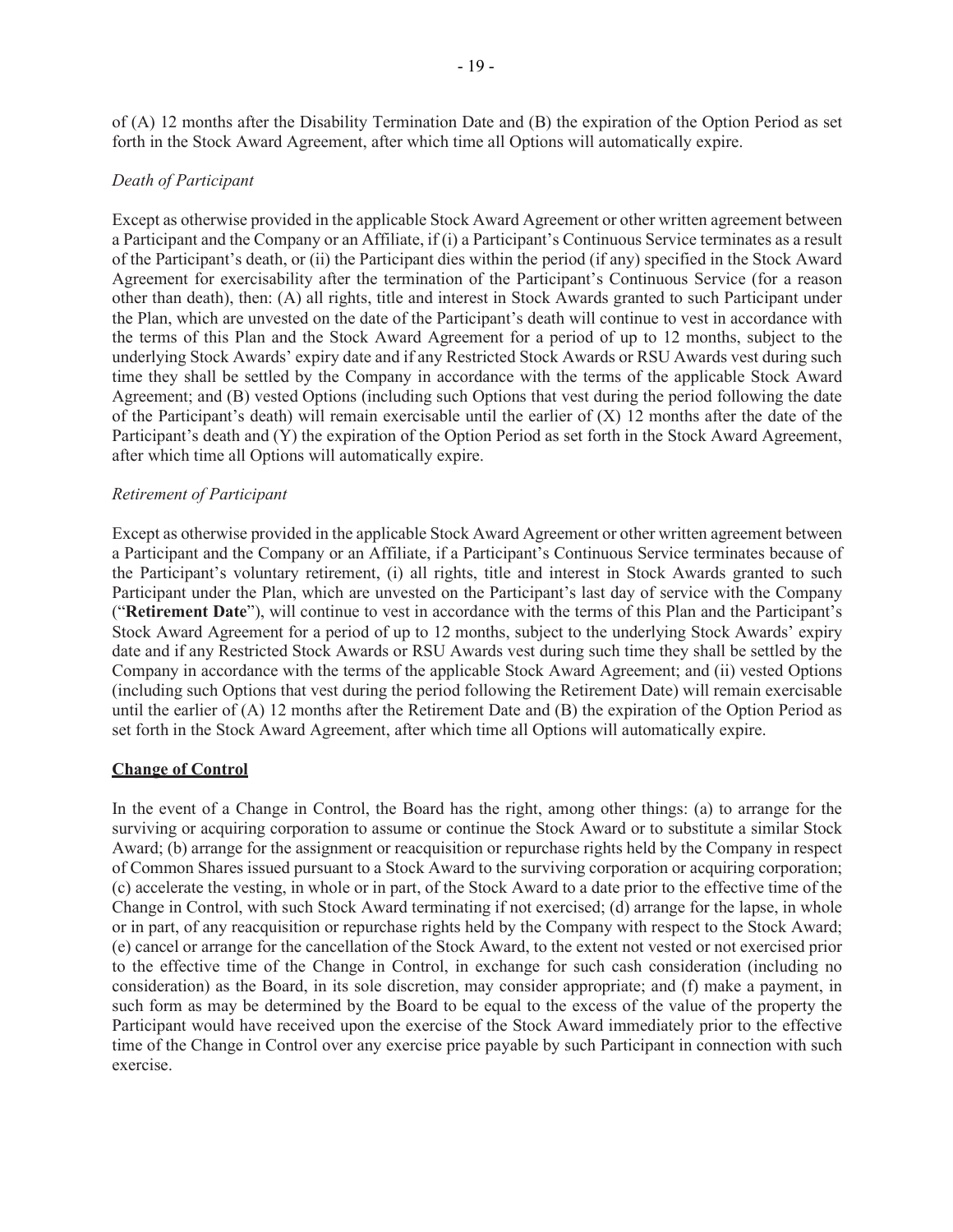#### **Blackout Periods**

Notwithstanding any other provision of the 2021 Equity Incentive Plan, if a Blackout Period is in effect: (i) the Company may not grant Stock Awards to eligible Participants, (ii) no Participant shall exercise any Stock Awards during such Blackout Period; and (iii) no Participant shall buy or sell Common Shares during such Blackout Period; unless otherwise determined by the Board and with the approval of the Exchange. Where any Stock Awards expire within a Blackout Period, the Board may, in its sole discretion, extend the end the exercise period for such Stock Award by 10 Business Days following the end of the Blackout Period.

#### **Procedures for Amendments**

Except as set out below, and as otherwise provided by law or stock exchange rules, the 2021 Equity Incentive Plan may be amended, altered modified, suspended or terminated by the Board at any time, without notice or approval from Shareholders, including but not limited to:

- (i) any amendments to the vesting provisions, if applicable, or assignability provisions of any Stock Award;
- (ii) any amendment to the expiration date of a Stock Award that does not extend the terms of the Stock Award past the original date of expiration of such Stock Award;
- (iii) any amendment regarding the effect of termination of a Participant's employment or engagement;
- (iv) any amendment which accelerates the date on which any Option may be exercised under the 2021 Equity Incentive Plan;
- (v) any amendment regarding the 2021 Equity Incentive Plan or any Stock Award as necessary to comply with applicable law or the requirements of the TSX or any other regulatory body having authority over the Company, the 2021 Equity Incentive Plan or the Shareholders;
- (vi) any amendment of a "housekeeping" nature, including, without limitation, to clarify the meaning of an existing provision of the 2021 Equity Incentive Plan, correcting or supplementing any provision of the 2021 Equity Incentive Plan that is inconsistent with any other provision of the 2021 Equity Incentive Plan, correcting any grammatical or typographical errors or amending the definitions in the 2021 Equity Incentive Plan regarding administration of the 2021 Equity Incentive Plan;
- (vii) any amendment relating to the administration of the 2021 Equity Incentive Plan; and
- (viii) any other amendment that does not require the approval of Shareholders under the 2021 Equity Incentive Plan.

Certain amendments will however require the prior approval of the Shareholders (subject to the level of vote required under the TSX Company Manual or any other applicable requirements of the TSX) including for the following amendments:

(i) any amendment which reduces the Exercise Price of an Option or any cancellation of an Option and replacement of such Option with an Option with a lower Exercise Price, to the extent such reduction or replacement benefits an Insider;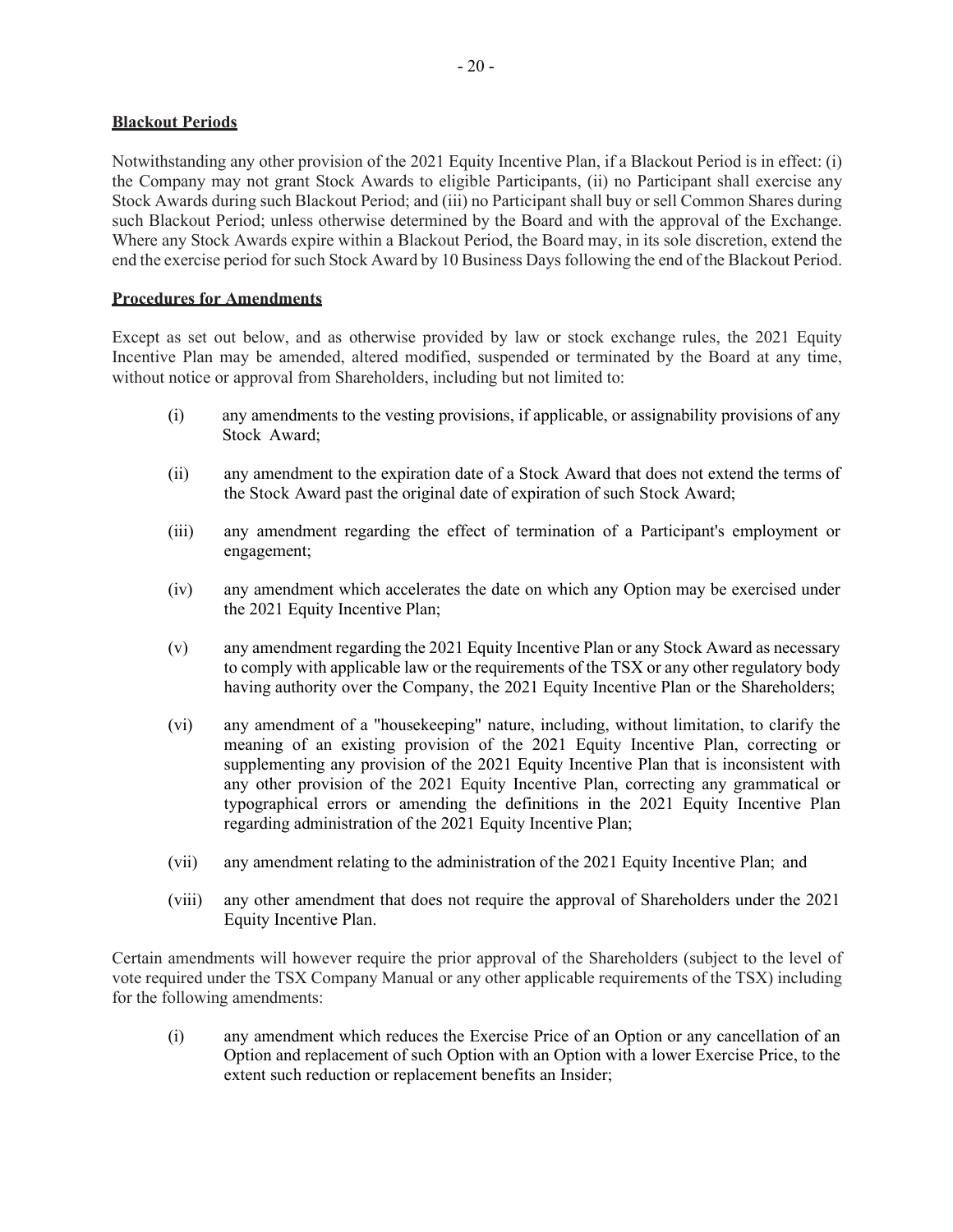- (ii) any amendment which extends the maximum term or expiry date of any Stock Award to the extent such amendment benefits an Insider, expect in case of an extension due to a Blackout Period;
- (iii) any amendment which increases or removes the Insider Participation Limits;
- (iv) any increase to the maximum number of Common Shares issuable under the 2021 Equity Incentive Plan; and
- (v) any amendment to the amendment provisions of the 2021 Equity Incentive Plan.

Other than expressly provided for in a Stock Award Agreement, the 2021 Equity Incentive Plan or upon a Change of Control, the Board will not alter or impair any rights or increase any obligations with respect to an Stock Award previously granted under the 2021 Equity Incentive Plan without the consent of the Participant.

The Board may suspend or terminate the 2021 Equity Incentive Plan at any time, provided that such suspension or termination will (a) not adversely alter or impair the rights or tax treatment of any Participant, without the consent of such Participant except as permitted by the provisions of the 2021 Equity Incentive Plan; and (b) be in compliance with applicable law and with the prior approval, if Company, of the Shareholders, the TSX and/or any other regulatory body having authority over the Company.

# *Predecessor Plan*

The 2021 Equity Incentive Plan replaced the Predecessor Plan upon its approval, and no further awards will be issued under the Predecessor Plan. The following is a summary of certain provisions of the Predecessor Plan.

|                        | <b>Predecessor Plan</b>                                                                                                                                                                                                                                                                                                                                                                                                                                                                                                                                                                                                                                                               |
|------------------------|---------------------------------------------------------------------------------------------------------------------------------------------------------------------------------------------------------------------------------------------------------------------------------------------------------------------------------------------------------------------------------------------------------------------------------------------------------------------------------------------------------------------------------------------------------------------------------------------------------------------------------------------------------------------------------------|
| Eligibility            | The Predecessor Plan is a rolling option plan that provides for the grant of<br>incentive stock awards, including incentive stock options, stock appreciation<br>rights, restricted stock awards, restricted stock unit awards and other awards<br>based on Common Shares (collectively, the "Stock Awards"). Subject to the<br>terms and conditions of the Predecessor Plan, Stock Awards are available to<br>directors, officers, employees, consultants and persons conducting Investor<br>Relations Activities for the Company (collectively, "Eligible Persons"). A<br>"Participant" is an Eligible Person to whom a Stock Award has been granted<br>under the Predecessor Plan. |
| <b>Shares Reserved</b> | Subject to the terms and conditions of the Predecessor Plan, the maximum<br>number of Common Shares which may be reserved and set aside for issuance<br>upon the grant or exercise of Stock Awards under the Predecessor Plan is 10%<br>of the Company's issued and outstanding share capital at the time of any grant.<br>The Predecessor Plan is a "rolling" maximum option plan, and any increase or<br>decrease or reduction in the number of outstanding Common Shares will result<br>in an increase or decrease, respectively, in the number of Common Shares that<br>are available to be issued under the Predecessor Plan.                                                    |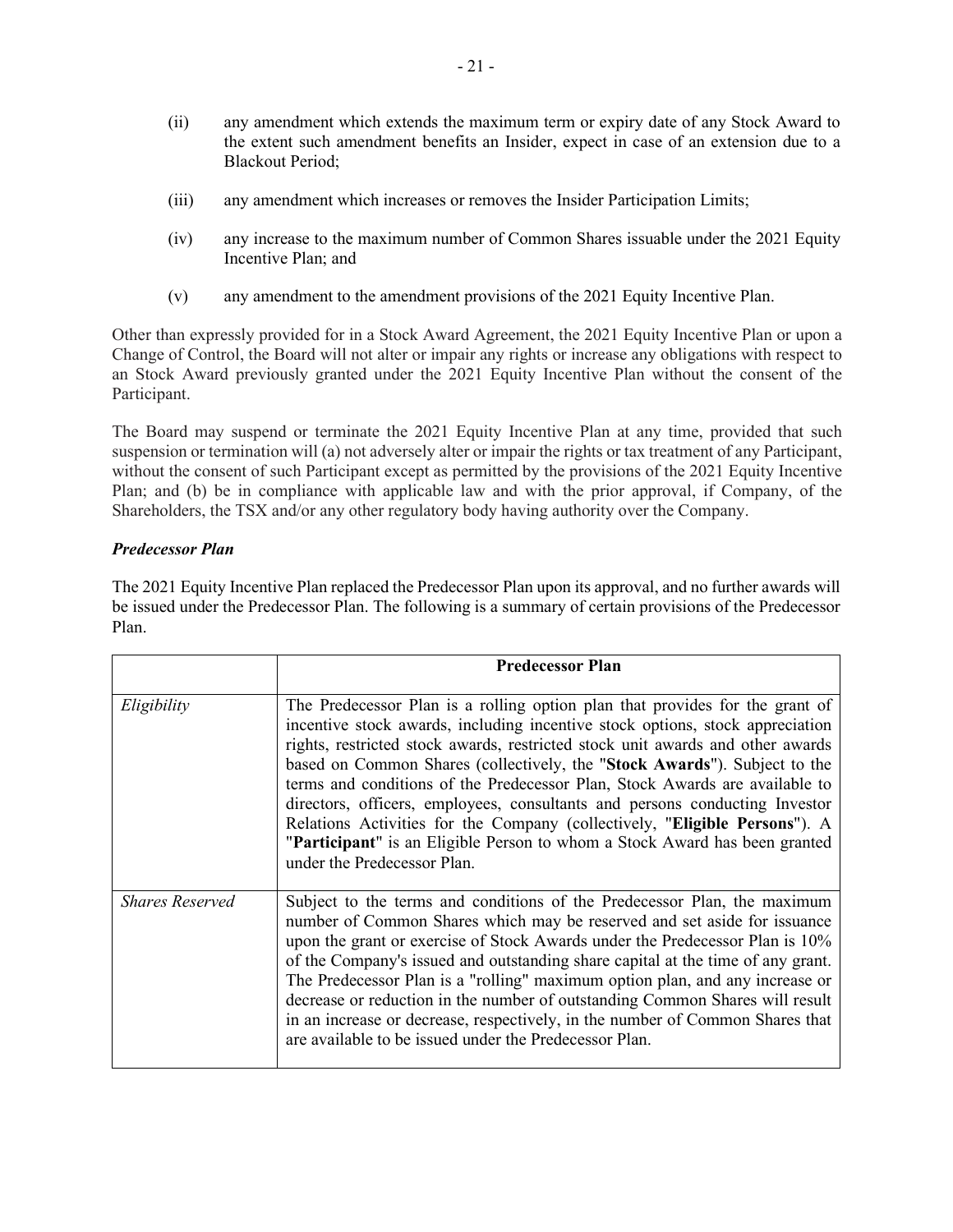| Insider participation<br>limits   | The maximum number of Common Shares reserved for issue pursuant to Stock<br>Awards granted to Participants who are insiders of the Company in any 12-<br>month period may not exceed, in the aggregate, 10% of the number of Common<br>Shares then outstanding, unless disinterested shareholder approval is received in<br>accordance with the policies of the TSXV. The maximum number of Common<br>Shares reserved for issue to any one Participant upon the exercise of Options (as<br>defined below) in any 12-month period may not exceed 5% of the number of<br>Common Shares then outstanding, unless disinterested shareholder approval is<br>received therefor in accordance with the policies of the TSXV. |
|-----------------------------------|-----------------------------------------------------------------------------------------------------------------------------------------------------------------------------------------------------------------------------------------------------------------------------------------------------------------------------------------------------------------------------------------------------------------------------------------------------------------------------------------------------------------------------------------------------------------------------------------------------------------------------------------------------------------------------------------------------------------------|
| Maximum issuable to<br>one person | The maximum number of Common Shares reserved for issue to any one<br>Participant upon the exercise of Options (as defined below) in any 12-month<br>period may not exceed 5% of the number of Common Shares then outstanding,<br>unless disinterested shareholder approval is received therefor in accordance with<br>the policies of the TSXV.                                                                                                                                                                                                                                                                                                                                                                       |
|                                   | Notwithstanding the foregoing, the maximum number of Common Shares<br>reserved for issue to any one consultant upon the exercise of Options in any 12-<br>month period shall not exceed 2% of the number of Common Shares then<br>outstanding. The maximum number of Common Shares reserved for issue to all<br>persons conducting Investor Relations Activities (as such term is defined in the<br>policies of the TSXV) upon the exercise of Stock Awards in any 12-month<br>period shall not exceed, in the aggregate, 2% of the number of Common Shares<br>then outstanding.                                                                                                                                      |
| Securities Issuable               | Pursuant to and subject the terms of the Predecessor Plan, the Board may grant<br>the following securities to Eligible Persons:                                                                                                                                                                                                                                                                                                                                                                                                                                                                                                                                                                                       |
|                                   | Options                                                                                                                                                                                                                                                                                                                                                                                                                                                                                                                                                                                                                                                                                                               |
|                                   | The Board is authorized to grant stock options ("Options") to Eligible Persons,<br>subject to the terms of the Predecessor Plan. The exercise price per Common<br>Share for Options shall not be less than the Discounted Market Price (as defined<br>in the policies of the TSXV), or such other price as permitted pursuant to a<br>waiver obtained from the TSXV, of the Common Shares on the effective date of<br>grant of the Option. The term of each Option shall be fixed by the Board,<br>provided that in no circumstances shall the term of any Option granted exceed<br>10 years from the date the Option is granted.                                                                                     |
|                                   | <b>Stock Appreciation Rights</b>                                                                                                                                                                                                                                                                                                                                                                                                                                                                                                                                                                                                                                                                                      |
|                                   | The Board is authorized to grant stock appreciation rights ("SARs") to Eligible<br>Persons, subject to the terms and conditions of the TSXV, including, in<br>particular, that for so long as the Company's securities are listed on the TSXV,<br>the Company shall only be permitted to grant SARs if the Company satisfies the<br>requirements of, and is listed as, a "Tier 1 Issuer" (as such term is defined in the<br>TSXV Corporate Finance Manual).                                                                                                                                                                                                                                                           |
|                                   | For SARs that may be granted under the Predecessor Plan, the Participant, upon<br>exercise of the SAR, will have the right to receive, as determined by the Board,<br>cash or a number of Common Shares equal to the excess of: (i) the fair market                                                                                                                                                                                                                                                                                                                                                                                                                                                                   |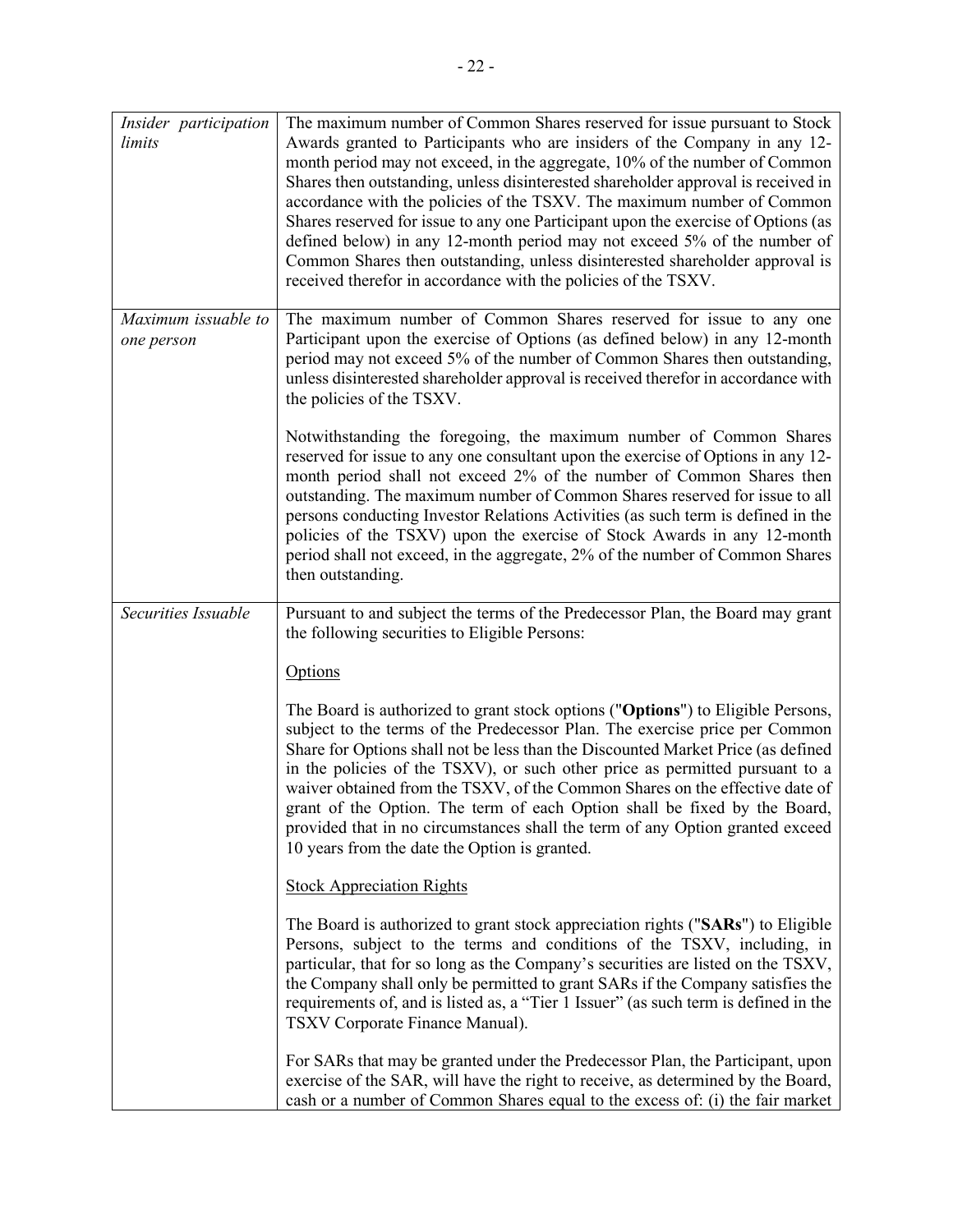value of one Common Share on the date of exercise (or, if the Board so determines at any time during a specified period before or after the date of exercise); and (ii) the grant price of the SAR as determined by the Board, which grant price cannot be less than the Discounted Market Price of one Common Share on the date of grant of the SAR. The term of each SAR shall be fixed by the Board, provided that in no circumstances shall the term of any SAR granted exceed 10 years from the date the SAR is granted.

# Restricted Stock

The Board is authorized to grant restricted stock, in the form of Common Shares, to Eligible Persons subject to the terms and conditions of the Predecessor Plan ("**Restricted Stock**"). The Restricted Stock will be subject to such restrictions as the Board may impose and which comply with the requirements of the TSXV, which restrictions may lapse separately or in combination at such time or times, in such instalments or otherwise as the Board determines.

Subject to any restrictions imposed by the TSXV, holders of Restricted Stock shall have all rights of a shareholder of record with respect to such Common Shares (including the right to vote and receive dividends) upon the issuance of the certificate, certificates or written acknowledgment for the Common Shares of Restricted Stock. The Common Shares of Restricted Stock shall vest in the holder thereof when all vesting restrictions and vesting contingencies lapse, including the lapse of any rights of forfeiture. Until such time, the Board may require that such Common Shares be held by the Company together with a stock power duly endorsed in blank by the holder. Except as otherwise determined by the Board, upon a Participant ceasing to be an Eligible Person during the applicable restriction period, all applicable Common Shares of Restricted Stock at such time subject to restriction shall be forfeited and reacquired by the Company.

# Restricted Stock Units

The Board is authorized to grant restricted stock units ("**RSUs**"), in the form of Common Shares, to Eligible Persons, subject to the terms and conditions of the Predecessor Plan and any requirements of the TSXV. Each RSU issued under the Predecessor Plan confers on the holder the right to receive a Common Share (or cash payment equal to the fair market value of such Common Share if the Board so elects) at some future date, subject to the terms of an RSU award agreement as set by the Board and containing terms consistent with the provisions of the Predecessor Plan. The terms of an RSU award agreement will typically contain, among other things, provisions pertaining to vesting, settlement (including settlement price and manner of settlement), expiry and dividend equivalency rights. The Board may also, in its discretion, issue RSUs to a Participant in circumstances where such award is subject to one or more conditions subsequent or other criteria which must be satisfied before the actual number of RSUs remaining available for vesting or settlement to the benefit of such Participant can be determined and then "granted" to the Participant.

An RSU will also entitle the Participant to receive, commencing from such date as is specified by the Board in the RSU award agreement, a payment in cash or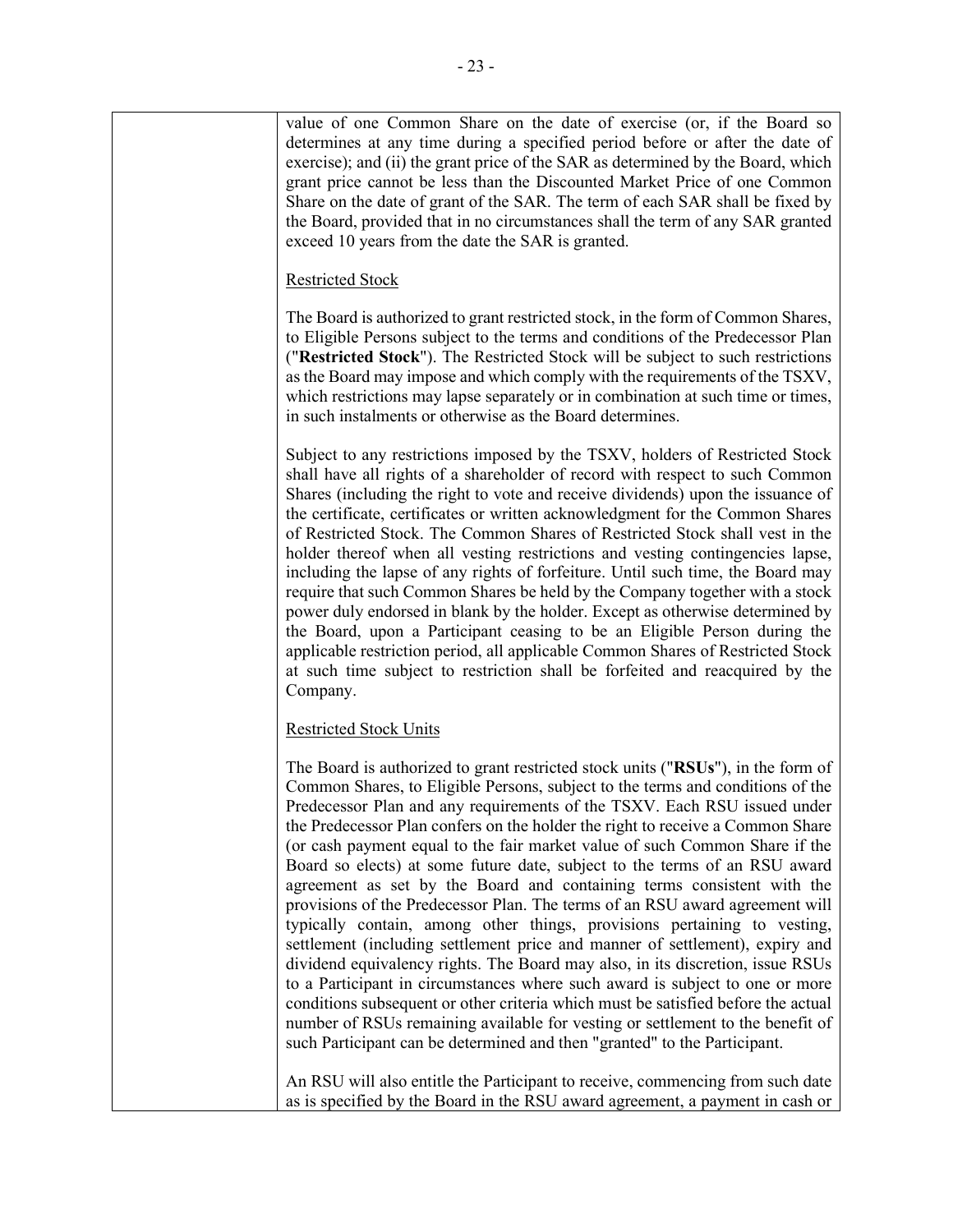|           | property equal to any dividend paid on the security underlying the RSU. Any<br>amount so paid does not have to be repaid by the Participant if the RSU is<br>terminated or cancelled.                                                                                                                                                                                                                                                                                                            |  |  |  |  |
|-----------|--------------------------------------------------------------------------------------------------------------------------------------------------------------------------------------------------------------------------------------------------------------------------------------------------------------------------------------------------------------------------------------------------------------------------------------------------------------------------------------------------|--|--|--|--|
|           | <b>Other Stock Awards</b>                                                                                                                                                                                                                                                                                                                                                                                                                                                                        |  |  |  |  |
|           | The Board is authorized to grant to an Eligible Person, subject to the terms of<br>the Predecessor Plan and any requirements of the TSXV, such other awards that<br>are denominated or payable in, valued in whole or in part by reference to, or<br>otherwise based on or related to, Common Shares (including, without limitation,<br>securities convertible into Common Shares) or other securities, as are deemed<br>by the Board to be consistent with the purpose of the Predecessor Plan. |  |  |  |  |
| Vesting   | All employee Stock Awards will be governed by an agreement and vest in<br>accordance with the vesting schedule set forth in such agreement. If Stock<br>Awards are issued to persons performing Investor Relations Activities, then such<br>Stock Award must vest in stages over no less than a 12-month period with no<br>more than one-quarter of the Common Shares subject to such Stock Award<br>vesting in each three-month period.                                                         |  |  |  |  |
| Cessation | In the event that a Participant's service with the Company is terminated or<br>interrupted in the manner set out in the Predecessor Plan, except as set out in the<br>Participant's applicable Stock Award agreement or other written agreement<br>between a Participant and the Company:                                                                                                                                                                                                        |  |  |  |  |
|           | in the case of Options or SARs awarded to a Participant, the<br>(i)<br>Participant may exercise the Options or SARs until the period<br>ending on the earlier of: (i) the date that is 90 days following the<br>termination of the Participant's continuous service (or such<br>longer period specified in the Stock Award agreement, provided<br>such period is no longer than 12 months), and (ii) the expiration<br>of the term of the Options or SARs under the Stock Award<br>agreement;    |  |  |  |  |
|           | in the case of Restricted Stock, the Company may receive<br>(ii)<br>through a forfeiture condition or a repurchase right any or all of<br>the Common Shares held by the Participant that have not vested<br>as of the date of such termination under the terms of the<br>Restricted Stock award agreement; and                                                                                                                                                                                   |  |  |  |  |
|           | in the case of RSUs, any RSUs that have not vested as of the<br>(iii)<br>date of termination will be forfeited.                                                                                                                                                                                                                                                                                                                                                                                  |  |  |  |  |
|           | In the event that a Participant is terminated for cause, any Options or SARs<br>granted to the Participant will terminate immediately. In the event of the death<br>or disability of a Participant, Options or SARs must be exercised by a Participant<br>or his or her respective estate, as applicable, on the earlier of (a) the date that is<br>12 months following the date of death or disability of the Participant; and (b) the<br>expiration of the term of the Option or SAR.          |  |  |  |  |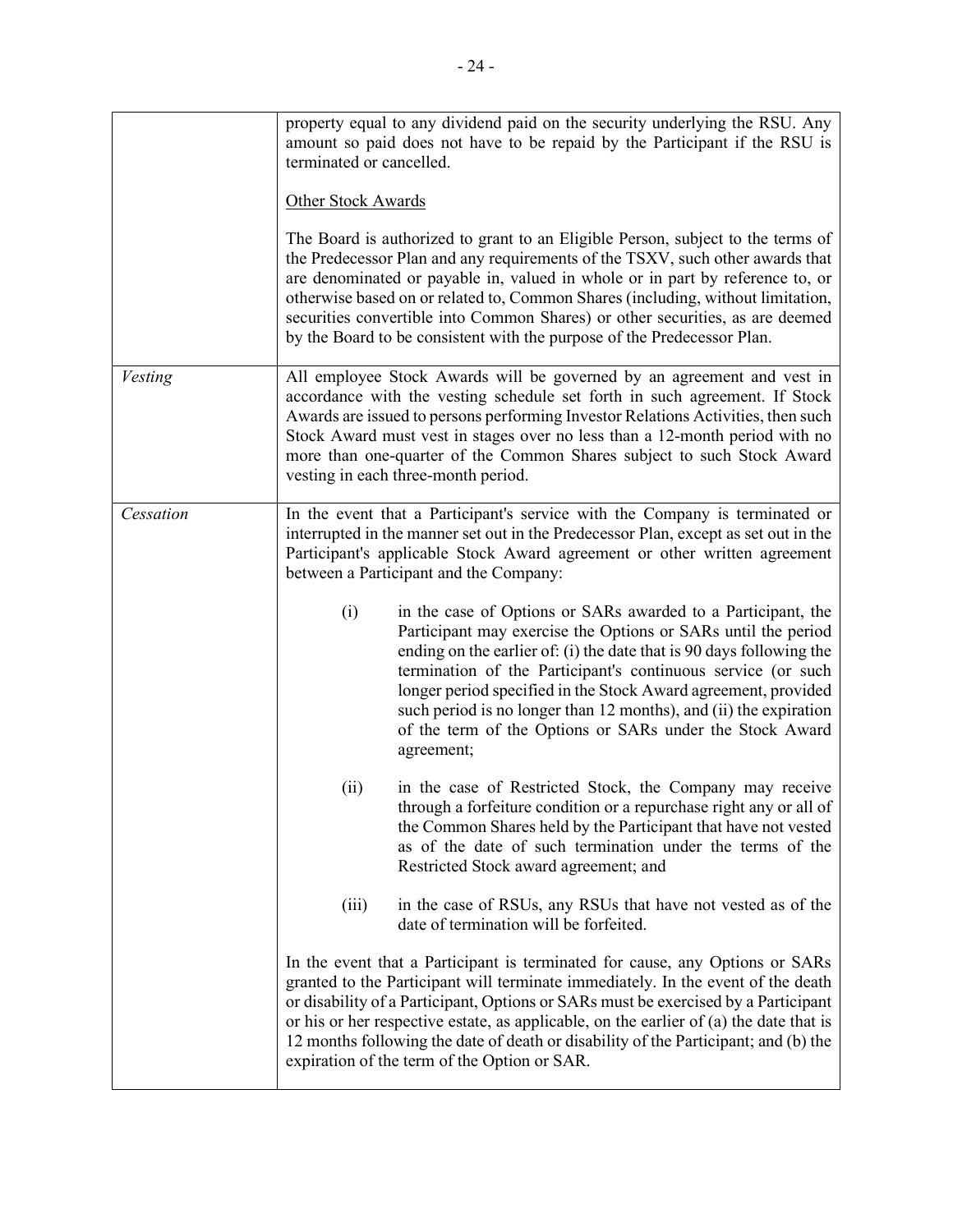| Assignability | All Stock Awards are non-assignable and non-transferable (other than by will or<br>laws of descent and distribution). The Predecessor Plan provides that, during the<br>lifetime of a Participant, an Option or SAR shall be exercisable only by a<br>Participant or a Participant's guardian or legal representative.                                 |
|---------------|--------------------------------------------------------------------------------------------------------------------------------------------------------------------------------------------------------------------------------------------------------------------------------------------------------------------------------------------------------|
| Amendment     | The Board may, at any time, amend, suspend or terminate the Predecessor Plan.<br>To the extent required under the rules of any securities exchange or market<br>system on which the Common Shares are listed, amendments to the Predecessor<br>Plan shall be subject to approval by the Shareholders entitled to vote at a meeting<br>of Shareholders. |

# **Pension Plan Benefits**

The Company does not have a defined benefits pension plan or a defined contribution pension plan.

# **Benefits and Perquisites**

While NEOs may receive a car allowance, and some receive technology, health and club dues allowances, the costs of these perquisites constitute only a small and immaterial portion of each NEO's total compensation and are commensurate with benefits offered by companies in the Comparator Group.

# **Termination and Change of Control Benefits**

The Company has employment agreements in place with the Named Executive Officers that provide for, among other things, the continuation of the employment for an indefinite term, subject to termination as provided for in the employment agreements. The following are brief descriptions of certain relevant provisions of the employment contracts of the NEOs.

# *Hugo Alves, CEO*

Pursuant to an employment agreement effective as of August 10, 2017 (the "**Alves Agreement**"), Mr. Alves was originally retained as the Company's President. On August 27, 2019, Mr. Alves became the Company's Chief Executive Officer. On December 18, 2020, the Alves Agreement was amended by the Compensation Committee consistent with recommendations provided by WTW.

As of January 1, 2021, Mr. Alves is entitled to an annual base salary of \$500,000. Further, Mr. Alves is entitled to short-term incentive compensation with a target compensation range of 100% to 200% of Mr. Alves' annual base salary at the discretion of, or upon satisfaction of certain targets set by, the Compensation Committee. Mr. Alves is also entitled to receive long-term incentive compensation with a target compensation range of 200% to 300% of Mr. Alves' annual base salary at the discretion of, or upon satisfaction of targets set by, the Compensation Committee. How such short-term and long-term compensation is settled (e.g. annual cash bonus, Stock Awards etc.) is at the discretion of the Compensation Committee.

If Mr. Alves is terminated by the Company without cause, then Mr. Alves will be entitled to:

(i) a payment equal to 24 months of annual base salary in effect on the date of notice of such termination plus an additional 1 month for each year of service with the Company up to a maximum of 36 months of annual base salary;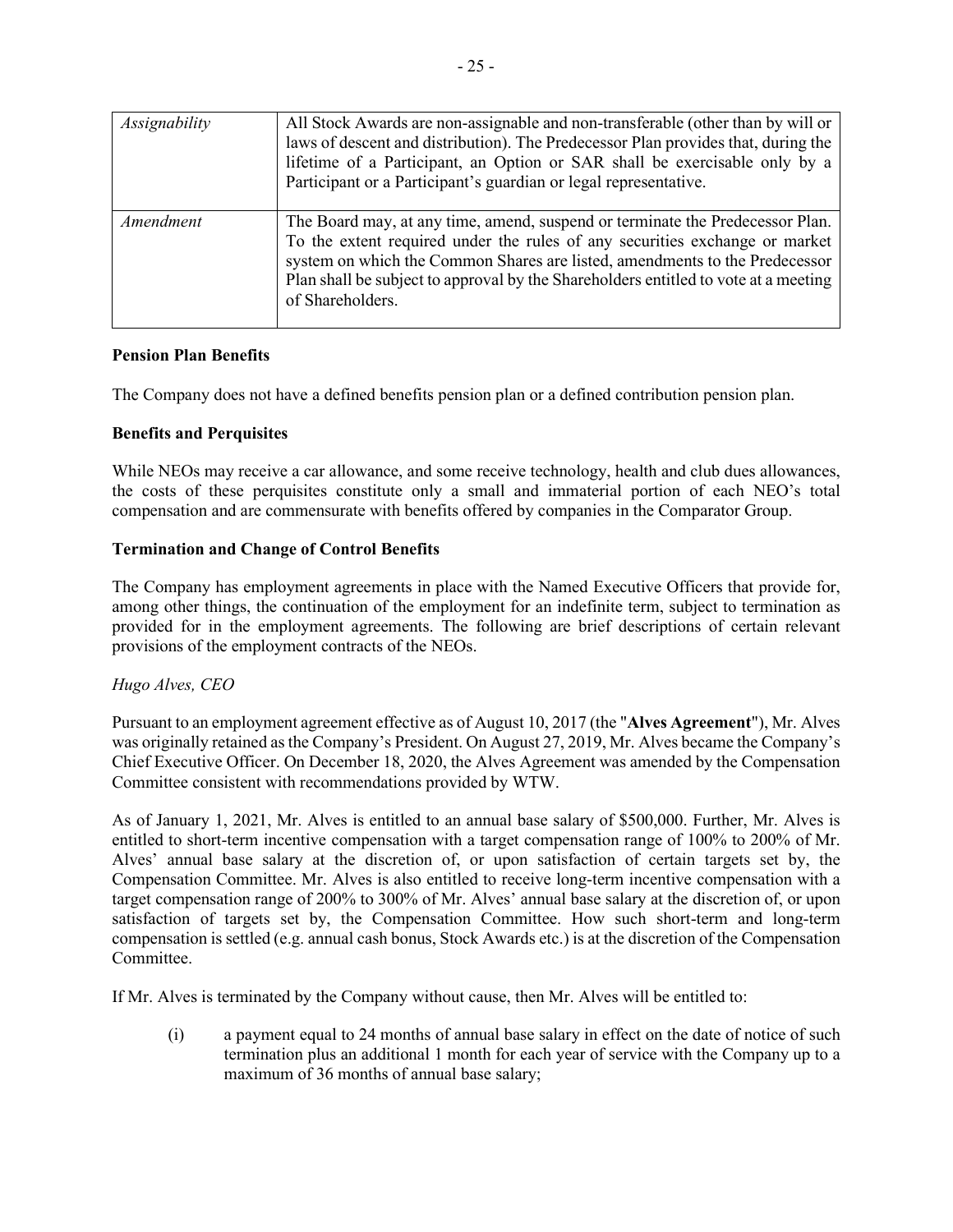- (ii) a payment equal to any earned short-term and long-term incentive compensation for time worked with the Company (including any pro-rata portion for any partial year worked with the Company) if such compensation has not been paid prior to the date of termination;
- (iii) a payment equal to: (A) any short-term incentive compensation and the cash value (at the date of the grant) of any long-term incentive compensation paid, granted or earned in the financial year immediately preceding the date of the termination multiplied by three; or (B) where no such compensation was paid granted or earned, an additional 12 months of annual base salary in effect on the date of notice of such termination; and
- (iv) have all: (A) Options granted to Mr. Alves under any incentive plan immediately vest and be exercisable in accordance with the terms therein for the greater of the applicable severance period or until the end of the calendar year following the year of termination and (B) Stock Awards immediately vest and be deemed earned in full and payable for the entirety of the severance period and paid and/or settled at same times as such incentives are paid and/or settled to other executives for such periods.

If Mr. Alves is terminated or resigns for 'good reason' (as defined in the Alves Agreement) within 12 months of a change of control (as defined in the Alves Agreement) or voluntarily elects to resign for any reason within 90 days of a change of control, Mr. Alves will be entitled to receive a payment equal to 30 months of Mr. Alves annual base salary plus an additional 1 month for each year of service with the Company up to a maximum of 36 months of annual base salary. All Stock Awards shall immediately vest and be deemed earned in full and payable for the entirety of the applicable plan period and/or term of the Stock Award and paid and/or settled within 30 days of such termination or resignation. In addition, the Company shall also provide Mr. Alves with the same additional compensation owing upon a termination without cause as outlined above.

# *Brian Schmitt, CFO*

Pursuant to an employment agreement dated February 7, 2019 (the "**Schmitt Agreement**"), Mr. Schmitt was retained as the Company's Chief Financial Officer. On December 18, 2020, the Schmitt Agreement was amended by the Compensation Committee consistent with recommendations provided by WTW.

Mr. Schmitt is entitled to an annual base salary of \$300,000. Further, Mr. Schmitt is entitled to short-term incentive compensation with a target compensation range of 50% to 100% of Mr. Schmitt's annual base salary at the discretion of, or upon satisfaction of certain targets set by, the Compensation Committee. Mr. Schmitt is also entitled to receive long-term incentive compensation with a target compensation range of 125% to 200% of Mr. Schmitt's annual base salary at the discretion of, or upon satisfaction of targets set by, the Compensation Committee. How such short-term and long-term compensation is settled (e.g. annual cash bonus, Stock Awards etc.) is at the discretion of the Compensation Committee. If Mr. Schmitt is terminated by the Company without cause, then Mr. Schmitt will be entitled to:

- (i) a payment equal to the aggregate of 12 months of annual base salary in effect on the date of notice of such termination plus an additional 1 month for each year of service with the Company up to a maximum of 24 months of annual base salary;
- (ii) a payment equal to any earned short-term and long-term incentive compensation for time worked with the Company (including any pro-rata portion for any partial year worked with the Company) if such compensation has not been paid prior to the date of termination;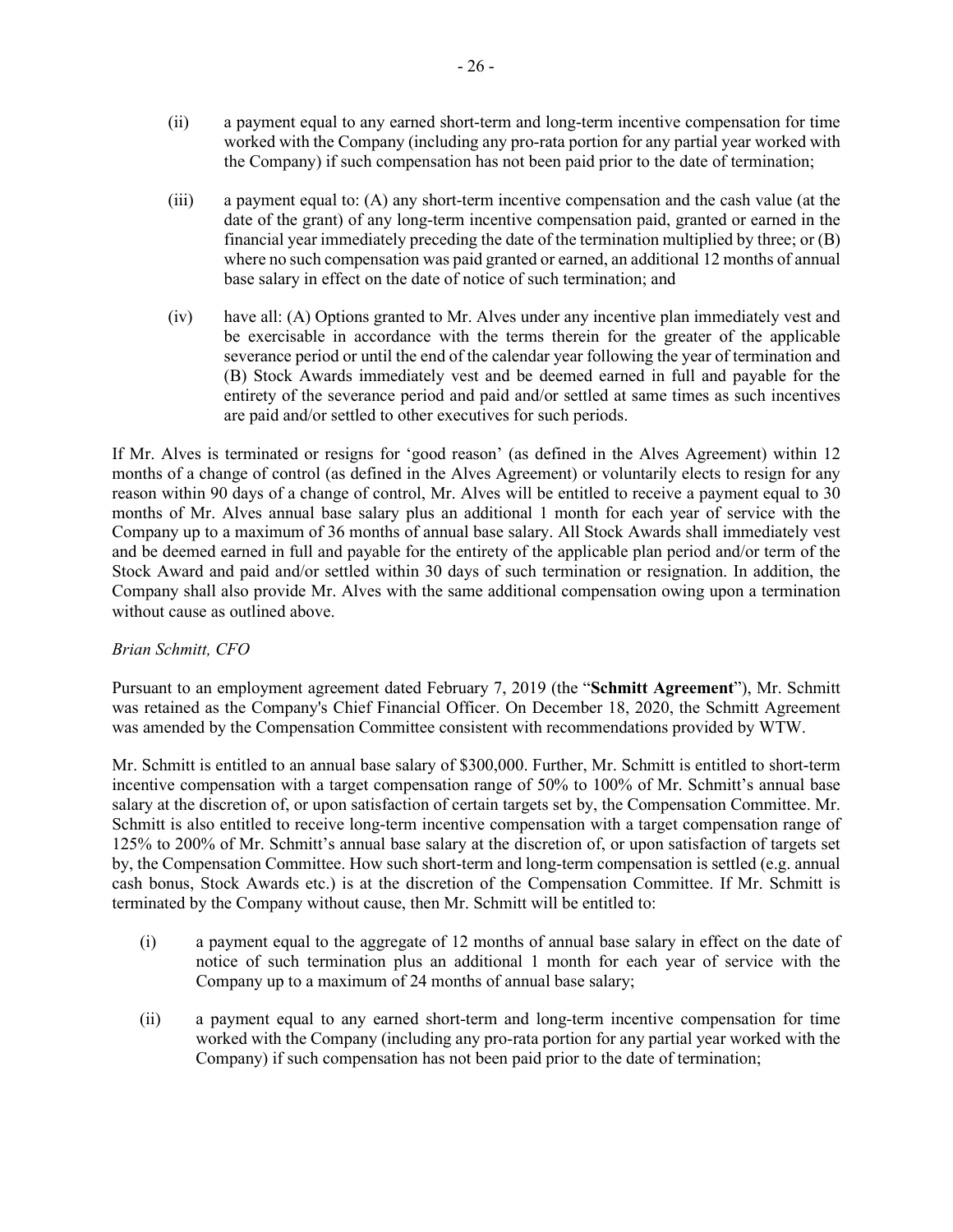- (iii) a payment equal to: (A) any short-term incentive compensation and the cash value (at the date of the grant) of any long-term incentive compensation paid granted or earned in the financial year immediately preceding the date of the termination; or (B) where no such compensation was paid granted or earned, an additional 3 months of annual base salary in effect on the date of notice of such termination; and
- (iv) have all: (A) Options granted to Mr. Schmitt under any incentive plan immediately vest and be exercisable in accordance with the terms therein for the greater of the applicable severance period or the end of the calendar year following the year of termination and (B) Stock Awards immediately vest and be deemed earned in full and payable for the entirety of the severance period and paid and/or settled at same times as such incentives are paid and/or settled to other executives for such periods.

If Mr. Schmitt is terminated or resigns for 'good reason' (as defined in the Schmitt Agreement) within 12 months of a change of control (as defined in the Schmitt Agreement), Mr. Schmitt shall be entitled to receive a payment equal to 18 months of Mr. Schmitt's annual base salary plus an additional 1 month for each year of service with the Company up to a maximum of 24 months of annual base salary. All Stock Awards shall immediately vest and be deemed earned in full and payable for the entirety of the applicable plan period and/or term of the Stock Award and paid and/or settled within 30 days of such termination or resignation. In addition, the Company shall also provide Mr. Schmitt with the same additional compensation owing upon a termination without cause as outlined above.

# *Michael Lickver, President*

Pursuant to an employment agreement dated August 15, 2017, Mr. Lickver was retained as the Company's Senior Vice President, Strategy (the "**Lickver Agreement**"). On October 1, 2020, Mr. Lickver became the Company's President. On December 18, 2020, the Lickver Agreement was amended by the Compensation Committee consistent with recommendations provided by WTW.

As of January 1, 2021, Mr. Lickver is entitled to an annual base salary of \$300,000. Further, Mr. Lickver is entitled to short-term incentive compensation with a target compensation range of 50% to 100% of Mr. Lickver's annual base salary at the discretion of, or upon satisfaction of certain targets set by, the Compensation Committee. Mr. Lickver is also entitled to receive long-term incentive compensation with a target compensation range of 125% to 200% of Mr. Lickver's annual base salary at the discretion of, or upon satisfaction of targets to be set by, the Compensation Committee. How such short-term and long-term compensation is settled (e.g. annual cash bonus, Stock Awards etc.) is at the discretion of the Compensation Committee.

If Mr. Lickver is terminated by the Company without cause, then Mr. Lickver will be entitled to:

- (i) a payment equal to the aggregate of 12 months of annual base salary in effect on the date of notice of such termination plus an additional 1 month for each year of service with the Company up to a maximum of 24 months of annual base salary;
- (ii) a payment equal to any earned short-term and long-term incentive compensation for time worked with the Company (including any pro-rata portion for any partial year worked with the Company) if such compensation has not been paid prior to the date of termination;
- (iii) a payment equal to: (A) any short-term incentive compensation and the cash value (at the date of the grant) of any long-term incentive compensation paid granted or earned in the financial year immediately preceding the date of the termination; or (B) where no such compensation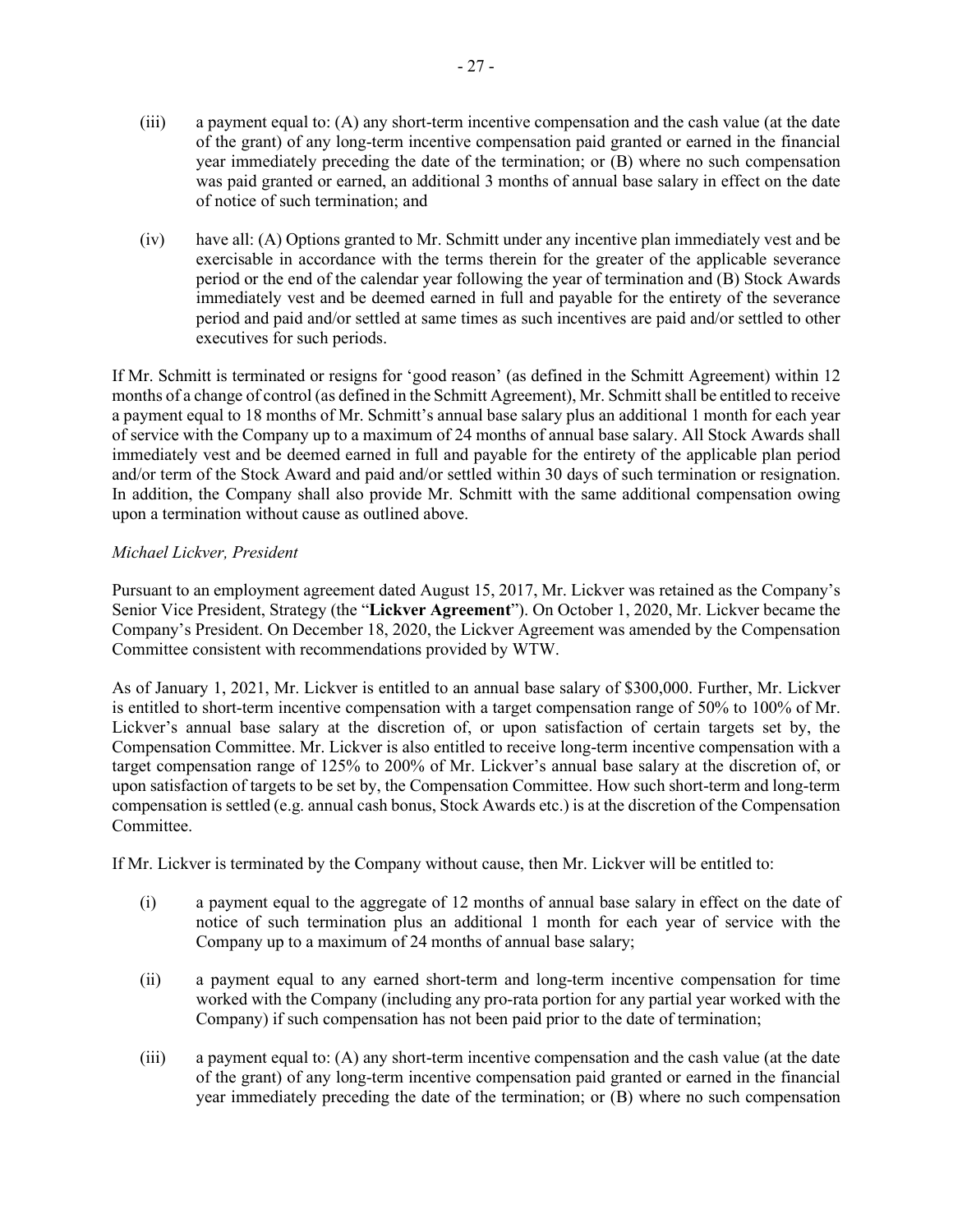was paid granted or earned, an additional 3 months of annual base salary in effect on the date of notice of such termination; and

(iv) have all: (A) Options granted to Mr. Lickver under any incentive plan immediately vest and be exercisable in accordance with the terms therein for the greater of the applicable severance period or the end of the calendar year following the year of termination and (B) Stock Awards immediately vest and be deemed earned in full and payable for the entirety of the severance period and paid and/or settled at same times as such incentives are paid and/or settled to other executives for such periods.

If Mr. Lickver is terminated or resigns for 'good reason' (as defined in the Lickver Agreement) within 12 months of a change of control (as defined in the Lickver Agreement), Mr. Lickver shall be entitled to receive a payment equal to 18 months of Mr. Lickver's annual base salary plus an additional 1 month for each year of service with the Company, where the total amount for any such change of control payment may not exceed the total of 24 months of annual base salary. All Stock Awards shall immediately vest and be deemed earned in full and payable for the entirety of the applicable plan period and/or term of the Stock Award and paid and/or settled within 30 days of such termination or resignation. In addition, the Company shall also provide Mr. Lickver with the same additional compensation owing upon a termination without cause as outlined above.

# *Ronald Fichter, General Counsel*

Pursuant to an employment agreement dated August 15, 2017 (the "**Fichter Agreement**"), Mr. Fichter was retained as the Company's General Counsel and Corporate Secretary. In 2021, the Fichter Agreement was amended by the Compensation Committee consistent with recommendations provided by WTW.

Mr. Fichter is entitled to an annual base salary of \$220,000. Further, Mr. Fichter is entitled to short-term incentive compensation with a target compensation range of 50% to 100% of Mr. Fichter's annual base salary at the discretion of, or upon satisfaction of certain targets set by, the Compensation Committee. Mr. Fichter is also entitled to receive long-term incentive compensation with a target compensation range of 50% to 100% of Mr. Fichter's annual base salary depending on the discretion of or satisfaction of targets to be set by the Compensation Committee. How such short-term and long-term compensation is settled (e.g. annual cash bonus, Stock Awards etc.) is at the discretion of the Compensation Committee.

If Mr. Fichter is terminated by the Company without cause, then Mr. Fichter will be entitled to:

- (i) a payment equal to an aggregate of 6 months of annual base salary in effect on the date of notice of such termination plus an additional 1 month for each year of service with the Company, where the total amount for any such termination payment may not exceed the total of 24 months of annual base salary;
- (ii) a payment equal to any earned short-term and long-term incentive compensation for time worked with the Company (including any pro-rata portion for any partial year worked with the Company) if such compensation has not been paid prior to the date of termination; and
- (iii) have all: (A) Options granted to Mr. Fichter under any incentive plan continue to vest and be exercisable in accordance with the terms therein for the greater of the applicable severance period or the end of the calendar year following the year of termination and (B) Stock Awards immediately vest and be deemed earned in full and payable for the entirety of the severance period and paid and/or settled at same times as such incentives are paid and/or settled to other executives for such periods.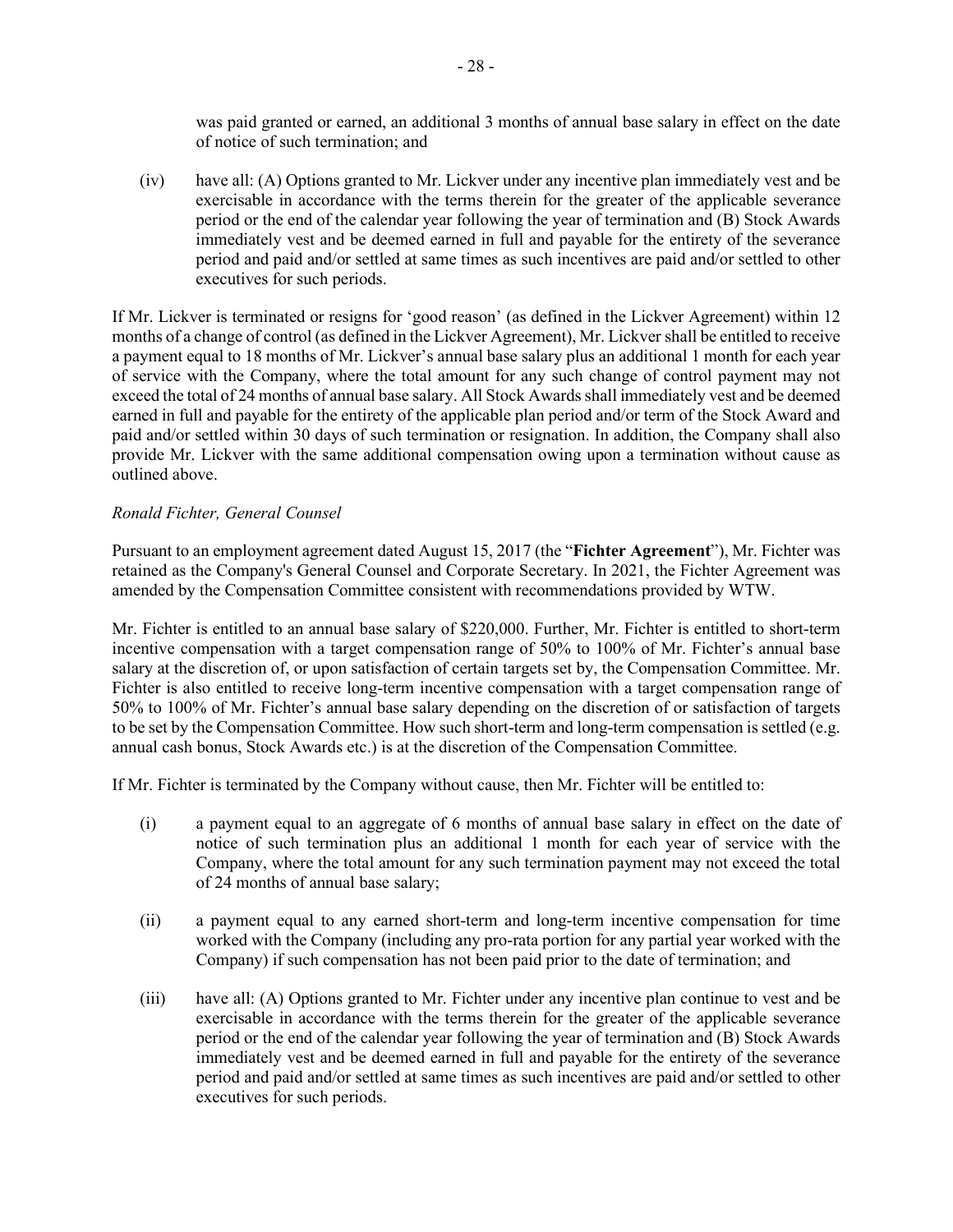If Mr. Fichter is terminated or resigns for 'good reason' (as defined in the Fichter Agreement) within 12 months of a change of control (as defined in the Fichter Agreement), Mr. Fichter shall be entitled to:

- (i) a payment equal to an aggregate of 12 months of annual base salary in effect on the date of notice of such termination plus an additional 1 month for each year of service with the Company, where the total amount for any such termination payment may not exceed the total of 24 months of annual base salary;
- (ii) a payment equal to any earned short-term and long-term incentive compensation for time worked with the Company (including any pro-rata portion for any partial year worked with the Company) if such compensation has not been paid prior to the date of termination;
- (iii) a payment equal to: (A) any short-term incentive compensation and the cash value (at the date of the grant) of any long-term incentive compensation paid granted or earned in the financial year immediately preceding the date of the termination; or (B) where no such compensation was paid granted or earned, an additional 3 months of annual base salary in effect on the date of notice of such termination; and
- (iv) have all: (A) Options granted to Mr. Fichter under any incentive plan immediately vest and be exercisable in accordance with the terms therein for the greater of the applicable change of control severance period or the end of the calendar year following the year of termination and (B) Stock Awards immediately vest and be deemed earned in full and payable for the entirety of the applicable plan period and/or term of the Stock Award and paid and/or settled within 30 days of such termination or resignation.

# *Andrew MacMillan, Senior Vice President, Commercial*

Pursuant to an employment agreement dated May 31, 2019, Mr. MacMillan was retained as the Company's Vice President, Commercial Business Development (the "**MacMillan Agreement**"). On December 1, 2020, Mr. MacMillan became the Company's Senior Vice President, Commercial. In December 2021, the MacMillan Agreement was amended by the Compensation Committee consistent with recommendations provided by WTW.

Mr. MacMillan is entitled to an annual base salary of \$220,000. Further, Mr. MacMillan is entitled to shortterm incentive compensation with a target compensation range of 50% to 100% of Mr. MacMillan's annual base salary at the discretion of, or satisfaction of certain targets set by, the Compensation Committee. Mr. MacMillan is also entitled to receive long-term incentive compensation with a target compensation range of 50% to 100% of Mr. MacMillan's annual base salary at the discretion of, or satisfaction of targets to be set by, the Compensation Committee. How such short-term and long-term compensation is settled (e.g. annual cash bonus, Stock Awards etc.) is at the discretion of the Compensation Committee.

If Mr. MacMillan is terminated by the Company without cause, then Mr. MacMillan will be entitled to:

- (i) a payment equal to an aggregate of 6 months of annual base salary in effect on the date of notice of such termination plus an additional 1 month for each year of service with the Company, where the total amount for any such termination payment may not exceed the total of 24 months of annual base salary;
- (ii) a payment equal to any earned short-term and long-term incentive compensation for time worked with the Company (including any pro-rata portion for any partial year worked with the Company) if such compensation has not been paid prior to the date of termination; and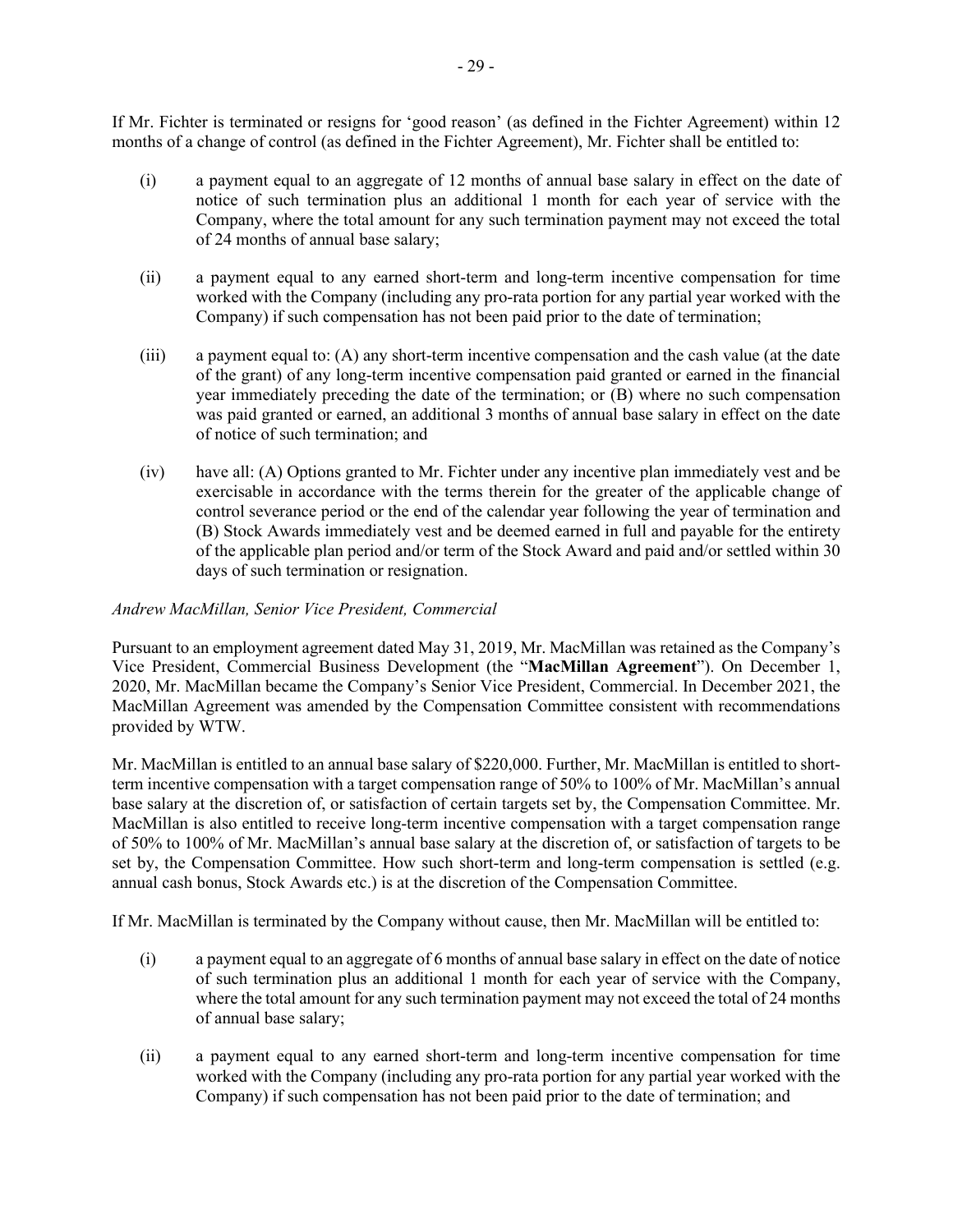(iii) have all: (A) Options granted to Mr. MacMillan under any incentive plan continue to vest and be exercisable in accordance with the terms therein for the greater of the applicable severance period or the end of the calendar year following the year of termination and (B) Stock Awards immediately vest and be deemed earned in full and payable for the entirety of the severance period and paid and/or settled at same times as such incentives are paid and/or settled to other executives for such periods.

If Mr. MacMillan is terminated or resigns for 'good reason' (as defined in the employment Agreement) within 12 months of a change of control (as defined in the employment Agreement), Mr. MacMillan will be entitled to:

- (i) a payment equal to an aggregate of 12 months of annual base salary in effect on the date of notice of such termination plus an additional 1 month for each year of service with the Company, where the total amount for any such termination payment may not exceed the total of 24 months of annual base salary;
- (ii) a payment equal to any earned short-term and long-term incentive compensation for time worked with the Company (including any pro-rata portion for any partial year worked with the Company) if such compensation has not been paid prior to the date of termination;
- (iii) a payment equal to: (A) any short-term incentive compensation and the cash value (at the date of the grant) of any long-term incentive compensation paid granted or earned in the financial year immediately preceding the date of the termination; or (B) where no such compensation was paid granted or earned, an additional 3 months of annual base salary in effect on the date of notice of such termination; and
- (iv) have all: (A) Options granted to Mr. MacMillan under any incentive plan continue to vest and be exercisable in accordance with the terms therein for the greater of the applicable change of control severance period or the end of the calendar year following the year of termination and (B) Stock Awards immediately vest and be deemed earned in full and payable for the entirety of the change of control notice period of the Stock Award and paid and/or settled at same times as such incentives are paid and/or settled to other executives for such periods.

# **Director Compensation**

The Company's director compensation practices are overseen by the Compensation Committee, as well as by the Board as a whole. The Compensation Committee also relies on third party advisors, such as WTW, as required to assist it in determining its director compensation practices.

The Compensation Committee considers many factors, including whether compensation fairly reflects the responsibilities and risks involved. The review of the Company's director compensation includes benchmarking against the Comparator Group, as described above in "*Determination of Compensation - Compensation Consultants*" in this Information Circular. Annual retainers have been intended to provide an appropriate level of fixed compensation that will assist in director retention and recruitment.

# *Elements of 2021 Director Compensation*

For the fiscal year ended December 31, 2021, the Company's directors were provided the following compensation for their services as directors of the Board and members of committees.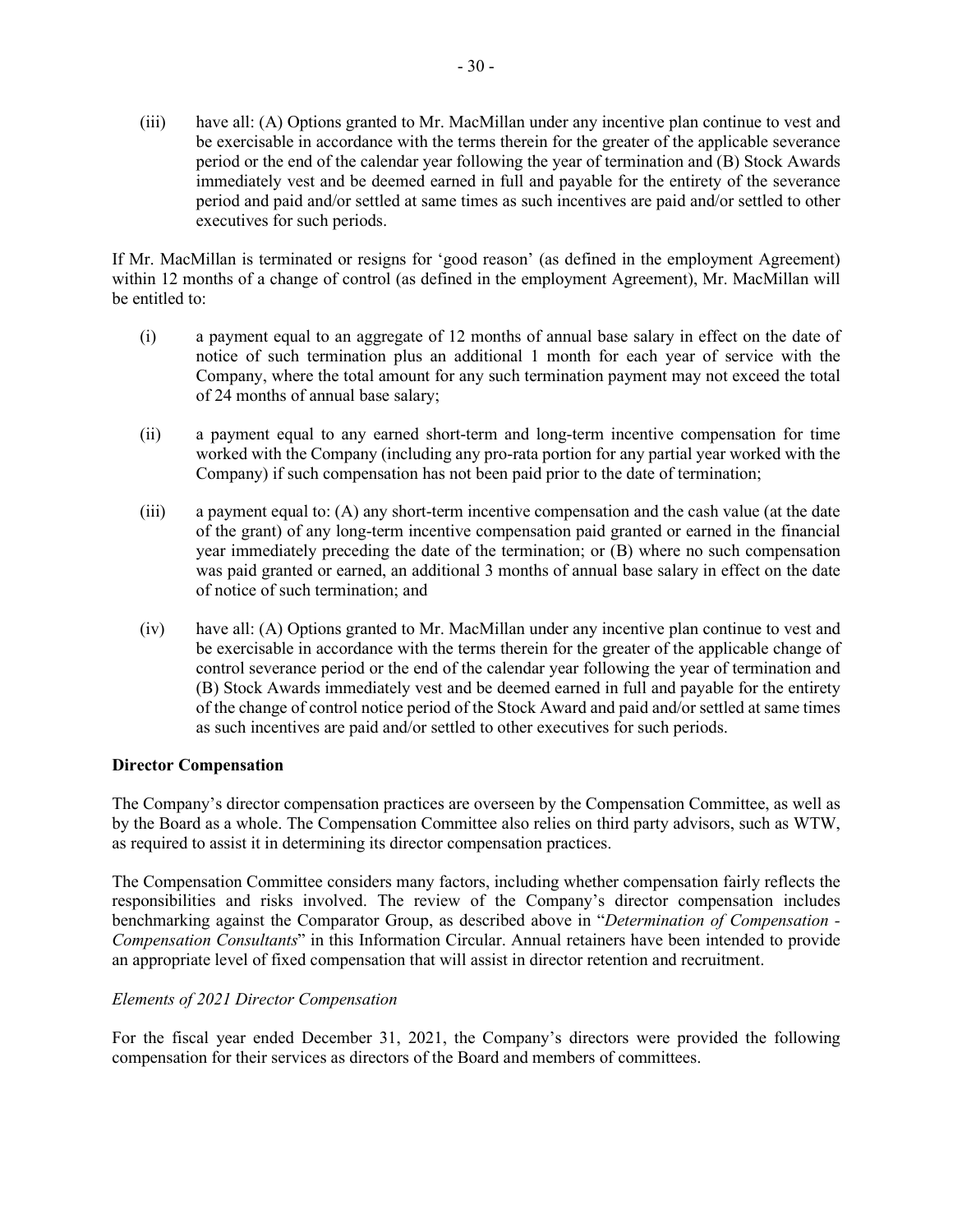| <b>Applicable Role</b>               | Amount <sup><math>(1)</math></sup>                    |
|--------------------------------------|-------------------------------------------------------|
| Chair of the Board                   | \$70,000 cash and \$100,000 in the form of<br>Options |
| <b>Board Member</b>                  | \$50,000 cash and $$85,000$ in the form of<br>Options |
| <b>Audit Committee Chair</b>         | \$12,500 cash                                         |
| Compensation Committee Chair         | \$10,000 cash                                         |
| <b>Audit Committee Member</b>        | $$6,000$ cash                                         |
| <b>Compensation Committee Member</b> | \$4,500 cash                                          |

**Notes:** 

(1) Represents compensation provided per year to each non-NEO and non-Imperial Nominee director, inclusive of all service as a member or chair of the Board or a committee.

#### *Director Compensation Table*

The following table below sets forth information concerning compensation provided to the Company's nonexecutive directors in the fiscal year ended December 31, 2021 under the compensation arrangements described above.

Mr. Hugo Alves, the Chief Executive Officer, is currently a director of the Company. The compensation received by Mr. Alves in respect of the fiscal year ended December 31, 2021 is described above in "*Summary Compensation Table*".

| Name                          | Fees<br>earned<br>$\left( \mathbb{S}\right)$ | <b>Share-based</b><br>awards<br><b>(\$)</b> | <b>Option-based</b><br>awards $(\mathbf{S})^{(1)}$ | Non-equity<br>incentive<br>plan<br>compensati<br>on<br>$(\$)$ | <b>Pension</b><br>value<br>$(\$)$ | All other<br>compensation<br><b>(S)</b> | Total (\$) |
|-------------------------------|----------------------------------------------|---------------------------------------------|----------------------------------------------------|---------------------------------------------------------------|-----------------------------------|-----------------------------------------|------------|
| Genevieve Young               | 87,000                                       | $\blacksquare$                              | 100,000                                            | $\overline{\phantom{a}}$                                      | $\overline{\phantom{0}}$          | $\overline{\phantom{a}}$                | 187,000    |
| <b>Troy Grant</b>             | 60,500                                       | $\overline{\phantom{a}}$                    | 85,000                                             | $\overline{\phantom{a}}$                                      |                                   | $\overline{\phantom{a}}$                | 145,500    |
| Conrad Tate                   | $11,000^{(2)}$                               |                                             | $14,167^{(2)}$                                     | $\overline{\phantom{a}}$                                      | $\overline{\phantom{a}}$          | $\overline{\phantom{a}}$                | 25,167     |
| Vikram Bawa                   | 54,500                                       | $\overline{\phantom{a}}$                    | 85,000                                             | $\overline{\phantom{a}}$                                      |                                   |                                         | 139,500    |
| Murray McGowan <sup>(3)</sup> | $\overline{\phantom{a}}$                     | $\overline{\phantom{a}}$                    | $\overline{\phantom{0}}$                           | $\overline{\phantom{a}}$                                      | -                                 | $\overline{\phantom{a}}$                | ٠          |

**Notes:** 

<sup>(1)</sup> Represents the value of Option-based awards earned for the year which Options will be granted on a date to be determined by the Board, at the volume weighted average trading price of Common Shares for the five trading days immediately preceding such date.

<sup>(2)</sup> Represents fees earned from November 1, 2021 to December 31, 2021, prior to which time Mr. Tate was the Imperial Nominee and was not entitled to compensation from the Company for his service.

<sup>(3)</sup> Mr. McGowan was appointed as a director on November 1, 2021. As the Imperial Nominee, he is not entitled to compensation from the Company for his service.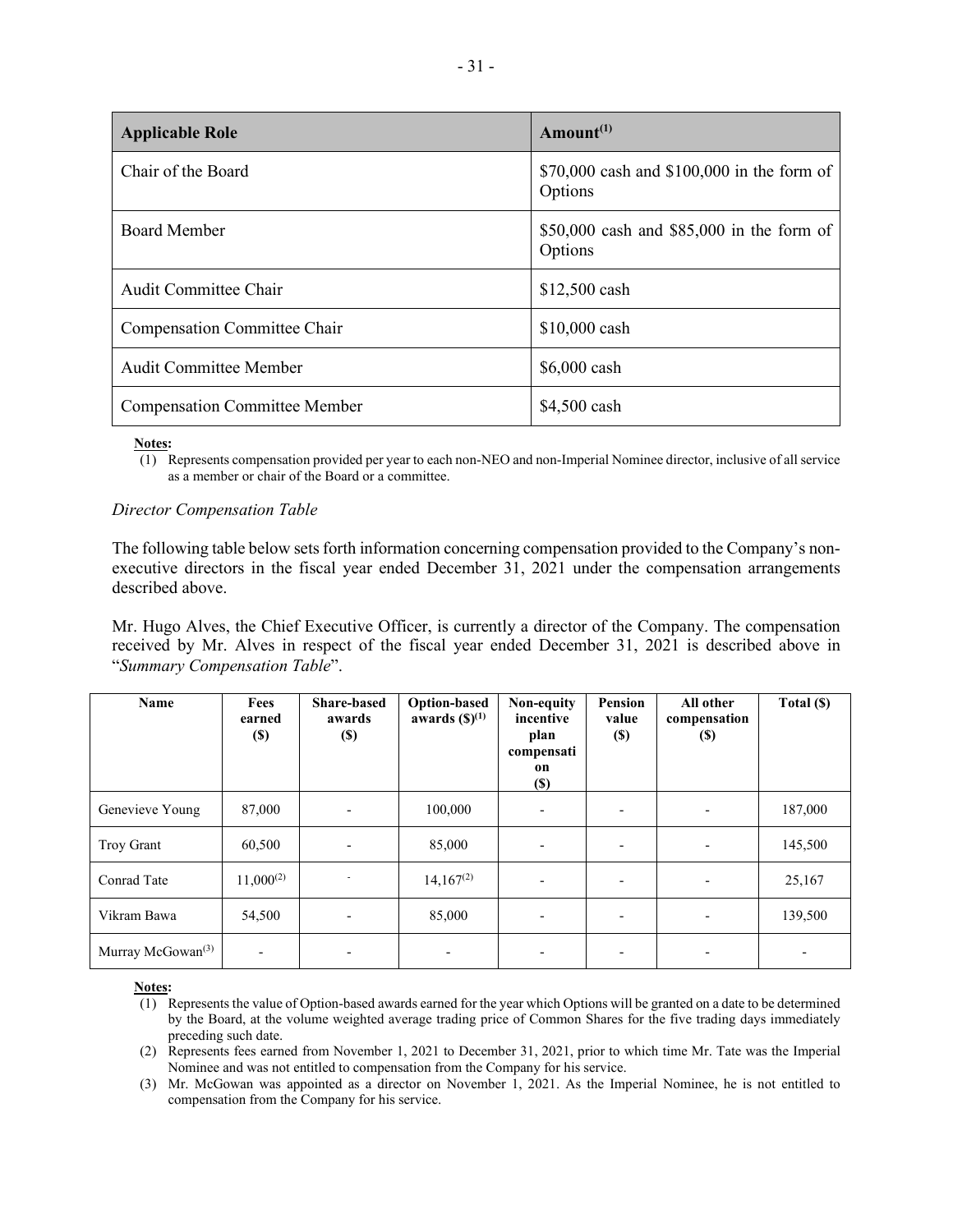#### *Outstanding Share-Based Awards and Options Based Awards*

The following table summarizes, for each director of the Company, the number of option-based and sharebased awards which were outstanding as of December 31, 2021.

Mr. Hugo Alves, the Chief Executive Officer, is currently a director of the Company. The compensation received by Mr. Alves in respect of the fiscal year ended December 31, 2021 is described above in "*Summary Compensation Table*".

|                           | <b>Option-Based Awards</b>                                                           |                                                         |                                  |                                                                                           | <b>Restricted Share Unit-Based Awards</b>                                                            |                                                                                            |                                                                                                       |
|---------------------------|--------------------------------------------------------------------------------------|---------------------------------------------------------|----------------------------------|-------------------------------------------------------------------------------------------|------------------------------------------------------------------------------------------------------|--------------------------------------------------------------------------------------------|-------------------------------------------------------------------------------------------------------|
| <b>Name</b>               | Number of<br><b>Securities</b><br>Underlying<br><b>Unexercised</b><br>Options $(\#)$ | Option<br><b>Exercise</b><br>Price<br>(C <sub>s</sub> ) | Option<br><b>Expiration Date</b> | Value of<br>Unexercised<br>in-the-<br><b>Money</b><br><b>Options</b><br>(C <sub>s</sub> ) | <b>Number</b><br>of<br><b>Securitie</b><br>s That<br>Have<br><b>Not</b><br><b>Vested</b><br>$^{(#)}$ | Market or<br>Payout<br>Value of<br>Awards<br><b>That Have</b><br><b>Not</b><br>Vested (\$) | Market or<br><b>Payout Value</b><br>of Vested<br><b>Awards Not</b><br>Paid Out or<br>Distributed (\$) |
| Genevieve Young           | $263,000^{(1)}$                                                                      | \$0.27                                                  | June 30, 2026                    | nil                                                                                       | nil                                                                                                  | nil                                                                                        | nil                                                                                                   |
|                           | 75,000                                                                               | \$0.84                                                  | February 12, 2024                | nil                                                                                       |                                                                                                      |                                                                                            |                                                                                                       |
| Troy Grant                | $207,000^{(1)}$                                                                      | \$0.27                                                  | June 30, 2026                    | nil                                                                                       | nil                                                                                                  | nil                                                                                        | nil                                                                                                   |
|                           | 90,000                                                                               | \$1.80                                                  | March 27, 2028                   | nil                                                                                       |                                                                                                      |                                                                                            |                                                                                                       |
|                           | 200,000                                                                              | \$1.00                                                  | December 1, 2027                 | nil                                                                                       |                                                                                                      |                                                                                            |                                                                                                       |
| Conrad Tate               | nil                                                                                  |                                                         |                                  | nil                                                                                       | nil                                                                                                  | nil                                                                                        | nil                                                                                                   |
| Vikram Bawa               | $50,000^{(1)}$                                                                       | \$0.27                                                  | June 30, 2026                    | nil                                                                                       | nil                                                                                                  | nil                                                                                        | nil                                                                                                   |
| Murray<br>$McGowan^{(1)}$ | nil                                                                                  |                                                         |                                  | nil                                                                                       | nil                                                                                                  | nil                                                                                        | nil                                                                                                   |

#### **Notes:**

(1) Represents Options earned in respect of services for 2020 and issued in June 2021.

(2) Mr. Murray McGowan was appointed as a director on November 1, 2021. As the Imperial Nominee, he is not entitled to compensation from the Company for his service.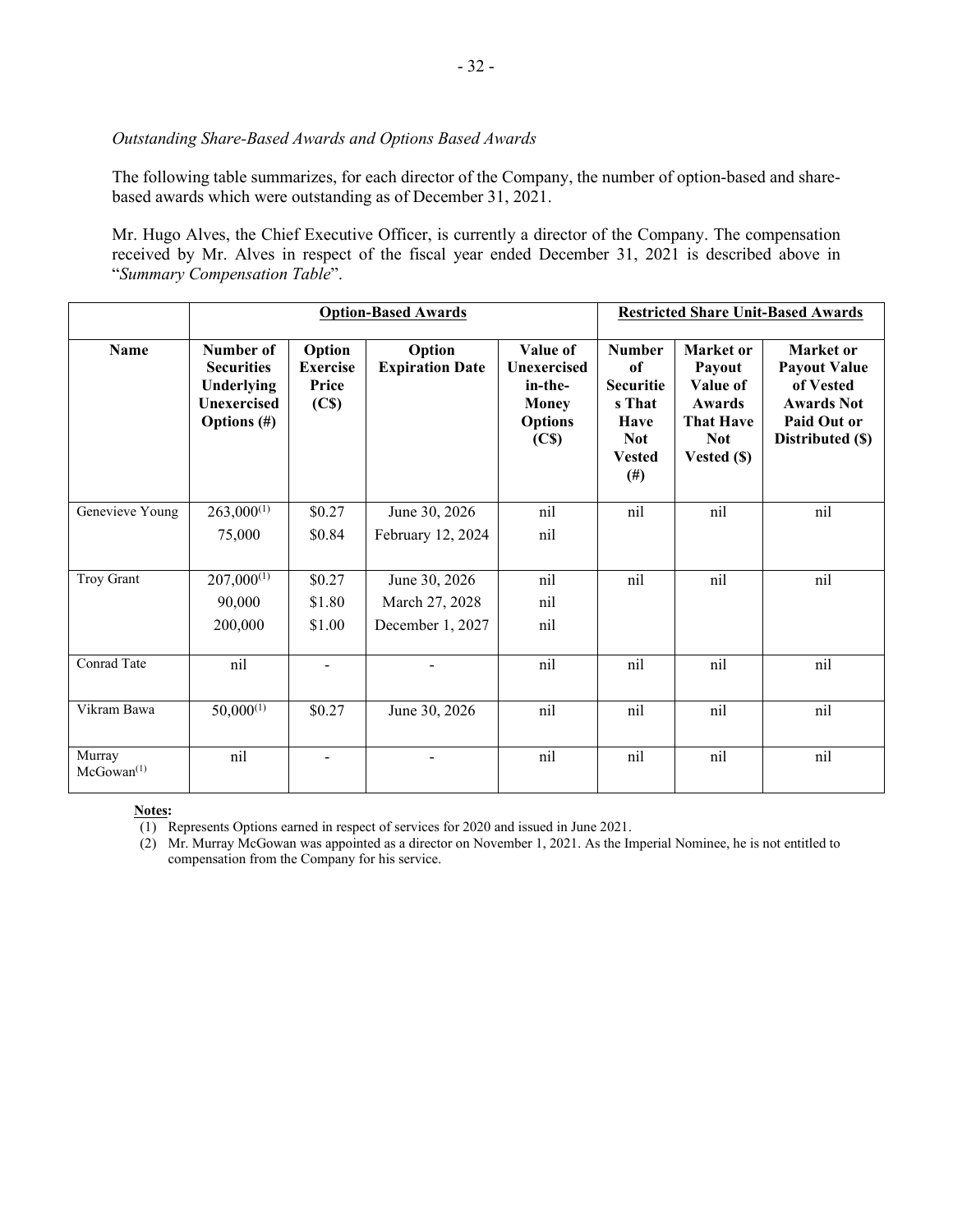#### **SECURITIES AUTHORIZED FOR ISSUANCE UNDER EQUITY COMPENSATION PLANS**

The following table sets forth the number of Common Shares to be issued upon exercise of outstanding Options, the weighted-average exercise price of such outstanding Options and the number of Common Shares remaining available for future issuance under equity compensation plans as at December 31, 2021.

| <b>Plan Category</b>                                         | <b>Number of Common</b><br><b>Shares to be issued</b><br>upon exercise of<br>outstanding Options | Weighted-average<br>exercise price of<br>outstanding<br><b>Options</b> | <b>Number of Common Shares</b><br>remaining available for<br>future issuance under<br>equity compensation plans<br>(excluding securities<br>reflected in the first<br>column) |
|--------------------------------------------------------------|--------------------------------------------------------------------------------------------------|------------------------------------------------------------------------|-------------------------------------------------------------------------------------------------------------------------------------------------------------------------------|
| Equity compensation plans<br>approved by Shareholders        | 28,920,509                                                                                       | \$0.801                                                                | 56,152,708 <sup>(1)</sup>                                                                                                                                                     |
| Equity compensation plans<br>not approved by<br>Shareholders | Nil.                                                                                             | N/A                                                                    | Nil.                                                                                                                                                                          |
| Total<br>Note:                                               | 28,920,509                                                                                       | \$0.801                                                                | 56, 152, 708 <sup>(1)</sup>                                                                                                                                                   |

(1) Options remaining as at December 31, 2021, based on issued number of Common Shares of 850,732,172.

# **Annual Burn Rate**

The following table sets forth the annual burn rate, calculated in accordance with the rules of the TSX, in respect of each of the 2021 Equity Incentive Plan and the Predecessor Plan for each of the three most recently completed financial years:

|                           | <b>Fiscal 2021</b> | <b>Fiscal 2020</b> | <b>Fiscal 2019</b> |
|---------------------------|--------------------|--------------------|--------------------|
| Annual Burn Rate $^{(1)}$ | .38%               | $.06\%$            | .96%               |

**Notes:**

(1) The burn rate for the year is calculated as the number of Options and RSUs issued in the applicable fiscal year, divided by the weighted average number of Common Shares outstanding for such year.

# **INDEBTEDNESS OF DIRECTORS AND EXECUTIVE OFFICERS**

No director, proposed director, executive officer, nor any of their respective associates or affiliates, is or has been indebted to the Company or its subsidiaries since the beginning of the Company's most recently completed financial year.

# **STATEMENT OF CORPORATE GOVERNANCE PRACTICES**

Set out below is a description of the Company's current corporate governance practices and other information relating to the Board, per National Instrument 58-101 – *Disclosure of Corporate Governance Practices* and related disclosure requirements.

The Board and senior management consider good corporate governance to be central to the effective and efficient operation of the Company. Listed below is a brief discussion of the Company's approach to corporate governance.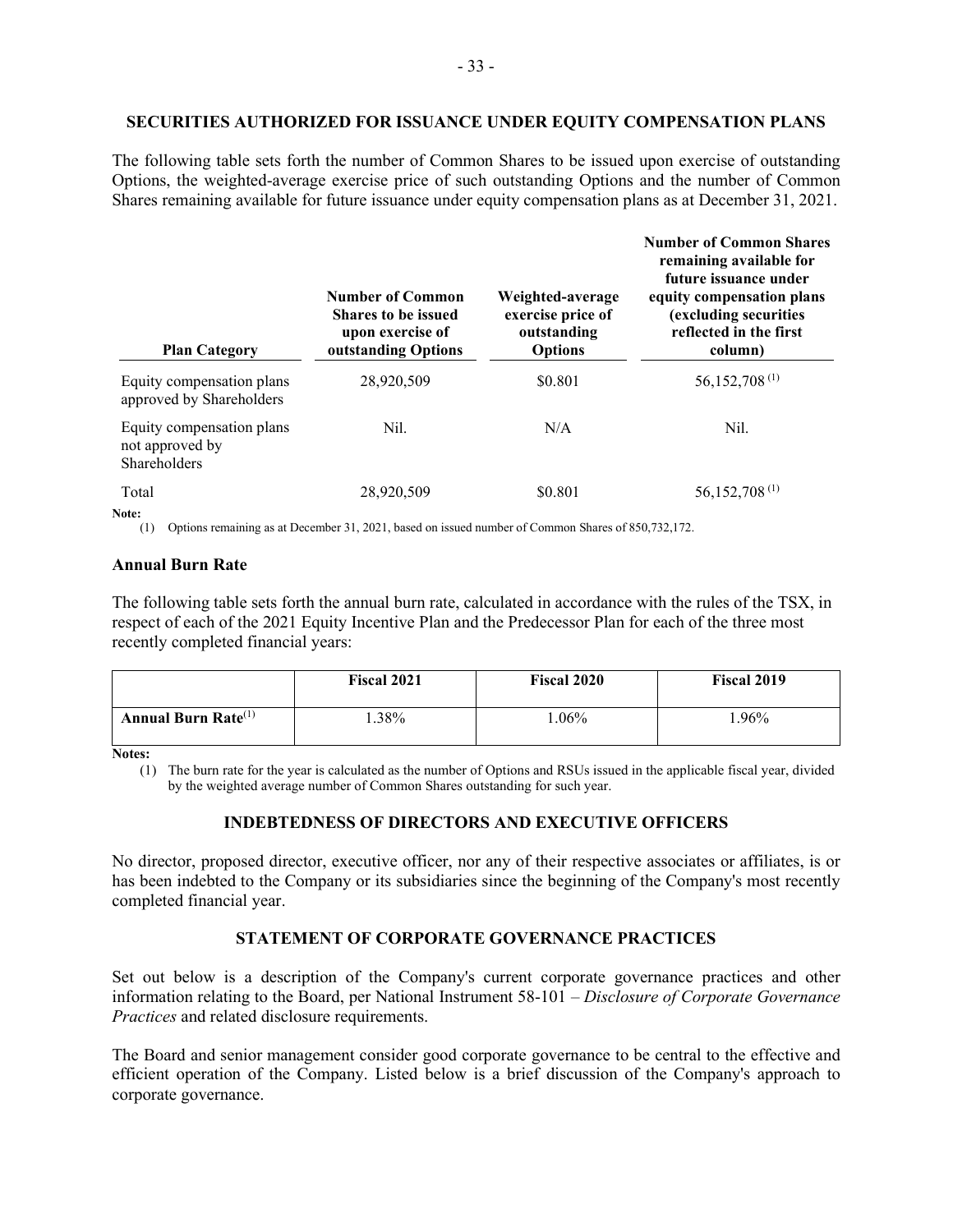#### **Board of Directors**

The Board facilitates its exercise of independent supervision over management through the participation of directors. Currently, the Board has six directors of whom five are independent within the meaning of National Instrument 52-110 – *Audit Committees*. The Board members are Genevieve Young, Hugo Alves, Troy Grant, Vikram Bawa, Conrad Tate and Murray McGowan.

Genevieve Young, Troy Grant, Vikram Bawa, Conrad Tate and Murray McGowan are independent directors in that they do not have a direct or indirect material relationship with the Company which could, in the view of the Board, reasonably interfere with the exercise of the director's independent judgment. Hugo Alves is not considered independent as he is the Chief Executive Officer of the Company.

Genevieve Young, an independent director, is the Chair of the Board. Her role and responsibilities include, but are not limited to: (i) providing leadership to the Board; (ii) chairing Board meetings; (iii) ensuring the duties and responsibilities of the Board's committees are carried out in accordance with the charters of such committees; and (iv) working with senior executives of the Company to discharge the duties of the Board.

# **Directorships**

The following directors are presently directors of other reporting issuers:

| <b>Director</b> | <b>Name of Other Reporting Issuer</b> | <b>Stock Exchange</b><br>TSXV |  |
|-----------------|---------------------------------------|-------------------------------|--|
| Troy Grant      | Elcora Advanced Materials Corp.       |                               |  |
|                 | Interactive Games Technologies Inc.   | <b>CSE</b>                    |  |

# **Meetings of Independent Directors**

The Board believes that given its size and structure, it is able to facilitate independent judgment in carrying out its responsibilities. The Chair of the Board is an independent director and the committees of the Board are each comprised entirely of independent directors. To facilitate open and candid discussions, independent directors of the Board may hold *in camera* meetings as required from time to time before or after and meeting of the Board.

# **Director Attendance**

Directors are expected to attend all Board meetings and meetings of the committees on which they serve. The following table shows meeting attendance records for all directors during the year ended December 31, 2021.

| <b>Name of Director</b>       | <b>Board</b><br><b>Meetings</b> | <b>Audit Committee</b><br><b>Meetings</b> | Compensation<br><b>Committee Meetings</b> |
|-------------------------------|---------------------------------|-------------------------------------------|-------------------------------------------|
| Genevieve Young               | 9 <sub>of</sub> 9               | $4$ of $4$                                | $3$ of $3$                                |
| Hugo Alves                    | 9 <sub>of</sub> 9               | n/a                                       | n/a                                       |
| Troy Grant                    | 9 <sub>of</sub> 9               | $4$ of $4$                                | $3$ of $3$                                |
| Conrad Tate                   | 9 <sub>of</sub> 9               | $4$ of $4$                                | $3$ of $3$                                |
| Vikram Bawa                   | 9 <sub>of</sub> 9               | n/a                                       | $3$ of $3$                                |
| Murray McGowan <sup>(1)</sup> | $3$ of 4                        | $0$ of 1                                  | n/a                                       |

Mr. Murray McGowan was appointed as a director and member of the Audit Committee on November 1, 2021.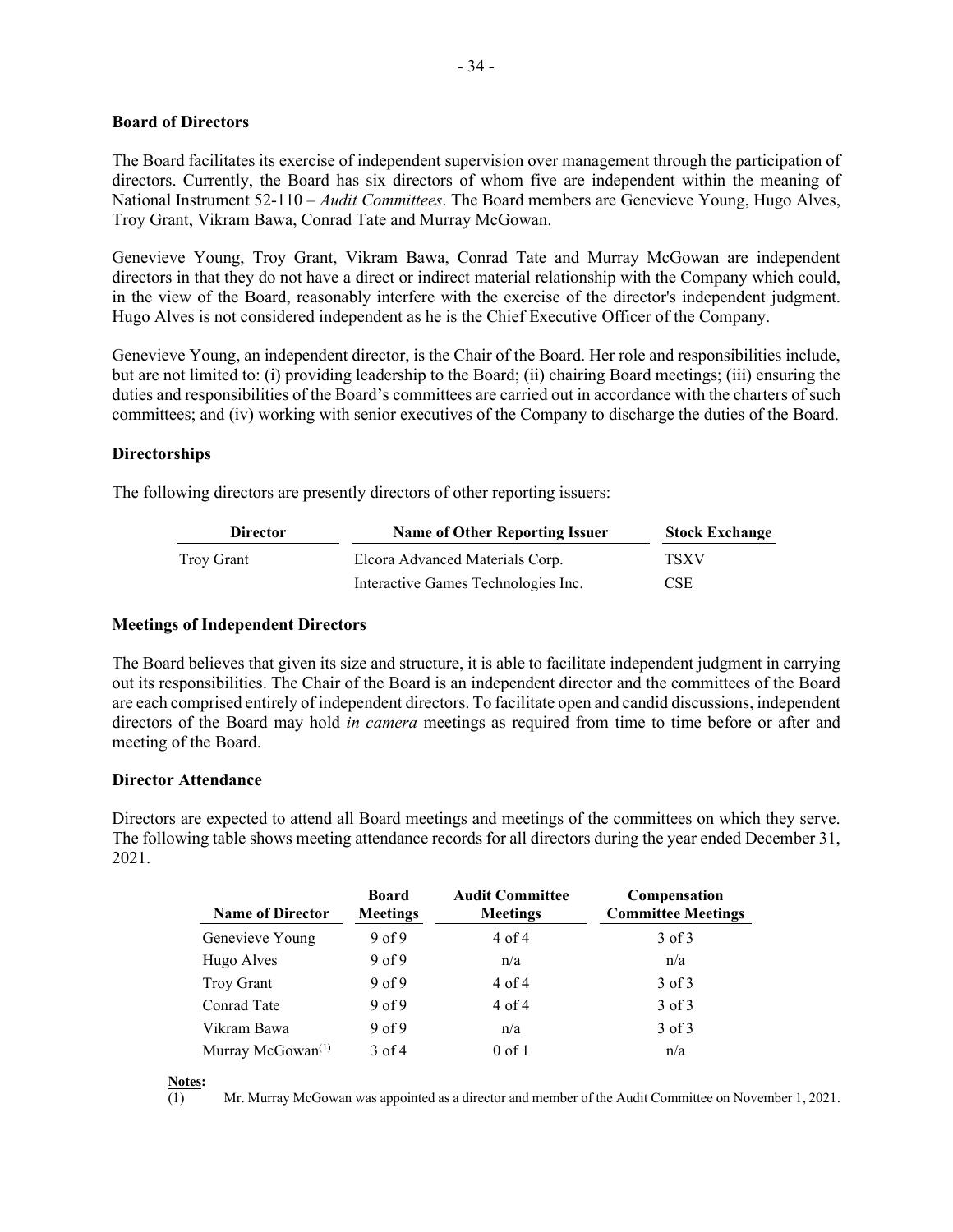#### **Board Mandate**

The Board is responsible for supervising the management of the business and affairs of the Company and is expected to focus on guidance and strategic oversight with a view to increasing shareholder value. The Board Mandate is attached to this Information Circular as Schedule "A".

# **Position Descriptions**

The Board has developed position descriptions for each of the Chair of the Board and the Chief Executive Officer. The Board has not developed position descriptions for the Chair of each committee of the Board. However, the Board has developed a charter for each of these committees, and the Chair of each committee is responsible for ensuring that each charter is followed.

#### **Orientation and Continuing Education**

Due to the size of the Company's Board, no formal program currently exists for the orientation of new directors, but new directors have orientation on an informal and ad hoc basis that includes meetings with management on business directions, operational issues and financial aspects of the Company. The Chair also meets with new directors to review and explain the role of the Board, its committees, and the expectations of each individual in their role as a director.

Management updates the Board on a regular basis regarding the business and activities of the Company to ensure that the directors have the necessary knowledge to meet their obligations as directors. No formal continuing education program currently exists for the directors of the Company; however, the Company encourages directors to attend, enroll or participate in courses and/or seminars dealing with financial literacy, corporate governance and related matters. Each director of the Company has the responsibility for ensuring that they maintain the skill and knowledge necessary to meet their obligations as a director. Directors are encouraged to communicate with management, the auditors and the Company's legal counsel to keep themselves current with the Company's business. Directors are also provided with full access to the Company's records.

#### **Ethical Business Conduct**

All Board members and employees are committed to maintaining the highest standards of integrity and ethical business conduct in the management of the Company and their interaction with all key securityholders. These standards can only be achieved by the Company adhering to the values and principles of conduct. The Board has adopted a Code of Business Conduct and Ethics (the "**Code**") which applies to every director, officer and employee of the Company and its wholly-owned subsidiaries. The Board monitors compliance with the Code by requiring that all employees and executive officers of the Corporation certify that they have read, understood and agreed to be bound by the Code. The Board also relies on management to report any conduct that is contrary to the Code to the Chair of the Audit Committee.

The Company expects all Board members, executive officers and employees to conduct themselves in an ethical and law-abiding manner, in all areas, including but not limited to conflicts of interest and the protection and proper use of corporate assets, information and opportunities.

# **Conflicts of Interest**

When faced with a conflict, it is required that business judgment of responsible persons, uninfluenced by considerations other than the best interests of the Company, will be exercised. Pursuant to the *Business Corporations Act* (Ontario), any officer or director of the Company with a conflict of interest must disclose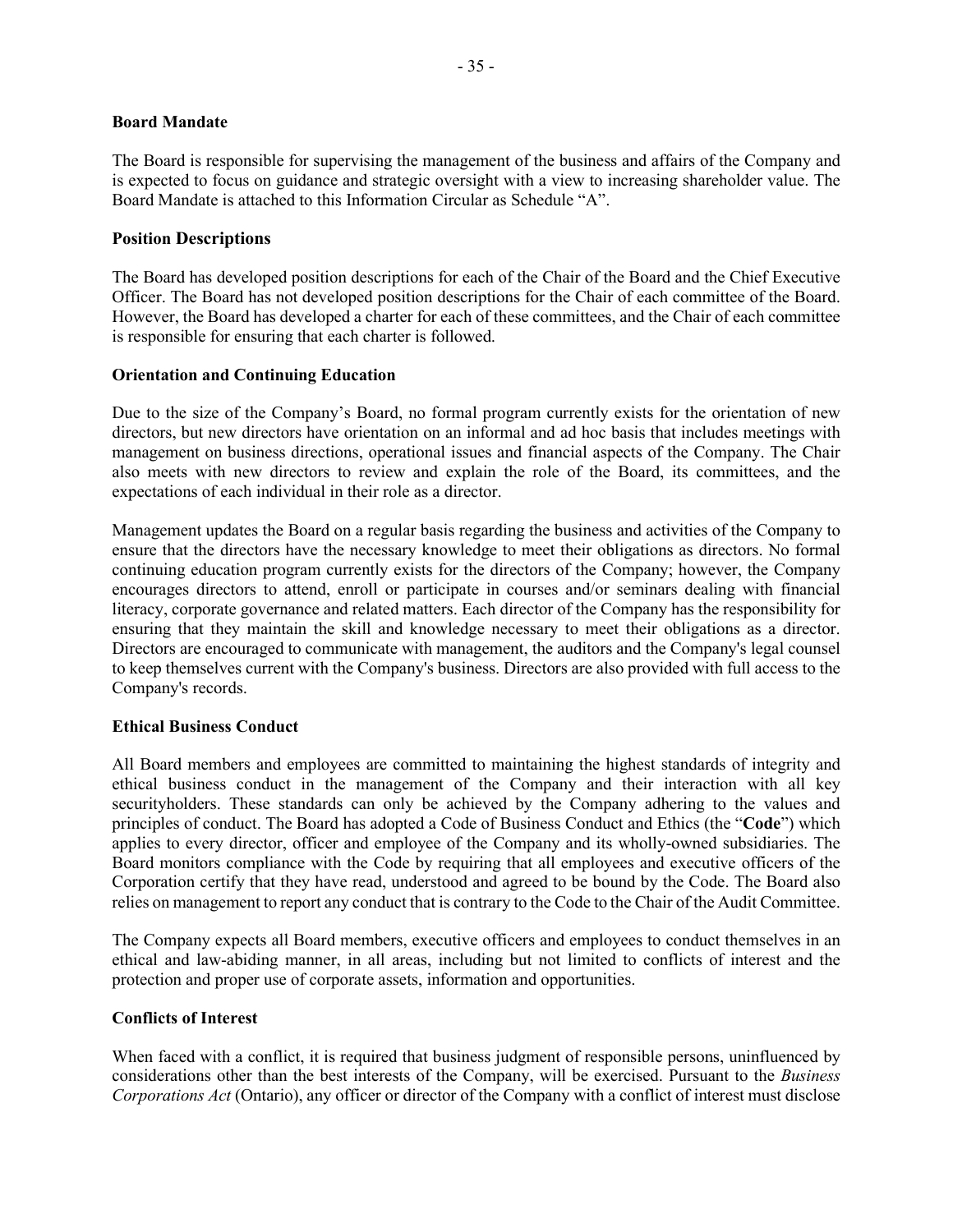the nature and extent of such conflict to the Board and recuse themselves from a matter that materially conflicts with that individual's duty as a director or senior officer of the Company.

#### **Protection and Proper Use of Corporate Assets, Information and Opportunities**

Confidential information is not to be used for any purposes other than those of the Company. This requirement of confidentiality extends beyond the duty not to discuss private information, whether about the Company and/or its management and also applies to any asset of the Company, including trade secrets, customer lists, business plans, computer software, company records and other proprietary information.

In the situation of contracts with third parties such as suppliers and service providers, management is to share only that information which is needed to satisfy the conditions of the contract and only to those individuals who need to know.

The duty of confidentiality applies to all Board members and employees even after leaving the Company regardless of the reason for departing.

#### **Compliance with Laws, Rules and Regulations**

It is required that the Company is in compliance with all legislation applicable to the Company's business operations, including but not restricted to the *Cannabis Act* (Canada), the laws of the Province of Ontario, all Canadian provincial laws and legislation, and any other similar legislation in jurisdictions where the Company operates.

All Board members and employees have a duty to know, understand and comply with any specific legislation pertaining to the business of the Company and any legislation applicable to their duties and responsibilities.

#### **Nomination of Directors**

At present, the Company does not have a Nominating Committee. The Board, however, reviews periodically the appropriate size of the Board and if necessary, identifies new candidates with qualified skills, appropriate experience and background, and necessary competencies that are consistent with the Company's goals and objectives.

#### **Compensation Committee**

The Company has a Compensation Committee composed of entirely independent directors. The Compensation Committee is responsible for determining the compensation for the directors and the executive officers. The Compensation Committee seeks to ensure that the Company's compensation goals and objectives, as applied to the actual compensation paid to the Company's executive officers, are aligned with the Company's overall business objectives and Shareholder interests. For more details on the Compensation Committee, please see "*Statement of Executive Compensation – Compensation Committee*" in this Information Circular.

#### **Other Committees**

The Audit Committee and the Compensation Committee are the only standing committees of the Company. As the Company grows, and its operations and management structure become more complex, the Board anticipates that it will constitute additional formal standing committees.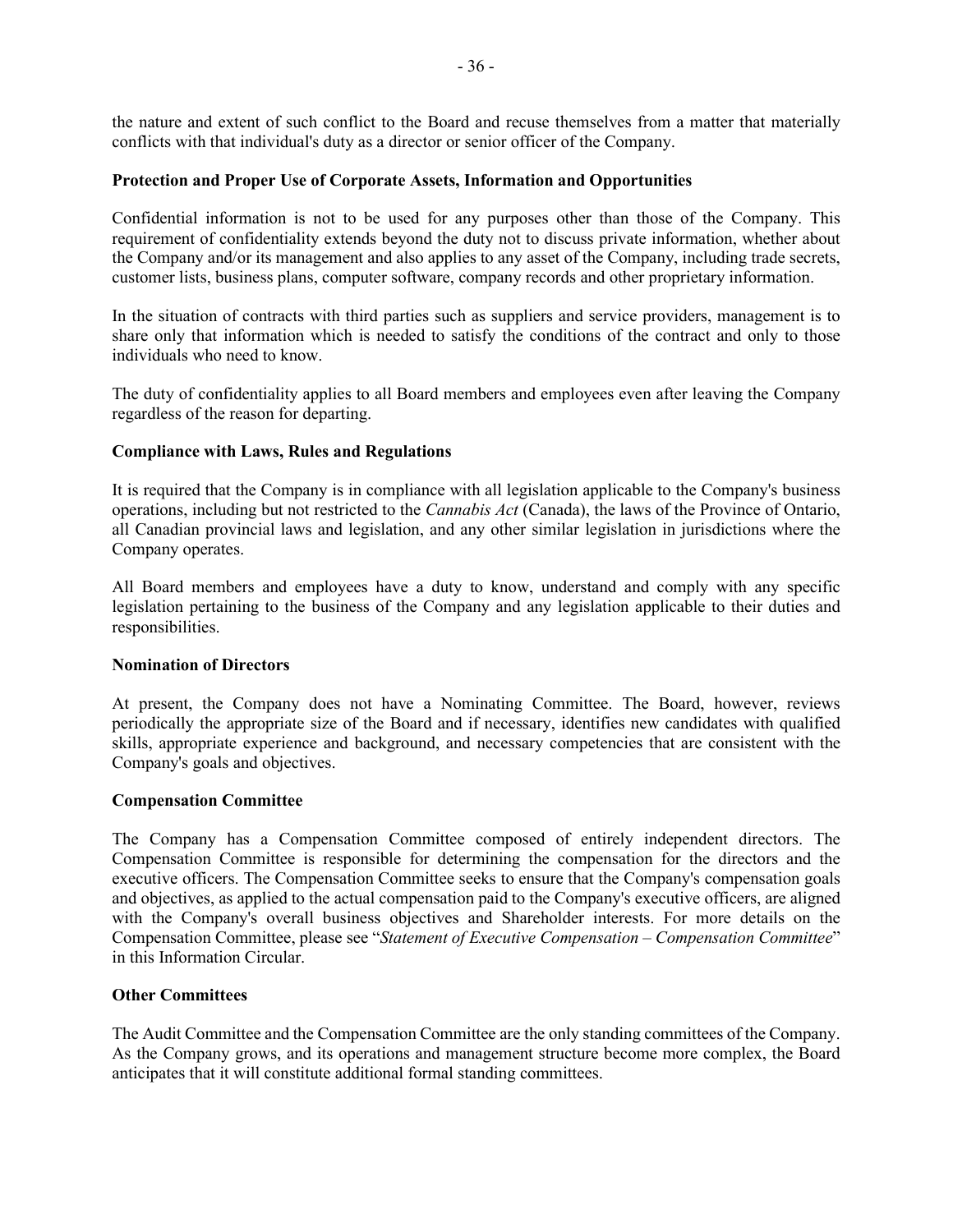#### *Audit Committee*

The Audit Committee of the Board consists of Genevieve Young (Chair), Troy Grant, Conrad Tate and Murray McGowan each of whom are independent within the meaning of National Instrument 52-110 – *Audit Committees*. Additional information on the Audit Committee (under the heading "*Audit Committee Information*") and the full text of the Audit Committee's charter can be found in the Company's annual information form for the year ended December 31, 2021 dated March 30, 2022 (the "**AIF**"). The AIF is available on the Company's profile on SEDAR at [www.sedar.com.](http://www.sedar.com/)

#### **Assessments**

To date, no formal evaluation process has been put in place to evaluate the effectiveness an contribution of the directors. This task is the responsibility of the Board, who periodically reviews its effectiveness as well as its directors' roles, and its members are encouraged to give feedback regarding the effectiveness of the Board as a whole, its practices and individual directors will, when necessary, make recommendations to the Board. The Board works closely with management and, accordingly, is in a position to assess individual directors' performance on an ongoing basis. The Board continuously assesses the existing strengths of the Board as well as the changing needs of the Company, to determine which individuals possess the competencies and skills it should seek in new Board members to add value to the Company.

#### **Director Term Limits and Other Mechanisms of Board Renewal**

The Board has not adopted a formal policy relating to term limits or other mechanisms of board renewal because it has not felt that such mechanisms are appropriate given the Company's size and stage of development. The Board is of the opinion that term limits may disadvantage the Corporation through the loss of beneficial contributions of its directors.

#### **Diversity**

The Board has not adopted a formal policy regarding the identification and nomination of women directors. The Company recognizes the benefits of diversity within its Board, at the senior management level and all levels of the organization, but at this stage, does not believe that a formal policy would enhance the representation of women on the board beyond the current recruitment and selection process.

The Company evaluates the necessary competencies, skills, experience and other qualifications of each candidate as a whole and considers the representation of women as one of many factors in the recruitment and selection of candidates for Board and senior management positions. The Company seeks to maintain a Board and senior management comprised of talented and dedicated individuals with a diverse mix of expertise, experience, skills and backgrounds.

The Board has determined that, while it is committed to fostering diversity among Board members and executives, it will not at this time set specific targets regarding the representation of women on the Board and in executive officer positions because it is supported through the Company's current policies and procedures for the recruitment and selection process.

Currently, one director of the Company is a woman (16.67% of the Board), and one (12.5%) of the executive officers of the Company is a woman.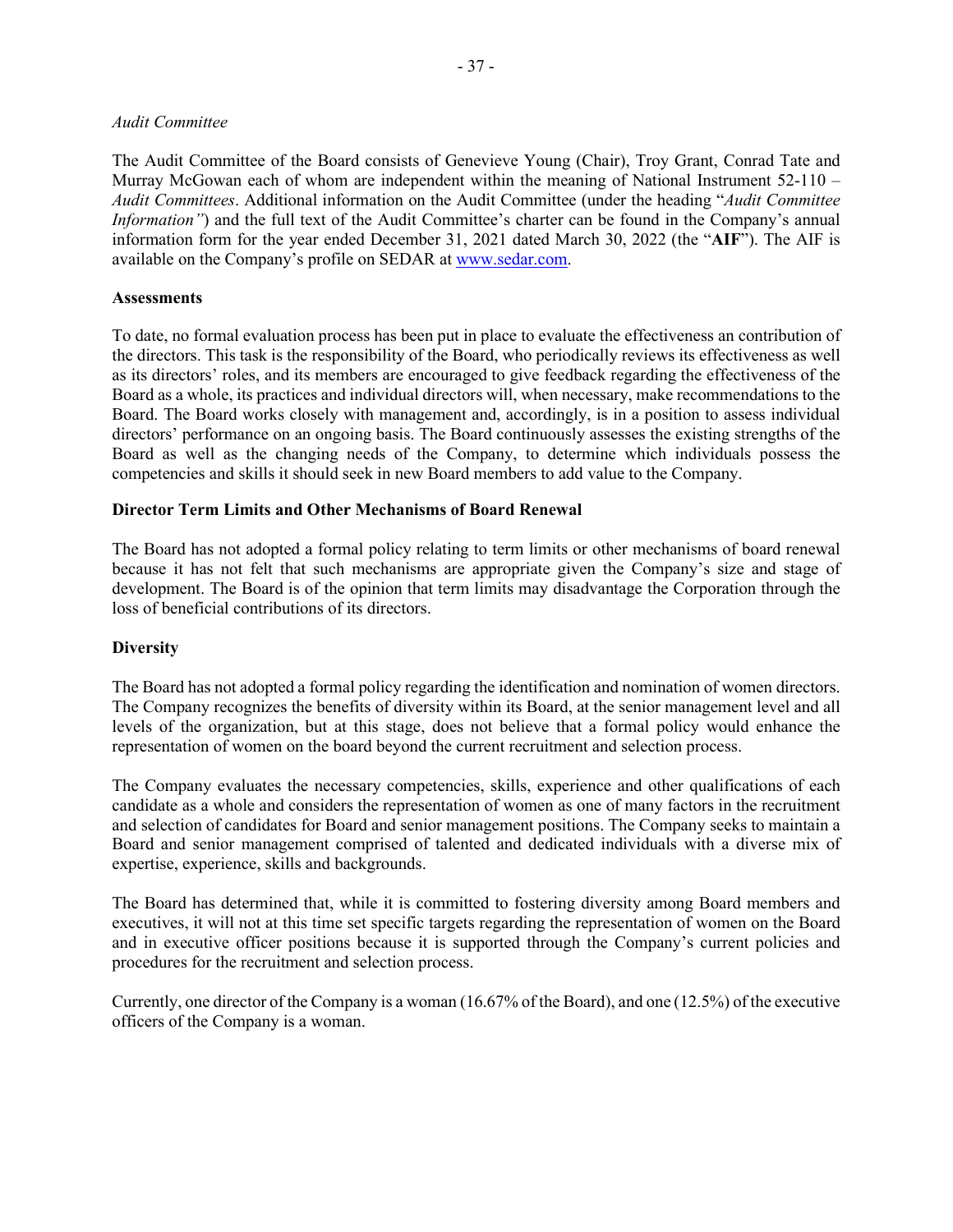#### **INTEREST OF INFORMED PERSONS IN MATERIAL TRANSACTIONS**

Except as disclosed in this Information Circular, neither the Company, nor any director or officer of the Company, nor any proposed nominee for election as a director of the Company, nor any other insider of the Company, nor any associate or affiliate of any one of them has or has had, at any time since the beginning of the year ended December 31, 2021, any material interest, direct or indirect, in any transaction or proposed transaction that has materially affected or would materially affect the Company.

#### **OTHER BUSINESS**

Management of the Company is not aware of any other business to come before the Meeting other than as set forth in the Notice of Meeting. If any other business properly comes before the Meeting, it is the intention of the persons named in the form of proxy to vote the Common Shares represented thereby in accordance with their best judgment on such matter.

#### **ADDITIONAL INFORMATION**

Additional information relating to the Company is available under the Company's profile on SEDAR at [www.sedar.com.](http://www.sedar.com/) Financial information is contained in the Company's consolidated financial statements and management's discussion and analysis for the year ended December 31, 2021 and the Company's annual information form for the year ended December 31, 2021 dated March 30, 2022. In addition, a Shareholder may obtain copies of the Company's financial statements and management's discussion and analysis, by contacting the Company by mail at 777 Richmond St. W., Unit 002, Toronto, ON M6J 0C2 or by telephone at 1-833-695-2414.

#### **APPROVAL BY BOARD OF DIRECTORS**

The Board has approved the contents and sending of this Management Information Circular.

DATED at Toronto, this 20<sup>th</sup> day of May, 2022.

# **By Order of the Board of Directors**

"*Genevieve Young*" Chair of the Board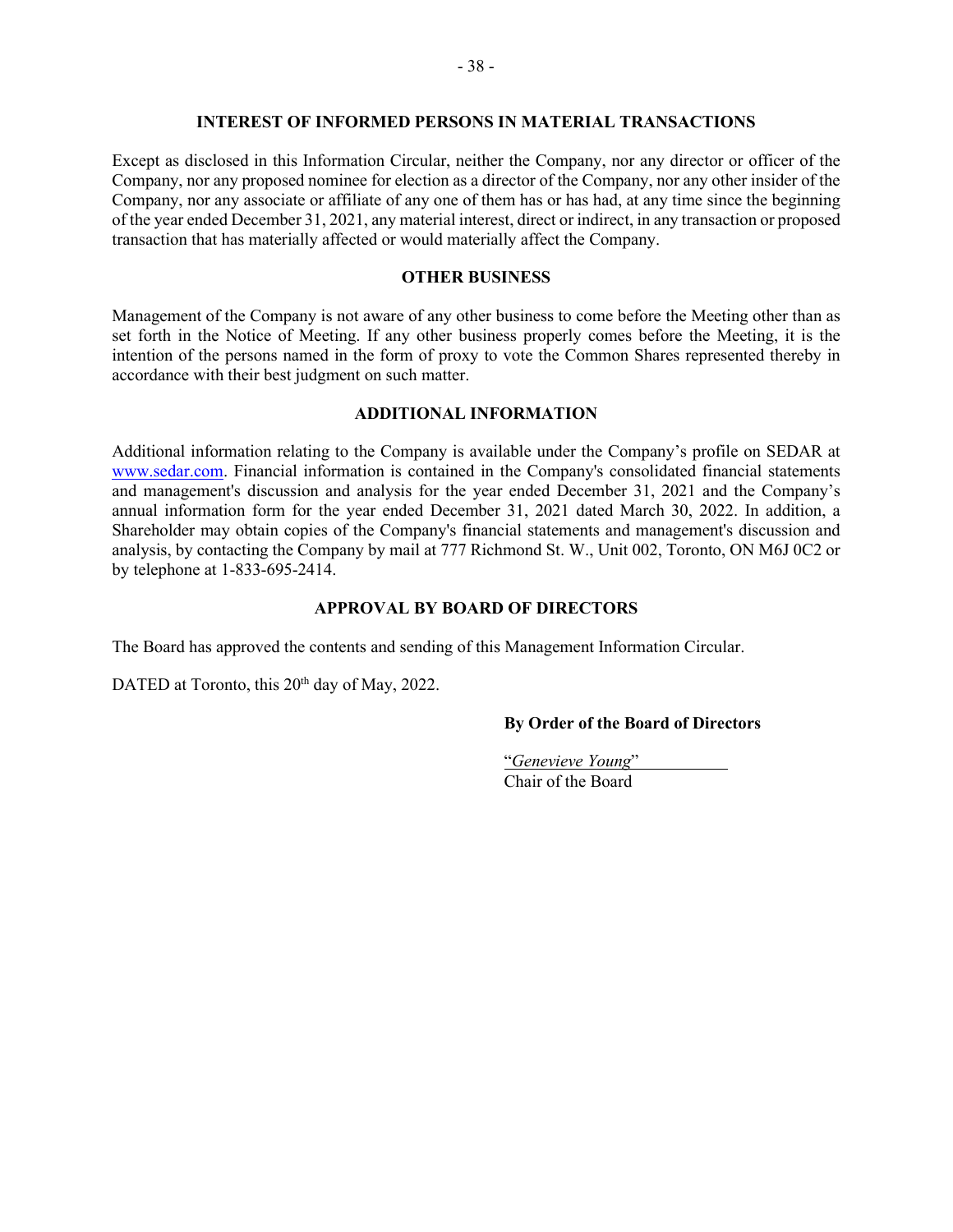# **SCHEDULE "A"**

# **AUXLY CANNABIS GROUP INC.**

# **MANDATE OF THE BOARD OF DIRECTORS**

# **1. Introduction**

The board of directors (the "**Board**") of Auxly Cannabis Group Inc. ("**Auxly**" or the "**Company**") is elected by the shareholders of Auxly and is responsible for the stewardship of the Company. The purpose of this mandate is to describe the principal duties and responsibilities of the Board, as well as some of the policies and procedures that apply to the Board in discharging its duties and responsibilities.

# **2. Chair of the Board**

The Chair of the Board ("**Chair**") shall be appointed by the Board.

# **3. Independence**

The Board will be comprised of at least a majority of independent directors. A director of the Board shall be considered independent if he or she would be considered independent for the purposes of National Instrument 52-110 – *Audit Committees*. If the Chair is not an independent director, the Board shall also appoint a lead director who must be an independent director.

#### **4. Role and Responsibilities of the Board**

The role of the Board is to represent the shareholders of Auxly, enhance and maximize shareholder value and conduct the business and affairs of the Company ethically and in accordance with the highest standards of corporate governance. The Board is ultimately accountable and responsible for providing independent, effective leadership in supervising the management of the business and affairs of Auxly. Each director, in discharging his or her duties, must act honestly and in good faith, with a view to the best interests of the Company. Each director must also exercise the care, diligence and skill that a reasonably prudent person would exercise in comparable circumstances.

Meetings of the Board will be held at least quarterly, with additional meetings to be held depending on the state of the Company's affairs and in light of opportunities or risks which the Company faces.

Minutes of meetings of the Board must accurately reflect the significant discussions and the decisions of the Board. Minutes of Committee meetings shall be recorded and maintained by the secretary of the meeting, and subsequently presented to the Board for approval.

The Board will delegate responsibility for the day-to-day management of the Company's business and affairs to Auxly's senior officers and will supervise such senior officers appropriately.

The Board may delegate certain matters it is responsible for to Board committees, presently consisting of the Audit Committee and the Compensation Committee. The Board will, however, retain its oversight function and ultimate responsibility for these matters and all delegated responsibilities.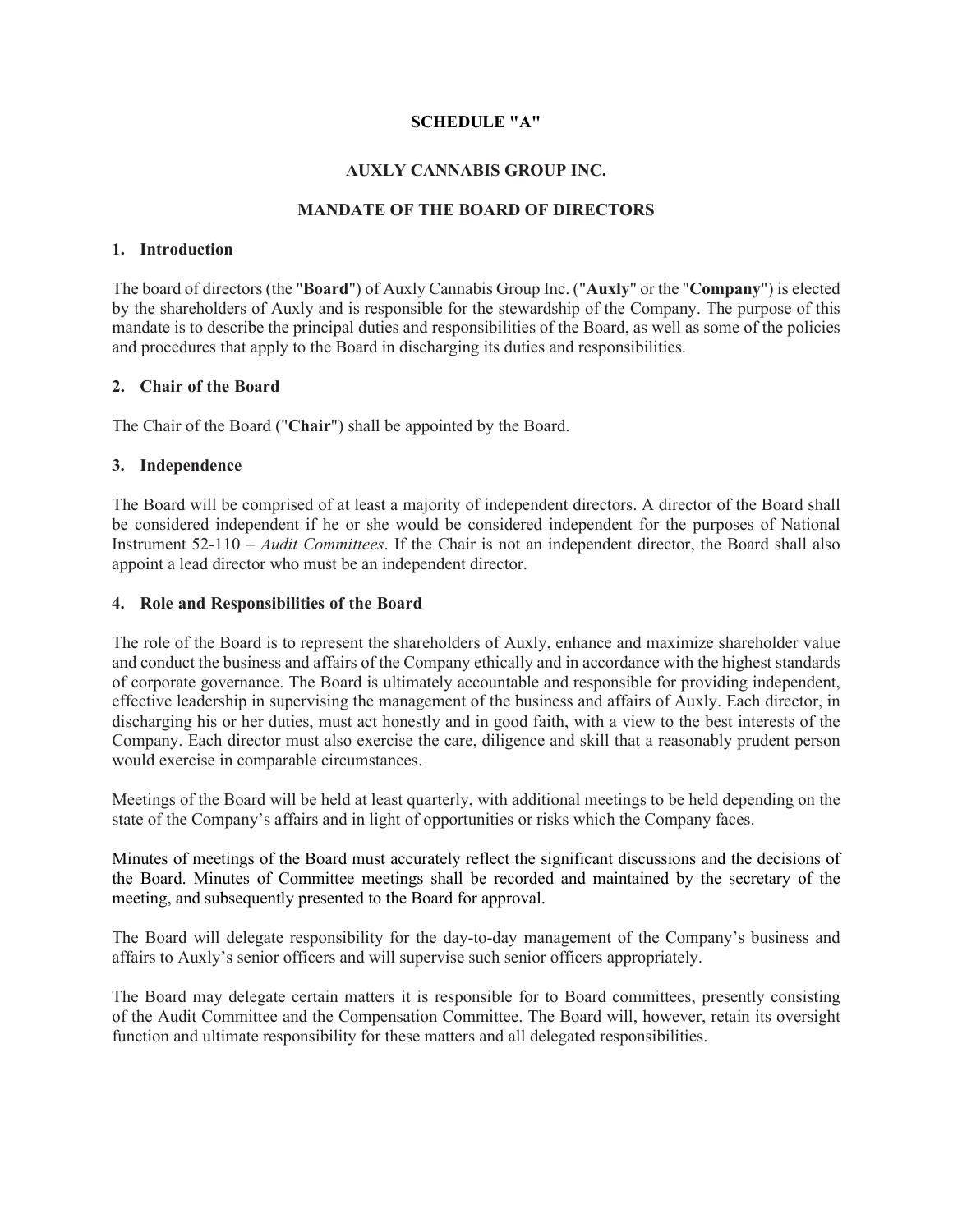# **5. Strategic Planning Process and Risk Management**

The Board will adopt a strategic planning process to establish objectives and goals for Auxly's business and will review, approve and modify as appropriate the strategies proposed by senior management to achieve such objectives and goals. The Board will review and approve, at least on an annual basis, a strategic plan which takes into account, among other things, the opportunities and risks of Auxly's business and affairs.

The Board, in conjunction with management, will identify the principal risks of Auxly's business and oversee management's implementation of appropriate systems to effectively monitor, manage and mitigate the impact of such risks.

# **6. ESG (Environmental, Social and Governance), Ethics and Integrity**

The Board will provide leadership to Auxly in support of its commitment to developing an ESG strategy, set the ethical tone for Auxly and its management and foster ethical and responsible decision making by management. The Board will take all reasonable steps to satisfy itself of the integrity of the Chief Executive Officer and management and satisfy itself that the Chief Executive Officer and management create a culture of integrity throughout the organization.

# **7. Succession Planning, Appointment and Supervision of Management**

The Board will approve the succession plan for Auxly, including the selection, appointment, supervision and evaluation of the Chief Executive Officer and the other senior officers of Auxly, and will also approve the compensation of the Chief Executive Officer and the other senior officers of Auxly.

# **8. Delegations and Approval Authorities**

The Board will delegate to the Chief Executive Officer and senior management authority over the day-today management of the business and affairs of Auxly. This delegation of authority will be subject to specified financial limits and any transactions or arrangements in excess of general authority guidelines will be reviewed by and subject to the prior approval of the Board.

# **9. Monitoring of Financial Reporting and Management**

The Board will approve all regulatory filings, including the annual audited financial statements, interim financial statements, the financial notes and management discussion and analysis accompanying such financial statements, quarterly and annual reports (as applicable), management proxy circulars, annual information forms, prospectuses, and all capital investments as deemed necessary, equity financings, borrowings and all annual operating plans and budgets.

The Board will adopt procedures that seek to: ensure the integrity of internal controls and management information systems; ensure compliance with all applicable laws, rules and regulations; and prevent violations of applicable laws, rules and regulations relating to financial reporting and disclosure, violation of Auxly's Code of Business Conduct and Ethics and fraud against shareholders.

# **10. Corporate Disclosure and Communications**

The Board will seek to ensure that all corporate disclosure complies with all applicable laws, rules and regulations and the rules and regulations of the stock exchanges upon which the Company's securities